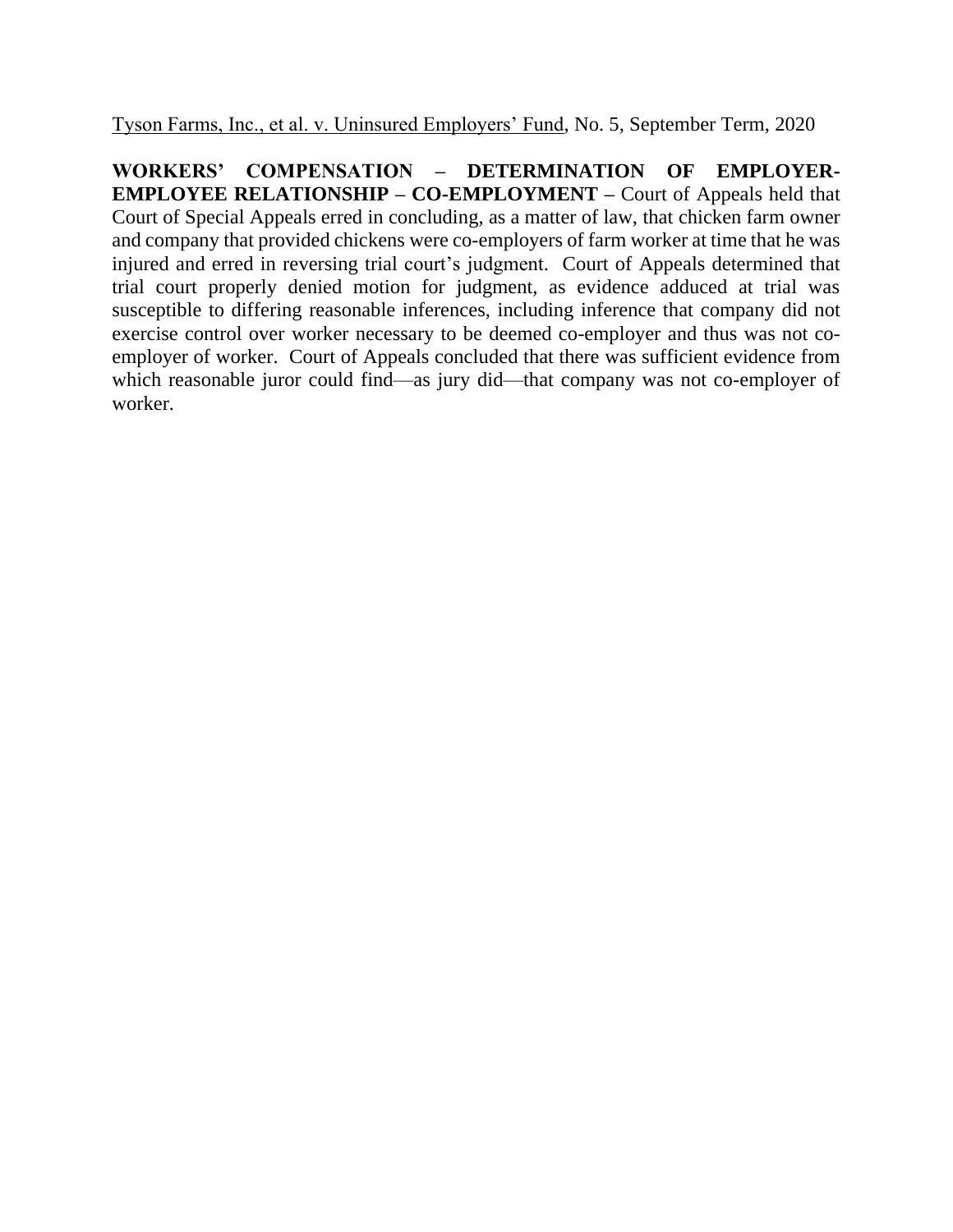Circuit Court for Worcester County Case No. 23-C-16-000233

Argued: October 5, 2020

### IN THE COURT OF APPEALS

# OF MARYLAND

No. 5

September Term, 2020 \_\_\_\_\_\_\_\_\_\_\_\_\_\_\_\_\_\_\_\_\_\_\_\_\_\_\_\_\_\_\_\_\_\_\_\_\_\_

## TYSON FARMS, INC., ET AL.

v.

## UNINSURED EMPLOYERS' FUND \_\_\_\_\_\_\_\_\_\_\_\_\_\_\_\_\_\_\_\_\_\_\_\_\_\_\_\_\_\_\_\_\_\_\_\_\_\_

Barbera, C.J. McDonald Watts Hotten **Getty** Booth Biran,

JJ.

Opinion by Watts, J. McDonald, J., dissents.

\_\_\_\_\_\_\_\_\_\_\_\_\_\_\_\_\_\_\_\_\_\_\_\_\_\_\_\_\_\_\_\_\_\_\_\_\_\_

\_\_\_\_\_\_\_\_\_\_\_\_\_\_\_\_\_\_\_\_\_\_\_\_\_\_\_\_\_\_\_\_\_\_\_\_\_\_

Filed: November 20, 2020

Pursuant to Maryland Uniform Electronic Legal Materials Act (§§ 10-1601 et seq. of the State Government Article) this document is authentic.



Suzanne C. Johnson, Clerk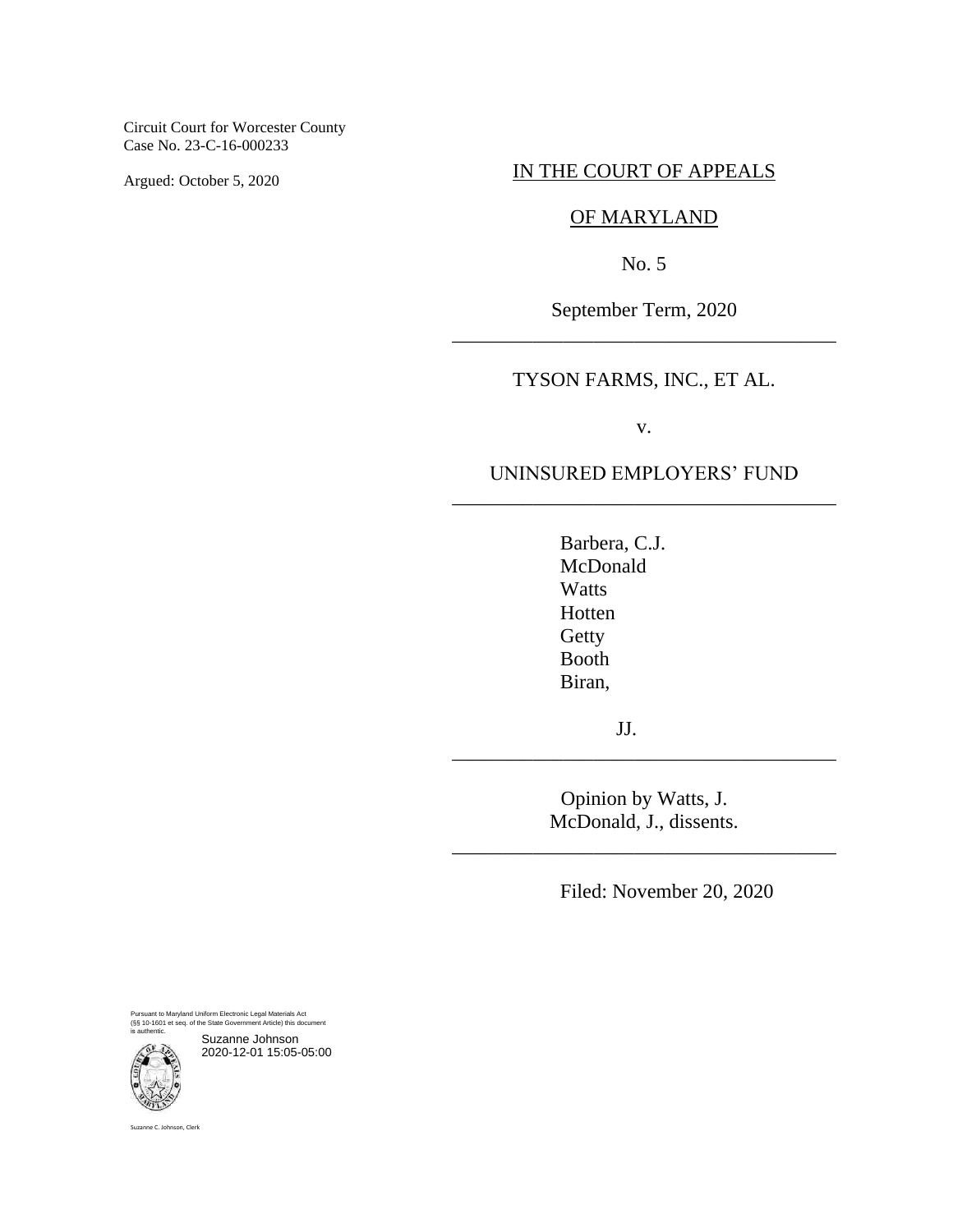This case involves the question of whether an injured worker who is an employee of a chicken farm is also the employee of a company that through a contractual relationship with the owner of the farm furnishes chickens, feed, and other supplies, and instructions as to how to produce/grow the chickens. Stated otherwise, the issue concerns whether the owner of a chicken farm and the company that provides the chickens to be raised and ultimately retrieves/buys them from the farm owner are co-employers of a farm worker. More broadly, the case pertains to "employee" status in the workplace. This Court has recognized that "[a] worker may simultaneously be the employee of two employers." Whitehead v. Safway Steel Prod., Inc., 304 Md. 67, 79, 497 A.2d 803, 809 (1985) (citation omitted). To determine whether an employer-employee relationship exists, this Court has established the following five factors: "(1) the power to select and hire the employee, (2) the payment of wages, (3) the power to discharge, (4) the power to control the employee's conduct, and (5) whether the work is part of the regular business of the employer." Mackall v. Zayre Corp., 293 Md. 221, 230, 443 A.2d 98, 103 (1982). The most important factor in that determination, and indeed the decisive one, is the factor of control. See id. at 230, 443 A.2d at 103. Ordinarily, the question of whether an employer-employee relationship exists is for the jury to determine. See id. at 230, 443 A.2d at 103. And, significantly, where the evidence supports an inference that more than one individual or company controls a person in the performance of a given duty, "the question of whether an employer-employee relationship exists is a question of fact to be determined by the jury." Id. at 230, 443 A.2d at 103 (citations omitted).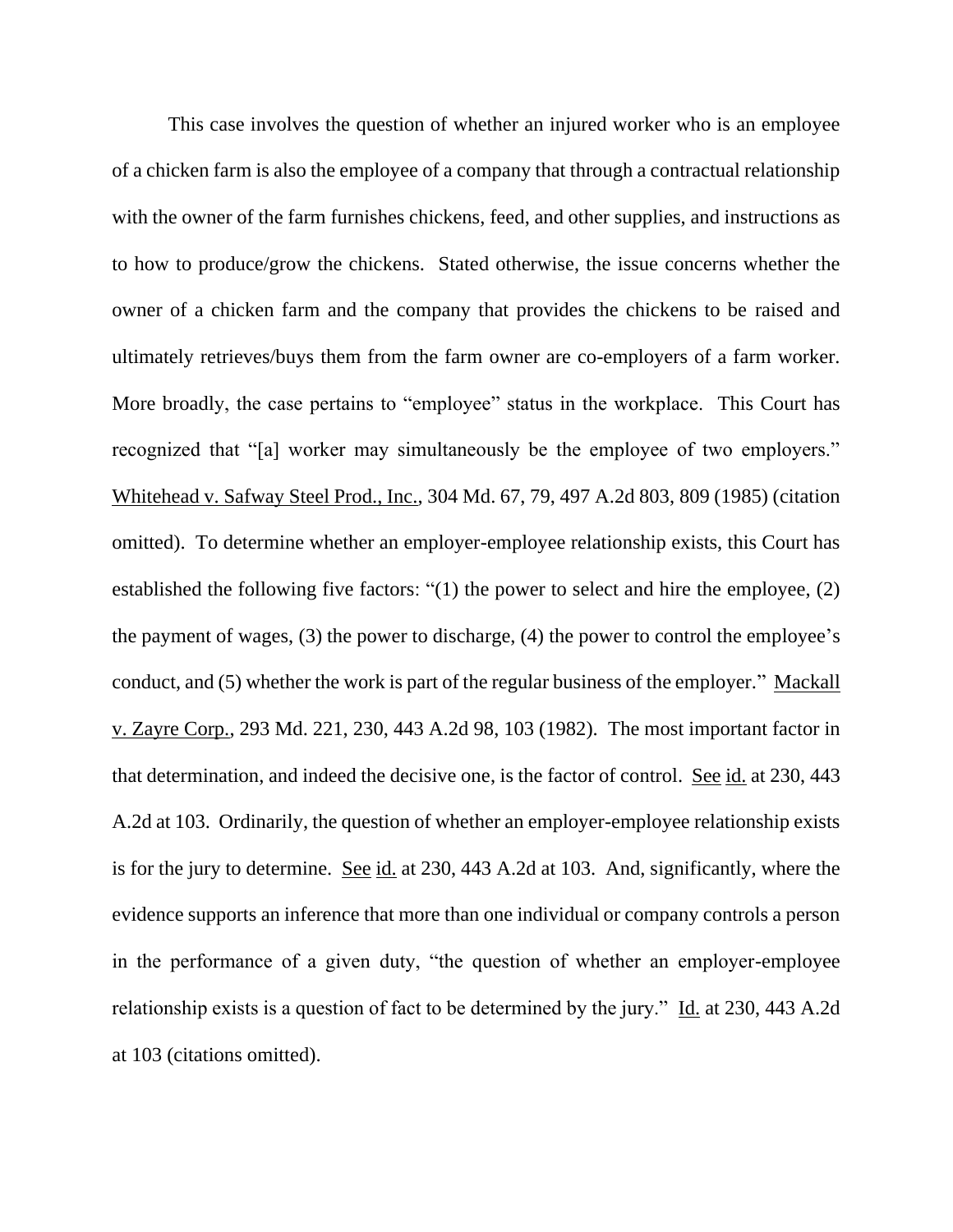In this case, Mauro Jimenez Garcia<sup>1</sup> sustained an occupational disease of the lungs while working and residing on a chicken farm in Worcester County, Maryland, owned by Dai K. Nguyen, Ind.  $t/a$  TN, LLC.<sup>2</sup> The chickens on the farm were raised for, and owned by, Tyson Farms, Inc., Petitioner. Pursuant to the Maryland Workers' Compensation Act, Md. Code Ann., Lab. & Empl. (1991, 2016 Repl. Vol.) ("LE") §§ 9-101 to 9-1201, Garcia filed a claim with the Workers' Compensation Commission against Nguyen. Because Nguyen did not have workers' compensation insurance, the Uninsured Employers' Fund ("UEF"), Respondent,<sup>3</sup> became involved in the claim. Subsequently, Garcia and UEF impleaded Tyson into the claim. Following a hearing, the Commission issued an award of compensation, determining that Garcia was a covered employee who sustained an occupational disease arising out of and in the course of his employment and that Nguyen and Tyson were co-employers of Garcia.

Tyson sought judicial review in the Circuit Court for Worcester County and requested a jury trial. The circuit court conducted a two-day jury trial, at which the sole issue was whether Tyson was a co-employer of Garcia. After the conclusion of the evidence in the case, both UEF and Tyson moved for judgment. The circuit court denied the motions. The jury returned a verdict in favor of Tyson, finding that Tyson was not

<sup>1</sup>Garcia is listed as a petitioner in this case.

<sup>&</sup>lt;sup>2</sup>Nguyen owned two adjacent farms, the Carrera Farm and the Cayenne Farm (collectively, "the farm").

<sup>3</sup>Pursuant to LE § 9-1002, the purpose of UEF is "benevolent and remedial, that being to protect injured workers whose employers failed, either willfully or negligently, to carry workers' compensation insurance for them." W.M. Schlosser Co. v. Uninsured Employers' Fund, 414 Md. 195, 210-11, 994 A.2d 956, 965 (2010) (cleaned up).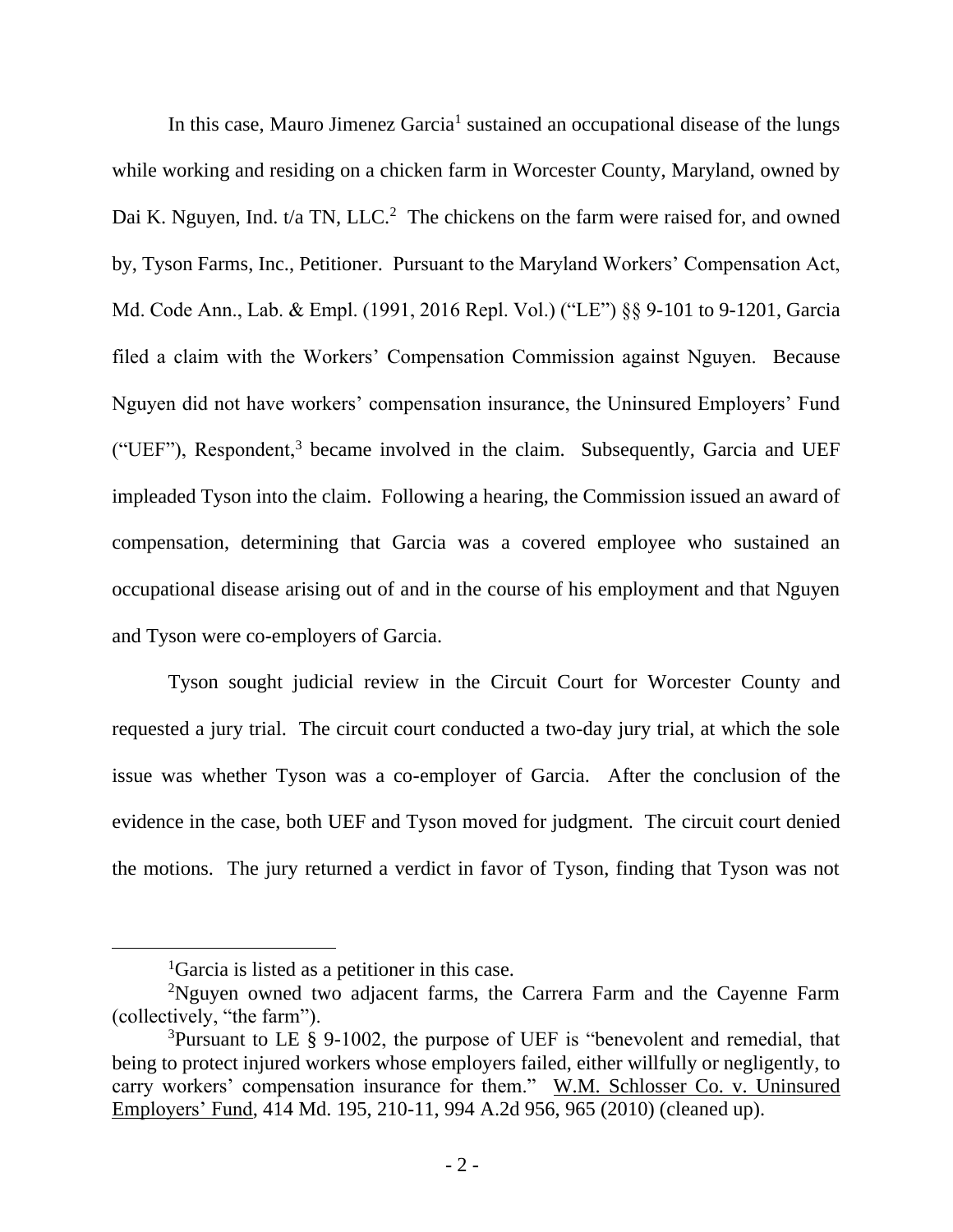Garcia's co-employer.

UEF noted an appeal, raising a single question for review—whether the circuit court erred in denying its motion for judgment. In a reported opinion, a majority of a panel of the Court of Special Appeals reversed the circuit court's judgment, determining that no reasonable inference could be drawn from the evidence other than that Tyson was Garcia's co-employer. See Uninsured Employers' Fund v. Tyson Farms, Inc., 243 Md. App. 406, 422, 220 A.3d 429, 438-39 (2019). The Court of Special Appeals concluded that "Tyson's control over [] Garcia's work was more than sufficient to establish an employment relationship as a matter of law[,]" reasoning that "Tyson's extensive involvement in, and control over, [] Garcia's day-to-day operation of the farm gave rise to an employment relationship as a matter of law." Id. at 416, 417, 220 A.3d at 435, 436. The Honorable Steven B. Gould dissented and stated that, "[i]n [his] view, there are sufficient facts in the record to allow a reasonable jury to determine, as it in fact did here, that Tyson was not [] Garcia's co-employer." Id. at 422, 220 A.3d at 439 (Gould, J., dissenting).

Against this backdrop, we must decide whether the Court of Special Appeals was correct in concluding that no reasonable inference could be drawn from the evidence presented at trial other than that an employment relationship existed between Tyson and Garcia and that the evidence established the employment relationship as a matter of law. We hold that the Court of Special Appeals erred in concluding that the evidence was sufficient to establish that Tyson was Garcia's co-employer as a matter of law and in reversing the circuit court's judgment. Like Judge Gould, we conclude that there was sufficient evidence from which a reasonable jury could find—as it did—that Tyson was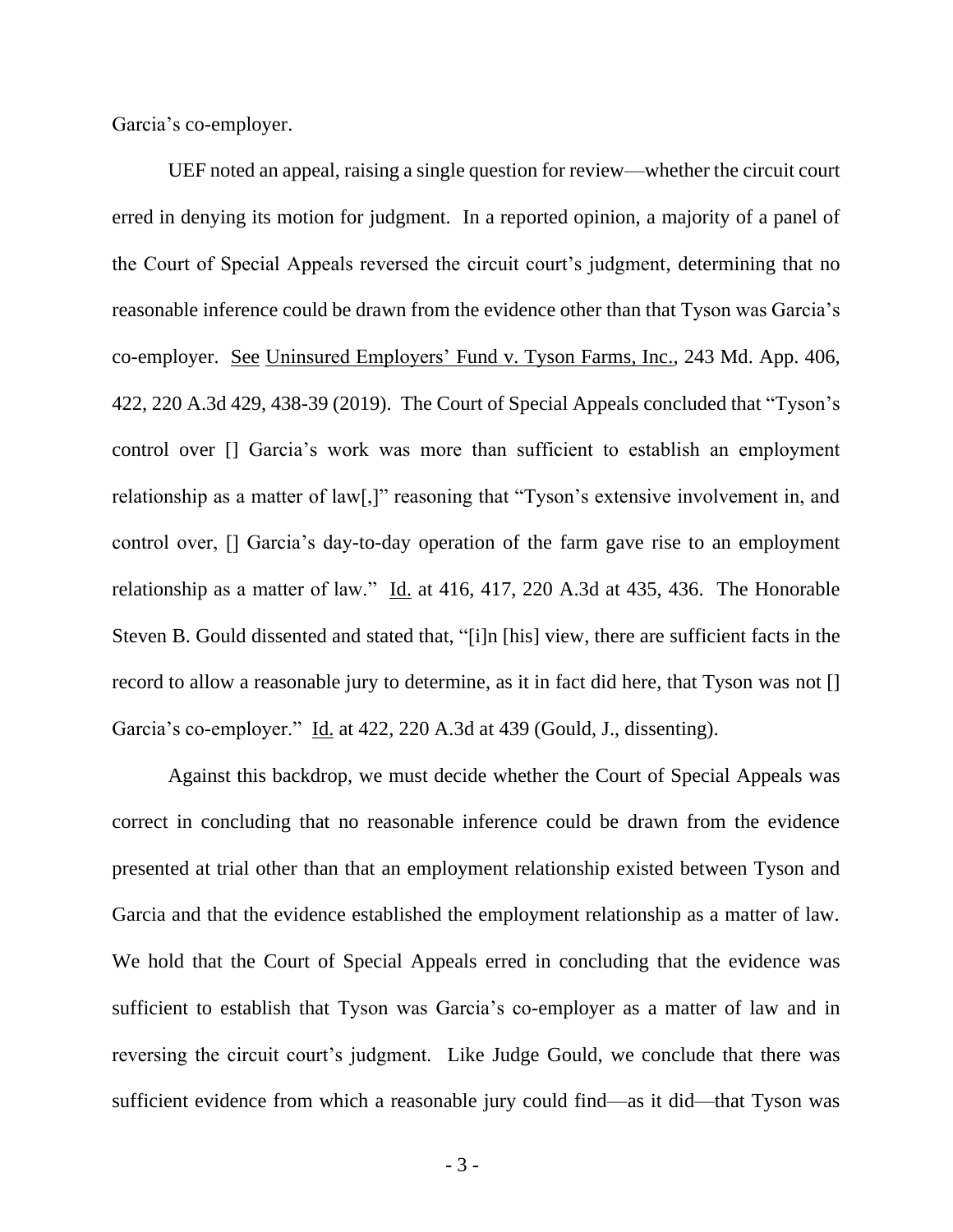not a co-employer of Garcia. The circuit court properly denied UEF's motion for judgment, as the evidence adduced at trial was susceptible to differing reasonable inferences, including the inference that Tyson did not exercise the control over Garcia necessary to be deemed a co-employer. Accordingly, we reverse the judgment of the Court of Special Appeals.

### **BACKGROUND**

 On June 27, 2014, Garcia filed a claim with the Commission against Nguyen. On the claim form**,** Garcia identified his work as a "chicken[ ]house tender" and stated that his occupational disease occurred by "[b]reathing dust, chemicals and ammonia in [the] chicken[ ]house[, s]pen[ding] 7-10 hours per day six days per week[, p]oor ventilation." It became clear that Nguyen was an uninsured employer, *i.e.*, Nguyen did not carry workers' compensation insurance, and UEF was added as a party. Both Garcia and UEF filed requests to implead Tyson, a self-insured employer, and Tyson was added as a party to the claim.

The Commission held a hearing and thereafter issued an award of compensation, determining that Garcia was a covered employee who sustained an occupational disease of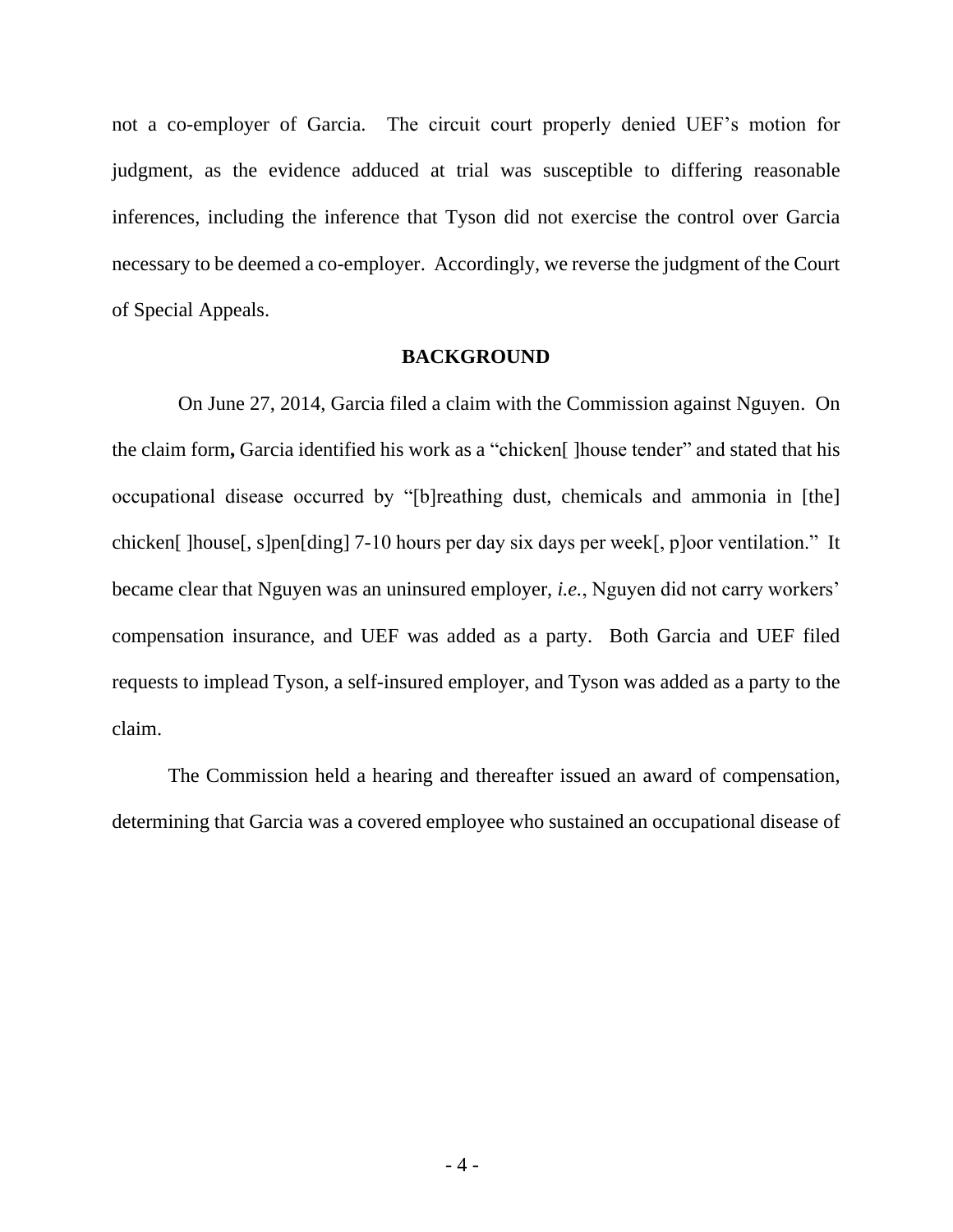hypersensitivity pneumonitis<sup>4</sup> and interstitial disease<sup>5</sup> arising out of and in the course of his employment. The Commission found that both Nguyen and Tyson were co-employers of Garcia at the time of his occupational disease. The Commission ordered Nguyen and Tyson to pay for Garcia's "causally related medical expenses" and to pay compensation for temporary total disability.

Tyson filed in the circuit court a petition for judicial review, contending, among other things, that the Commission erroneously found that the company was a co-employer and jointly and severally liable with Nguyen for payment of benefits and medical expenses. Tyson requested a jury trial.<sup>6</sup> On June 19 and 20, 2018, the circuit court conducted a jury trial. The sole issue before the jury was whether Tyson was a co-employer of Garcia. At

*Hypersensitivity Pneumonitis*, Stedman's Medical Dictionary (Westlaw database updated Nov. 2014).

<sup>5"</sup>Interstitial disease" is "a disease occurring chiefly in the connective-tissue framework of an organ." *Interstitial Disease*, Stedman's Medical Dictionary.

<sup>&</sup>lt;sup>4</sup>Stedman's Medical Dictionary defines "hypersensitivity pneumonitis" as:

<sup>[</sup>A] chronic progressive form of pneumonia with wheezing, dyspnea, and diffuse infiltrates seen on radiographs; occurs following exposure to any of a variety of antigens, sometimes occupational, and many names are given to cases with known types of exposure (such as farmer's lung, maple bark stripper's lung, chicken plucker's lung, bagassosis, byssinosis, and humidifier lung); biopsy findings usually show patchy infiltration of alveolar walls with lymphocytes, plasma cells, and other inflammatory cells; can progress to irreversible interstitial fibrotic disease with restrictive pattern on pulmonary function, but in early disease most manifestations are reversible if offending antigen is identified and removed from environment.

<sup>6</sup>While the case was pending in the circuit court, on April 19, 2018, the Commission held a hearing and, on April 24, 2018, issued an order in which it determined that a double lung transplant recommended by the University of Maryland was reasonable and necessary, and ordered Nguyen and Tyson to provide "authorization for the surgery and appropriate follow up care as directed by the transplant team[.]"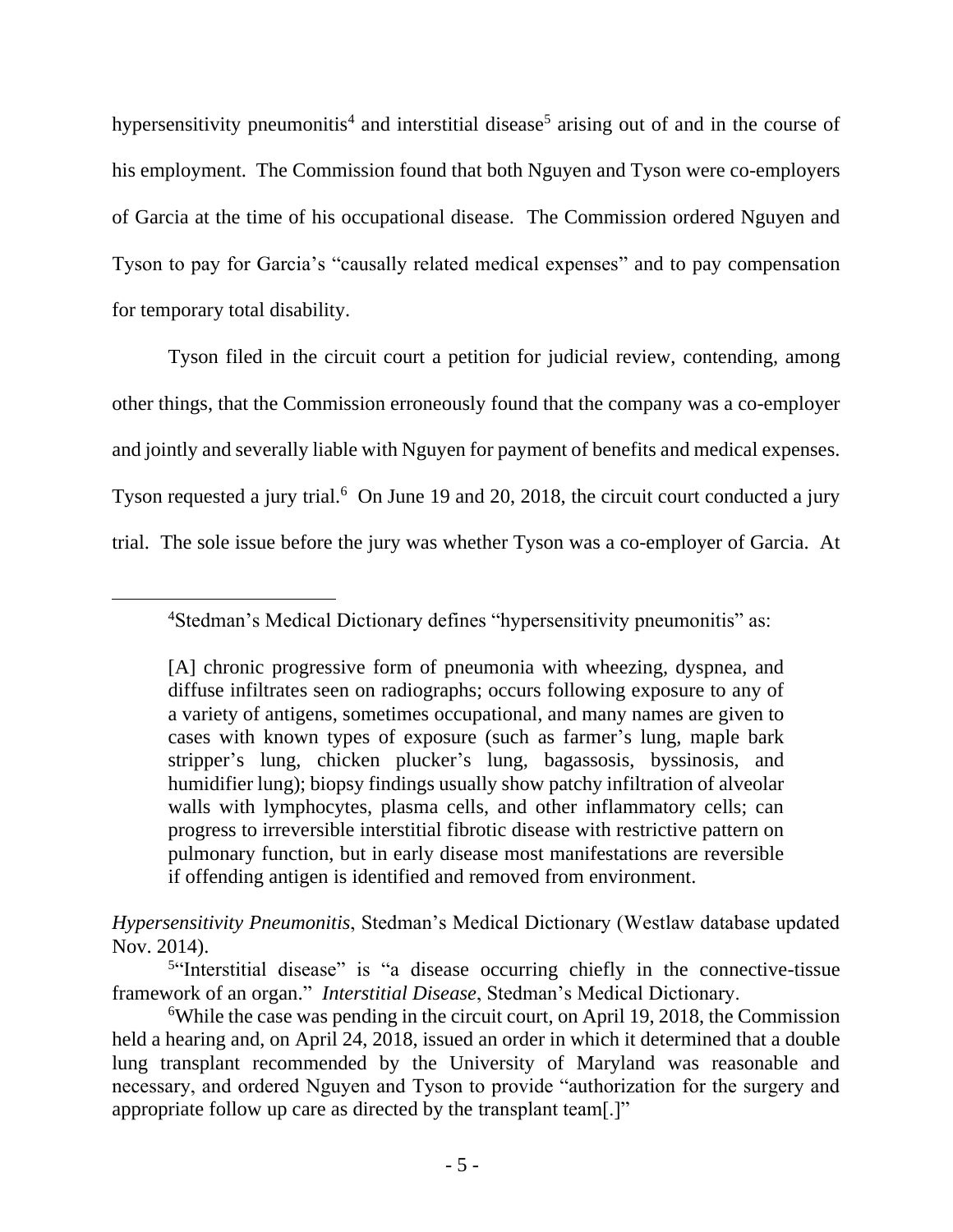trial, the following evidence was adduced.

Tyson is said to be the largest chicken company in the world and sells chicken but does not own any chicken farms. Instead, Tyson contracts with individual farmers, in Maryland, Delaware, Virginia, and elsewhere, to raise chickens that it owns. The farm owners operate the farms, and the chickens are raised in flocks according to Tyson's guidelines. The owners may manage the farms themselves or employ workers, sometimes called managers, who are responsible for the day-to-day operation of the farms. The end goal is for Tyson to retrieve the chickens from the farm owners for a price and have them ready for sale as food to the public.

In 2009, Garcia began working on the subject chicken farm. He was hired by Terry Ung ("Mr. Ung"), who was the owner and manager of the farm at the time and was raising chickens for Tyson. When Garcia was hired, he took care of chickens and performed miscellaneous work and routine maintenance, such as removing dead chickens, doing yardwork, changing lightbulbs, and fixing doors. Mr. Ung became ill and had to undergo lung surgery, and Garcia began managing the farm. At the end of 2009, Mr. Ung died and his widow, Lee Ung ("Ms. Ung"), who had no experience raising chickens, became the owner of the farm.

Because of Ms. Ung's lack of experience in raising chickens, Tyson representatives taught Garcia how to operate the farm. Garcia assumed day-to-day responsibility for the chickens and began residing at the farm. A few years later, in 2013, Ms. Ung sold the farm to Nguyen, who entered into a contract with Tyson. Nguyen worked in information technology in Virginia at the time, where he resided, and purchased the farm as an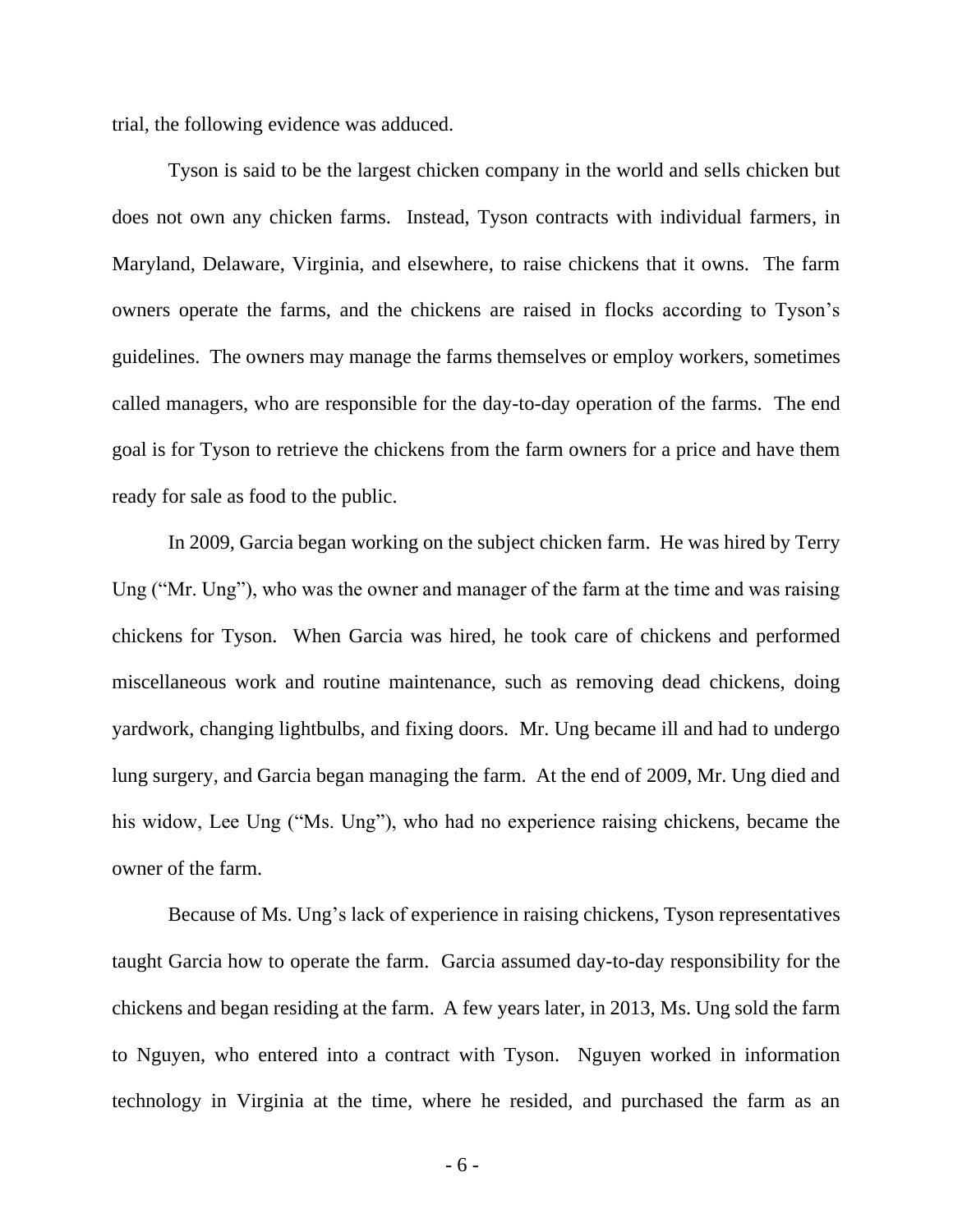investment. Nguyen had no experience or training in raising chickens or operating a chicken farm. Nguyen kept Garcia on to manage the farm.

As a witness for Tyson, Ronald Watkins, senior manager of live production for Tyson, testified about Tyson's relationship with chicken farms and its contract. Watkins testified that the subject contract is a standard contract that outlines Tyson's obligations. Watkins testified that, under the contract, the owner/grower, Nguyen, is expected to provide housing for the chickens and the day-to-day husbandry or operation of the farm using technical advice from Tyson. Watkins testified that, under the contract, the owner/grower of the chickens is not considered an employee of Tyson and that this is specified in the contract. According to Watkins, under an owner's contract with Tyson, Tyson is not involved in the hiring of workers on a farm and does not have the right to fire workers on a farm. Watkins testified that Tyson also does not have the right to set the hours for farm workers; rather, the workers' hours are controlled by the farm's owner. Watkins testified that Tyson has the right to terminate a contract if certain conditions are not met, such as if there is evidence that the health or welfare of the chickens has been endangered or Tyson's feed or medication schedule has been altered or supplemented. According to Watkins, in the case of an absentee owner—someone who owns, but does not live on, a farm—Tyson "like[s] to have" someone reside at the farm 24 hours a day, 7 days a week for the general operation of the farm and to respond if problems occur.

On cross-examination, Watkins confirmed that in the contract the chickens are referred to as broilers and that there is a "Broiler Growing Guide" that sets forth best management practices that the owner of the farm is expected to follow. Watkins testified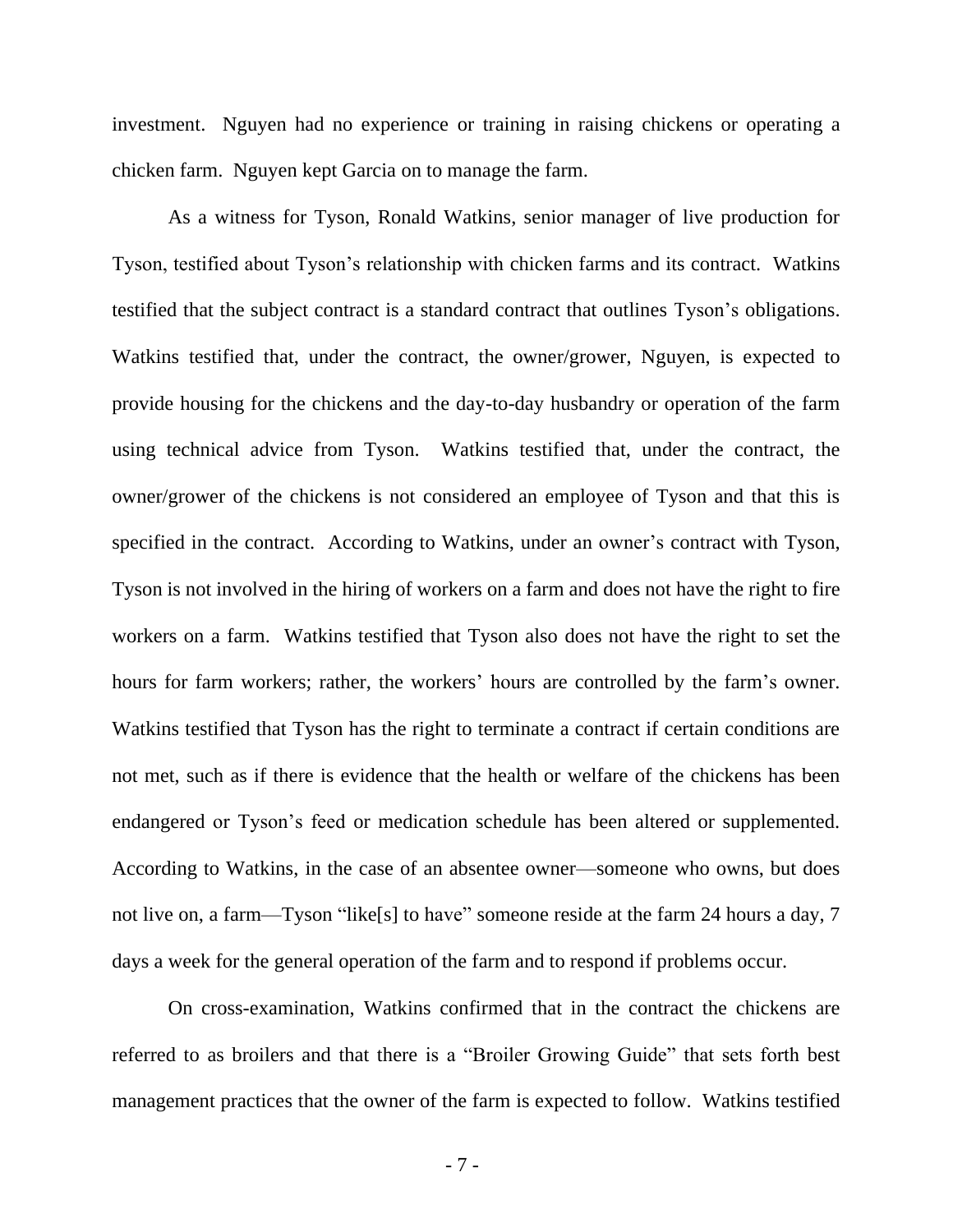that if an owner does not "follow the programs and it leads to animal welfare issues or poor performance," Tyson could terminate the contract.

The contracts memorializing the relationship between Tyson and Nguyen are titled "Broiler Production Contract[s]" and encompass two farms with the same address—the Carrera Farm and the Cayenne Farm—and were admitted into evidence as Joint Exhibits 4 and 5.<sup>7</sup> The terms of the two contracts were identical and both were signed on June 13, 2013. Under the contracts, Tyson retained title to and ownership of the chickens, feed, and medication, as well as the authority to determine the details of delivery to and pick-up from Nguyen of the chickens, feed, and medication. Tyson was required to provide veterinary services and technical advice and to comply with all applicable statutes, rules, regulations, and ordinances. As the "producer," *i.e.*, farm owner, Nguyen was required: to "furnish labor, materials, and utilities"; to maintain bio-secure housing for the chickens, feed, and medication; to implement Tyson's "recommended best animal management practices"; and to comply with all applicable statutes, rules, regulations, and ordinances. Consistent with Watkins's testimony, under the contracts, Nguyen was identified as an independent contractor: "Producer is engaged in and is exercising independent employment. Producer is an independent contractor and may join any organization or association of Producer's choice. Producer is not a partner, agent, or employee of, or joint venturer with," Tyson. Other than providing that Nguyen, as the producer, was required to furnish labor, the

<sup>7</sup> Joint Exhibit 4 contained the contract for the Carrera Farm, as well as a Schedule A and a Schedule B. Joint Exhibit 5 contained the contract for the Cayenne Farm, as well as a Schedule A and a Broiler Growing Guide. Both contracts and Schedules A and B were signed and dated by the parties. The Broiler Growing Guide was neither signed nor dated.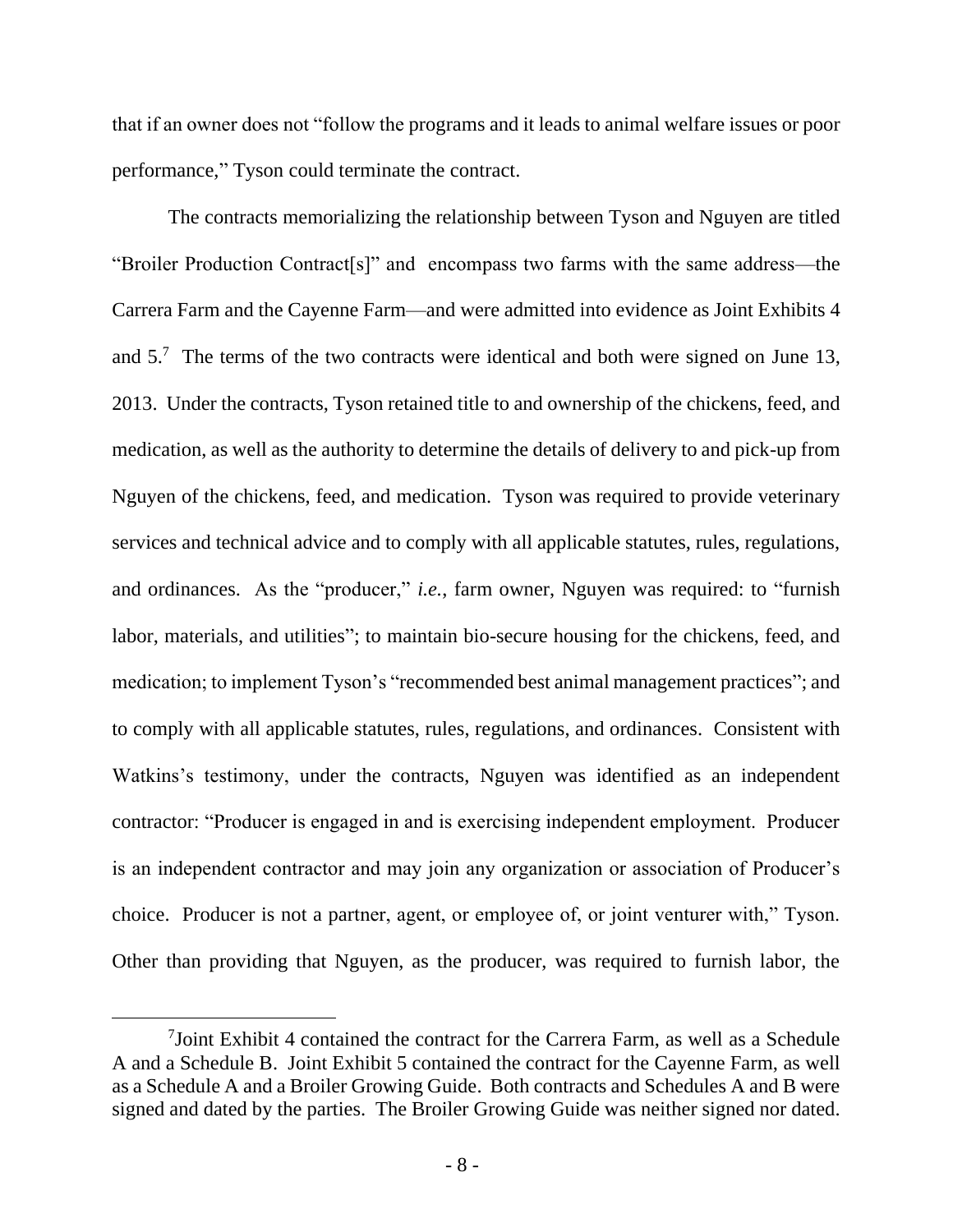contracts did not reference Garcia specifically or require that Garcia or anyone else live on the farm as an employee. The contracts also did not make any provision for the payment of labor by Tyson.

Under the contracts, Tyson had the right to terminate the contracts upon default by Nguyen, which included a failure to comply with any contractual provision. In the event of a default, Tyson could take immediate possession of the chickens, feed, and medication without further notice and use Nguyen's houses containing its chickens to complete the production of the chickens at his expense. Nguyen also had the right to terminate the contracts "at any time with no less than ninety (90) days written notice." Additionally, the contracts contained a paragraph entitled "Entire Agreement" that provided:

This Contract, including the attached Schedules, contains the entire agreement between Producer and Company regarding the production of Broilers. This Contract supersedes all prior agreements between Producer and Company. Producer understands and agrees that no agent, servant, or employee of Company has authority to make any oral modification of this Contract. Modification of this Contract may only be accomplished by written Instrument fully executed by Producer and an authorized representative of Company.

(Cleaned up). Schedule A concerned how Nguyen was to be compensated for the production of the broiler chickens and set forth a formula for compensation based on the weight of the chickens. Schedule B pertained to performance requirements for the producers/owners and housing specifications for the broilers.

As a witness for Tyson, Vicky Palmer testified that she works as a broiler manager for Tyson, and that she supervises five service technicians who visit farms, making sure that the chickens are taken care of and that the farm is following all State and Federal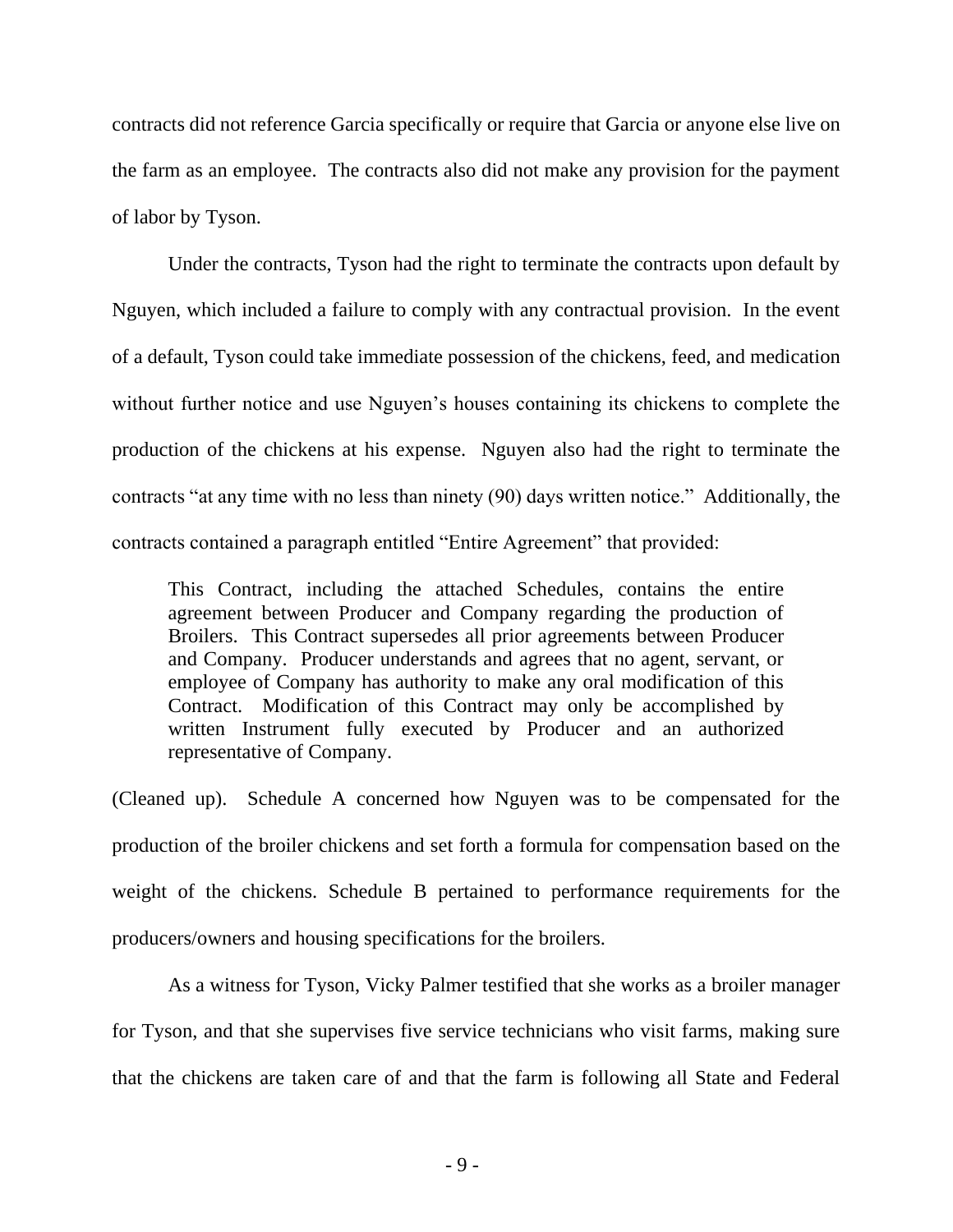regulations related to animal welfare. Palmer testified that she also performs the same tasks as service technicians. Palmer testified that she knows Garcia and that he was the farm manager for Nguyen. Palmer testified that, while working for Tyson, she visited the farm when both Mr. Ung and Nguyen owned it to give them various checklists about the nature of the product and advise of any changes that might need to be implemented.

Palmer testified that, when Nguyen became the owner, he would be at the farm on the weekends, and if Nguyen was at the farm, then she would deal directly with him. If Nguyen was not at the farm, Palmer would communicate with him by phone or e-mail, and, if changes needed to be made, she would communicate those to Nguyen by phone. According to Palmer, when she would visit the farm and Nguyen was not present, she provided Garcia with guidance on how to follow animal welfare standards and other matters. Palmer testified that when an absentee owner is not present, she deals with the worker who is left in charge. Palmer testified that, although she communicated with Garcia, she did not set his hours. Palmer also testified that Tyson did not hire Garcia, did not have the power to fire him, and did not pay him.

On cross-examination, when asked whether she was familiar with the circumstance that Nguyen's contract with Tyson could not have been signed unless Nguyen hired Garcia, Palmer responded: "That should never have been said." According to Palmer, Tyson's contract with the owner of a farm specifies that, if the owner does not live on the farm, then someone has to be on the farm,<sup>8</sup> but the contract does not specify who the owner must hire.

<sup>8</sup>Contrary to Palmer's testimony, as noted above, the contracts did not require that anyone live on the farm as an employee.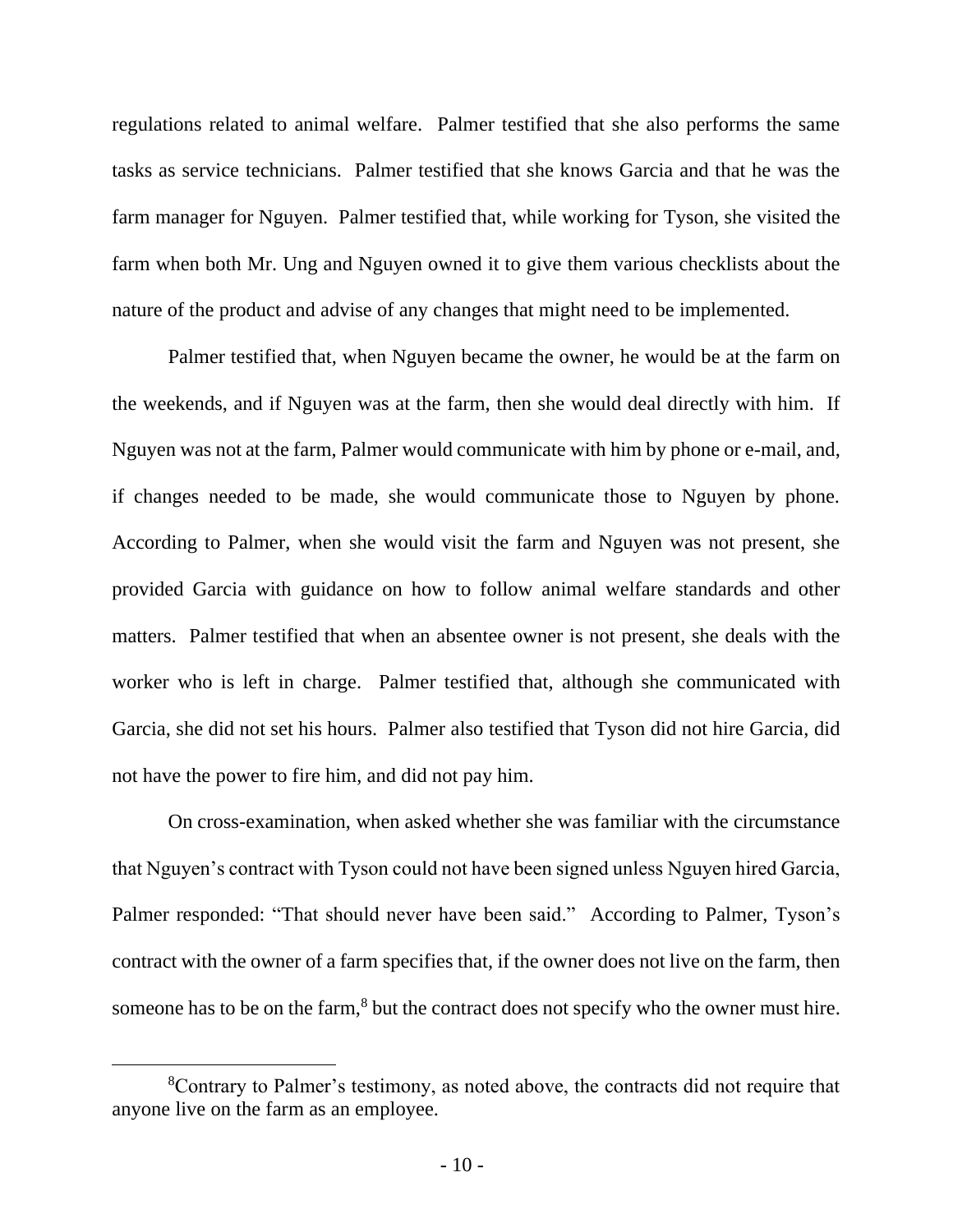Palmer testified that because Nguyen is an absentee owner the person who would be left on the farm is whoever Nguyen chose to hire. Palmer also testified that Garcia took care of day-to-day operations but that she met with Nguyen on the farm almost every Friday. According to Palmer, most of the time, Nguyen was present on the farm when the chickens were picked up for processing, and Nguyen helped Garcia get the chickens out. Palmer confirmed that, in the event of a default under the contract, Tyson could go in and finish growing the flock of chickens on the farm. On redirect examination, Palmer testified that default of the contract by Nguyen was not an issue when Garcia worked on the farm.<sup>9</sup>

On his own behalf, Garcia testified that he worked at the farm for five years, starting when Mr. Ung hired him. After Mr. Ung died and Ms. Ung became the owner, Garcia became the farm manager and Tyson taught him how to raise the chickens and perform maintenance. The Tyson employees taught Garcia "everything" about raising chickens, including "how the system worked, how to check the water levels, the feeding, temperature, fans, how they would work properly, how to turn them on and off automatically." Garcia testified that Tyson employees taught him how to euthanize a chicken and how to tell if a chicken was ill. Tyson employees visited two to four times a week, but Palmer would visit more frequently if the chickens were ill. Garcia testified that, every six weeks, Tyson

<sup>&</sup>lt;sup>9</sup>After the testimony of Watkins and Palmer, Tyson rested its case. At that time, Garcia's counsel moved for judgment. The circuit court denied the motion, ruling that there was "a considerable amount of evidence . . . that [could] be interpreted by a reasonable mind, . . . in different ways, and their conclusions might differ as it relates to the ultimate question which is whether or not Tyson was in fact a co-employer of [] Garcia." Counsel for UEF did not join the motion for judgment or independently move for judgment at that time.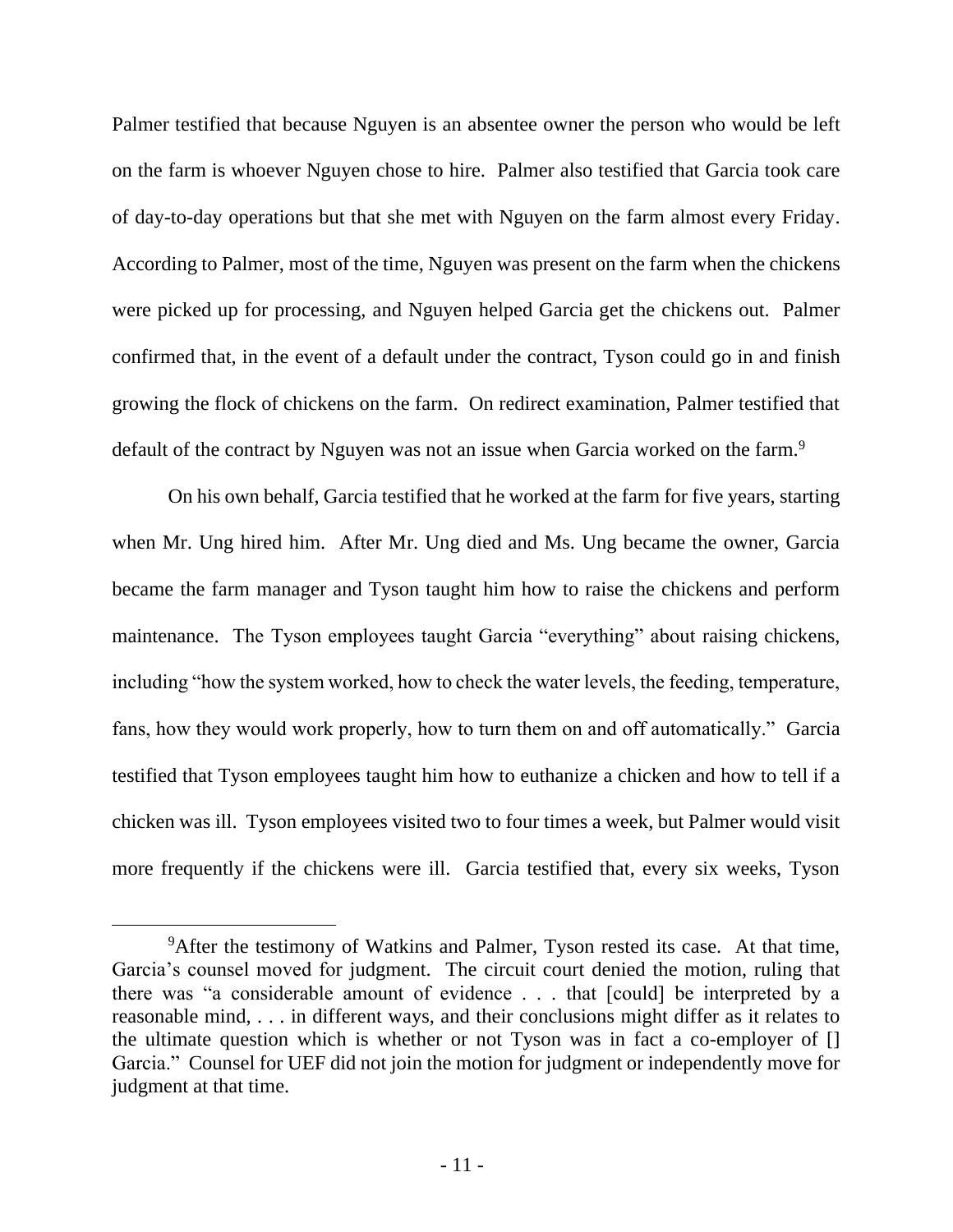employees would go over a flock visitation summary<sup>10</sup> with him, concerning what maintenance was needed and things related to ventilation, water, and feeding.

Garcia testified that Nguyen purchased the farm in 2013 and that Tyson employees advised Nguyen that Tyson needed to have somebody at the farm "24/7[.]" According to Garcia, Nguyen assured Tyson that he would have an employee at the farm, namely, him (Garcia). Garcia testified that he was already living at the farm and continued living there after Nguyen purchased it. Although Nguyen did not live at the farm, he would visit to give Garcia his paycheck, but later sent the paychecks by mail. Garcia testified that, at first, Nguyen visited the farm two to four times a week, but then there were weeks when Nguyen did not visit.

On cross-examination, Garcia acknowledged that, after Nguyen purchased the farm, he (Garcia) negotiated the amount of his pay with Nguyen. Garcia confirmed that he received his paychecks from Nguyen and that he never received a paycheck from Tyson. Garcia testified that, unlike Tyson employees, he never wore a shirt that said "Tyson." Garcia testified that, if there was a problem, a Tyson employee would talk with him to

 $10A$  flock visitation summary is a report prepared by Tyson based on a six-week inspection of the chickens. Garcia testified that the summary contained information about maintenance work to be performed, ventilation, water, and feeding. Garcia testified that he would go over the summary with a Tyson representative. A flock visitation summary dated December 19, 2013, was introduced into evidence as Garcia Exhibit 5. The summary contained notations such as "[r]emove old feed lids[,]" "[p]lease put standpipe on in [] (missing)[,]" and "[r]emove extra light[]bulbs[.]" Garcia's counsel also introduced into evidence Exhibit 4, a Broiler Technician Report, Exhibit 6, a Tyson Grow-out Broiler Technician Audit Form, Exhibit 7, a document providing an overview of what needs to be done with the generator and alarm system, and Exhibit 8, a lighting program, as evidence of paperwork that Tyson representatives left at the farm. These documents generally provided information concerning the maintenance of the chickens and chicken houses.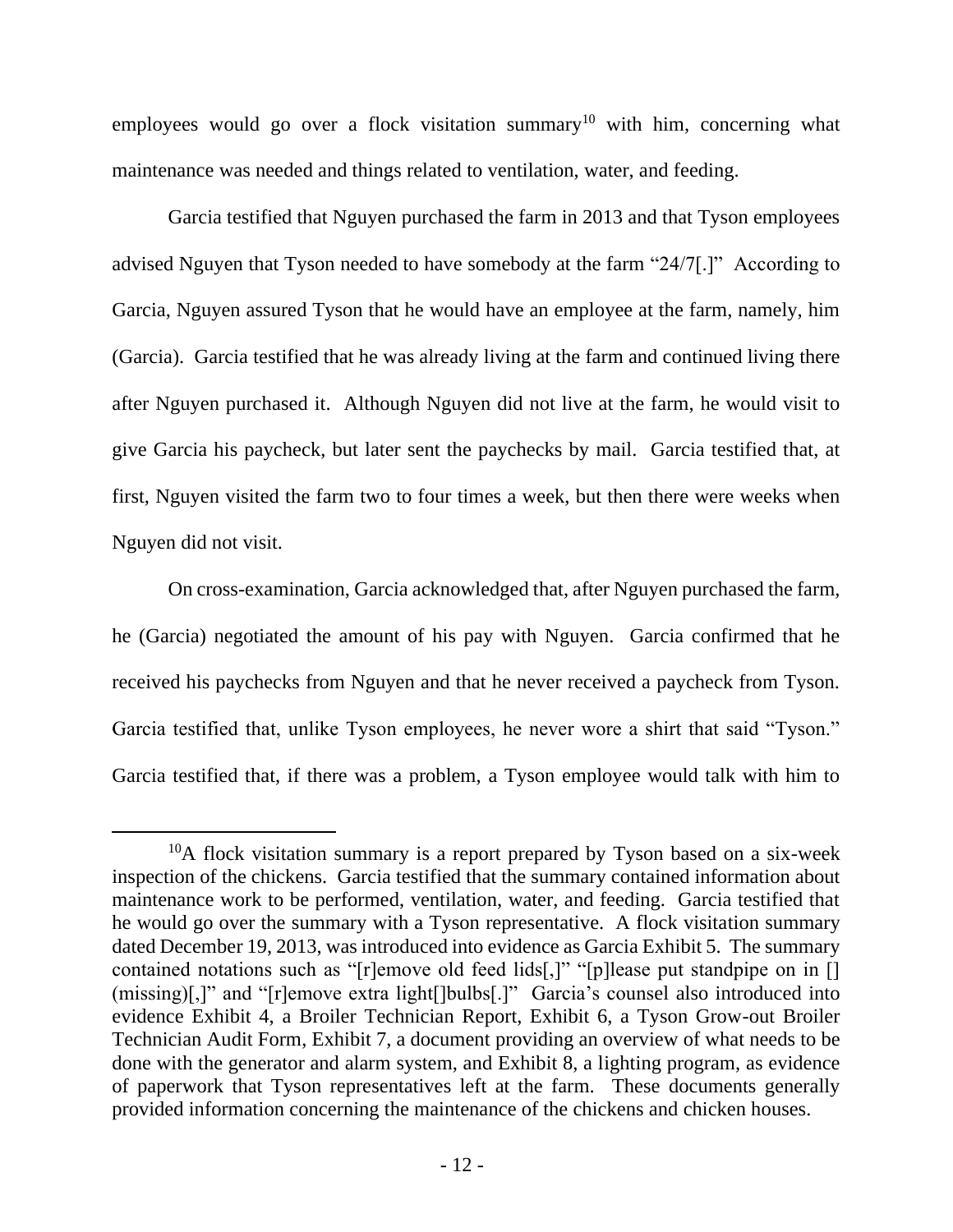correct the problem. Garcia confirmed that, during a deposition, he had testified that no Tyson employee could fire him, but instead could only ask Nguyen to fire him. Garcia acknowledged that when he filed his workers' compensation claim, he identified Nguyen as his employer, not Tyson.

On his own behalf, Nguyen testified that he purchased the farm as an investment with the plan of having Garcia stay on to help because Garcia knew Tyson's chicken growing process. Nguyen testified that he entered into a broiler production contract with Tyson, but that before the contract was signed, he, Tyson employees, and Garcia met and agreed that if Garcia remained with the farm, the contract could be signed. According to Nguyen, when he entered into the contract, Tyson was aware that he had no experience raising chickens. Nguyen confirmed that the chickens belonged to Tyson and that they had to be fed according to Tyson's guidelines with feed that Tyson provided. Nguyen's understanding was that Tyson would provide guidelines and help out when Garcia encountered a problem.

On cross-examination, Nguyen acknowledged that when he purchased the farm, he convinced Garcia to continue working for him. Nguyen testified that he understood that, under the terms of the contract, he provided the labor, but Tyson provided the chickens, feed, medication, and technical assistance. On occasion, Tyson contacted Nguyen regarding modifications that needed to be made to comply with the contract. On a few occasions, Nguyen spoke with Palmer when she visited and, eventually, he authorized Garcia to act on his behalf in running the farm. Nguyen confirmed that he paid Garcia wages for running the farm and that he tasked Garcia with dealing with Tyson employees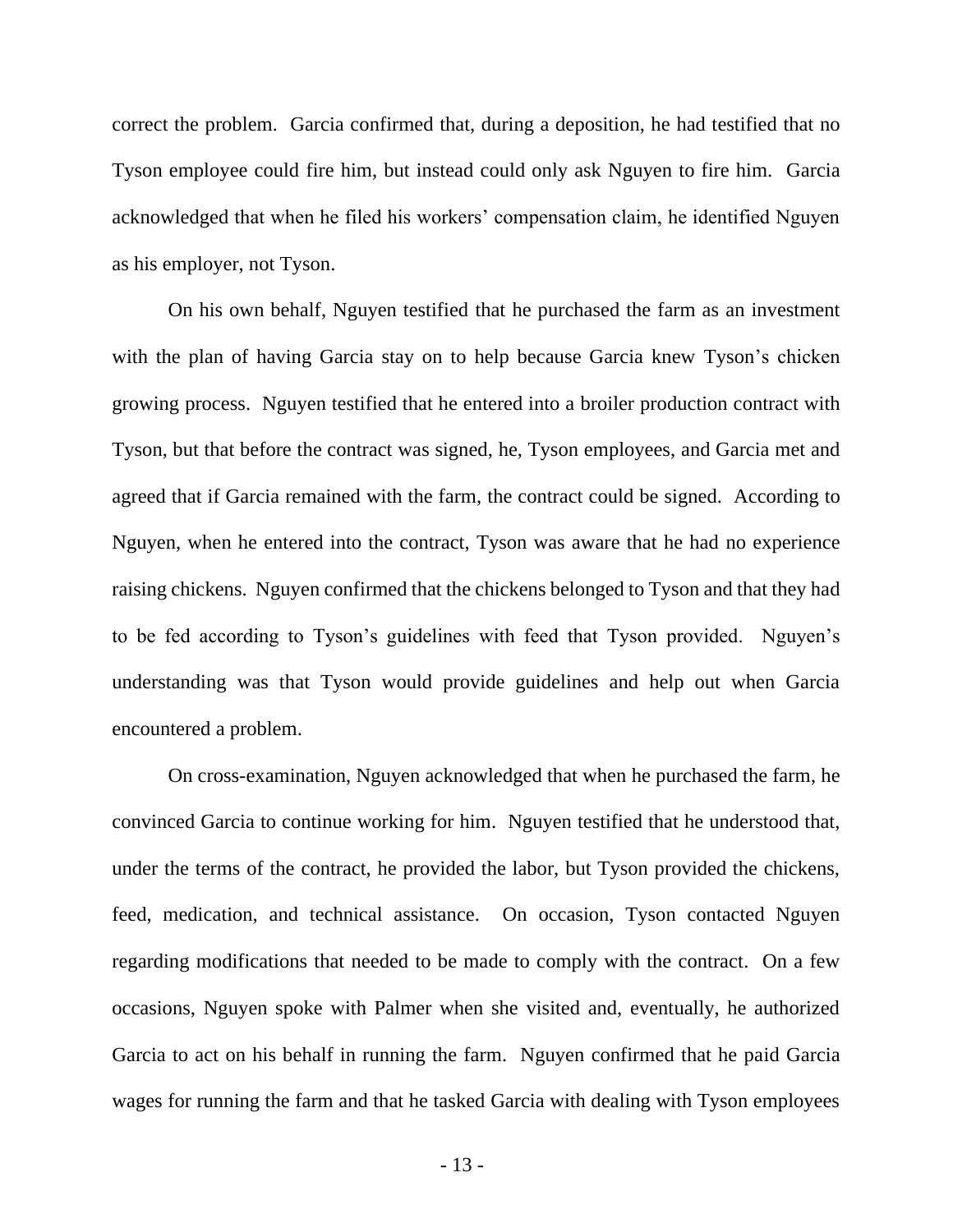when they visited the farm and he was not present. Nguyen testified that it was his obligation to take care of his employees and to service the contract. Nguyen testified that he had the power to fire Garcia. Nguyen acknowledged that, under the contract with Tyson, he was an independent contractor, not a partner, agent, employee, or joint venturer with Tyson.

Nguyen acknowledged that, after Garcia became sick and left the farm, he had a new tenant live on the farm (Garcia's replacement) and afterward had a few complaint calls from Tyson. As a result of those calls, Nguyen spoke with the tenant and warned that if the tenant could not comply with Tyson's requirements, he would have to find someone else. Nguyen ended up firing the person and hiring someone else. Nguyen conceded that Tyson did not have the power to fire one of his employees.

At the close of all of the evidence, Tyson's counsel moved for judgment as a matter of law, contending that the only possible conclusion to be drawn from the evidence was that Tyson was not Garcia's co-employer or employer. The circuit court denied the motion, ruling that there was evidence about which reasonable minds could differ and that the matter should be submitted to the jury. After the circuit court ruled on Tyson's motion for judgment, UEF's counsel stated: "Just for the record, State would like to make a motion for judgment[,]" and acknowledged that the court's "ruling would apply[.]" The circuit court denied the motion.<sup>11</sup>

 $<sup>11</sup>$ At this time, upon questioning by his counsel and the circuit court, Nguyen advised</sup> that he wanted to withdraw his appeal and that he would continue to respond to Tyson's appeal.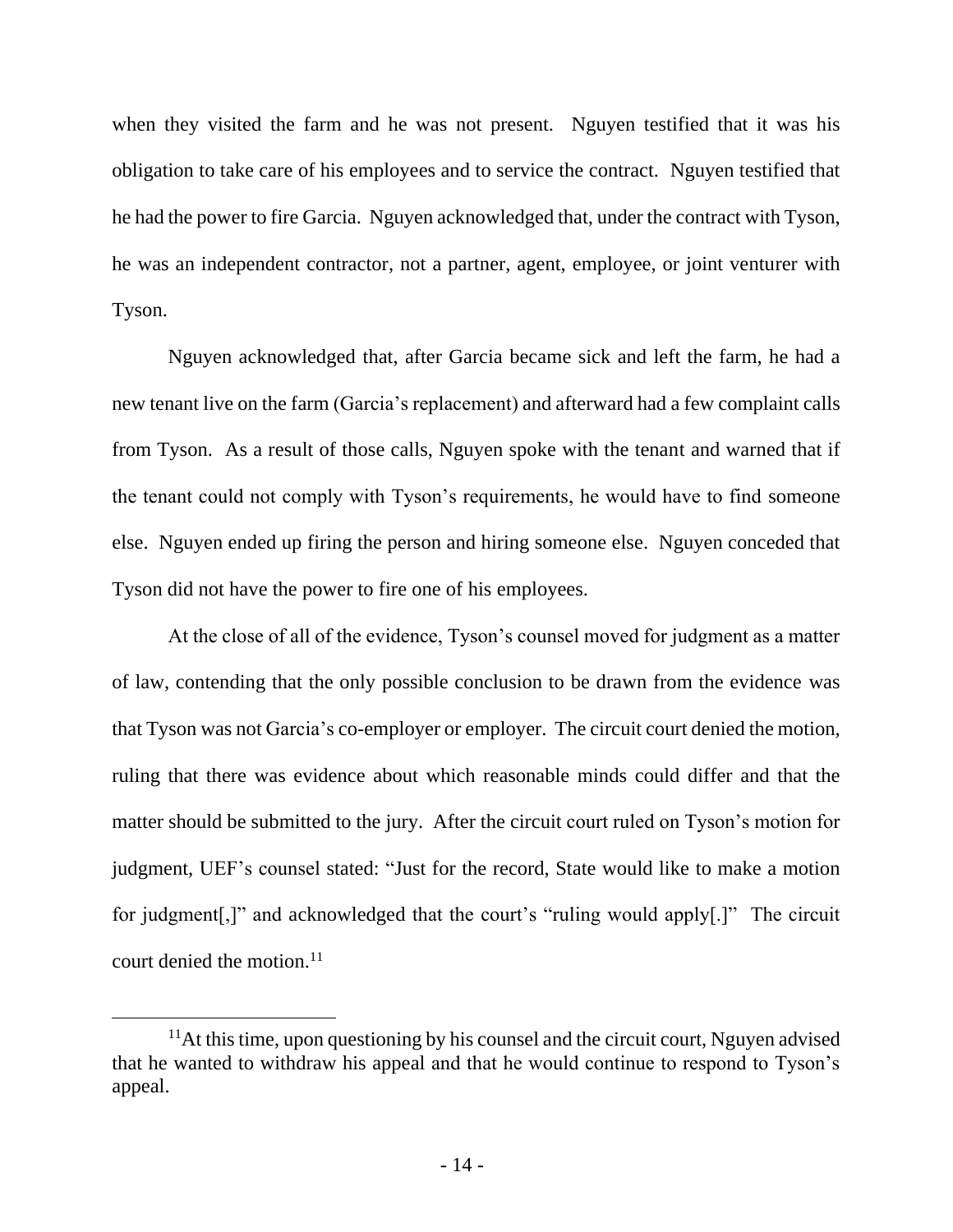Next, the circuit court indicated that it had prepared jury instructions and a verdict sheet, and inquired as to whether there were any objections or requests. Tyson's counsel advised the circuit court that he had no objections or requests as to the jury instructions or verdict sheet. Garcia's counsel requested that additional language be included in the instruction on the employer-employee relationship, which the circuit court denied.<sup>12</sup> UEF's counsel made no objection to the proposed jury instructions or verdict sheet at that time. The circuit court instructed the jury, in pertinent part, as follows:

In determining whether Mauro Jimenez Garcia is an employee of Tyson Farms, Inc., you should consider the following factors[:] the selection and hiring of Mr. Garcia, the payment of wages, the power to fire Mr. Garcia, the power of control over Mr. Garcia's conduct, whether the work is part of the regular business of Tyson Farms, Inc., whether the parties believed they were creating an employer/employee relationship, whether the work is usually done in the environment under the direction of an employer or by a specialist without supervision, and the skill required in the occupation.

The most important factor is the power of control. One or more employers can employ an employee at the same time the employee sustains an accidental injury or occupational disease. The determination is made by applying the above factors to each potential employer as of the date of the accidental injury or the date of disablement for an occupational disease. The power to hire or discharge a worker can be vested in one person and the power of control in another.

Neither Tyson's counsel nor UEF's counsel raised any exceptions to the jury instructions.

The jury returned a verdict finding that Tyson was not a co-employer of Garcia at

 $12$ Garcia's counsel requested that the instruction be augmented to include language from case law indicating that "the person having that power of control is the master." Likewise, Nguyen's counsel requested that the instruction be supplemented to include "that the power of control is the only one that in itself [] could be determinative[.]" The circuit court denied this request stating that the pattern instruction as modified by the court accurately covered the issue. Prior to trial, UEF had filed requested jury instructions containing a request for a similar instruction as to the factor of control.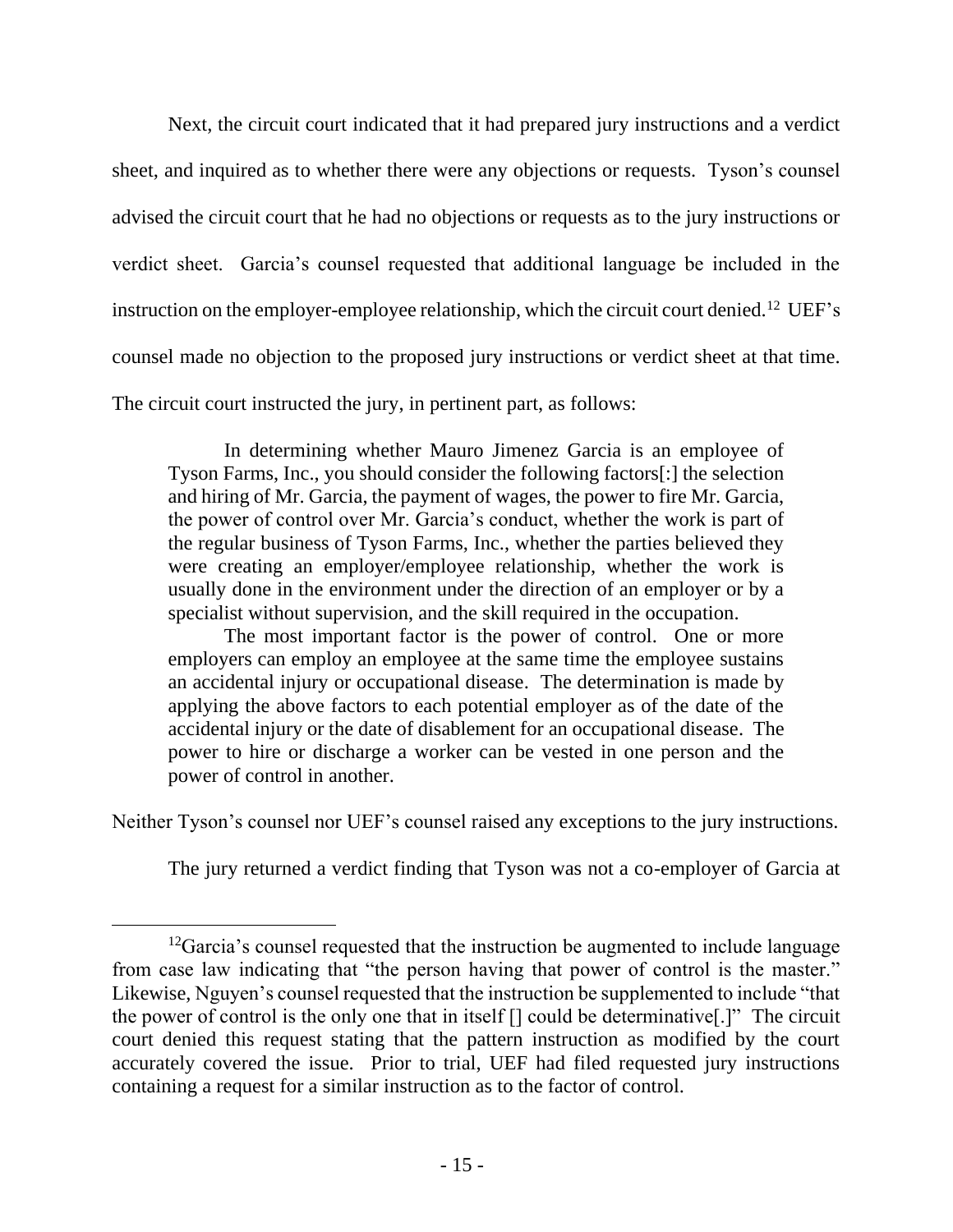the time of his injuries. On July 3, 2018, the circuit court issued a remand order, reversing the Commission's finding that Tyson was a co-employer of Garcia and remanding the matter to the Commission for it to modify its prior decisions to indicate dismissal of Tyson as a party and to note payments to be made by Nguyen and UEF. UEF noted an appeal.

On November 22, 2019, a majority of a panel of the Court of Special Appeals

reversed the circuit court's judgment. See Tyson Farms, 243 Md. App. at 409, 220 A.3d

at 431. The Court of Special Appeals reasoned:

[A]s a condition of its contract with [] Nguyen, Tyson required that [] Garcia remain on the farm 24 hours a day, 7 days a week, to manage its operation. In the contract itself, Tyson's 18-page Broiler Growing Guide detailed instructions and requirements for how to raise the chickens at each stage of their life cycle. This Guide included detailed instructions on how [] Garcia should adjust various factors such as the chickens' food intake, light exposure, and ventilation, on a weekly, if not daily, basis.

Further, Tyson's employees taught [] Garcia everything he needed to know about raising the chickens, including how to operate the various systems involved in the process. Tyson's employees inspected the farm before every new flock of chickens was delivered, came to the farm one to three times a week to evaluate how [] Garcia was raising the chickens, and subsequently informed [] Garcia of the tasks that he needed to complete to improve his performance. Importantly, Tyson held the unilateral ability to terminate its relationship with [] Nguyen if [] Garcia did not comply with the requirements in the Contract or those given to him by Tyson employees. Finally, Tyson posted its own signage at the farm, provided the feed that [] Garcia was to give to the chickens, contracted for the treatment of litter, and provided veterinary services to the chickens that were placed on the farm. Taken in sum, Tyson's extensive involvement in, and control over, [] Garcia's day-to-day operation of the farm gave rise to an employment relationship as a matter of law.

Id. at 416-17, 220 A.3d at 435-36. The Court of Special Appeals concluded that the

evidence "demonstrate<sup>[d]</sup> that differing inferences from the evidence [were] not possible,"

that the evidence was "sufficient to establish an employment relationship as a matter of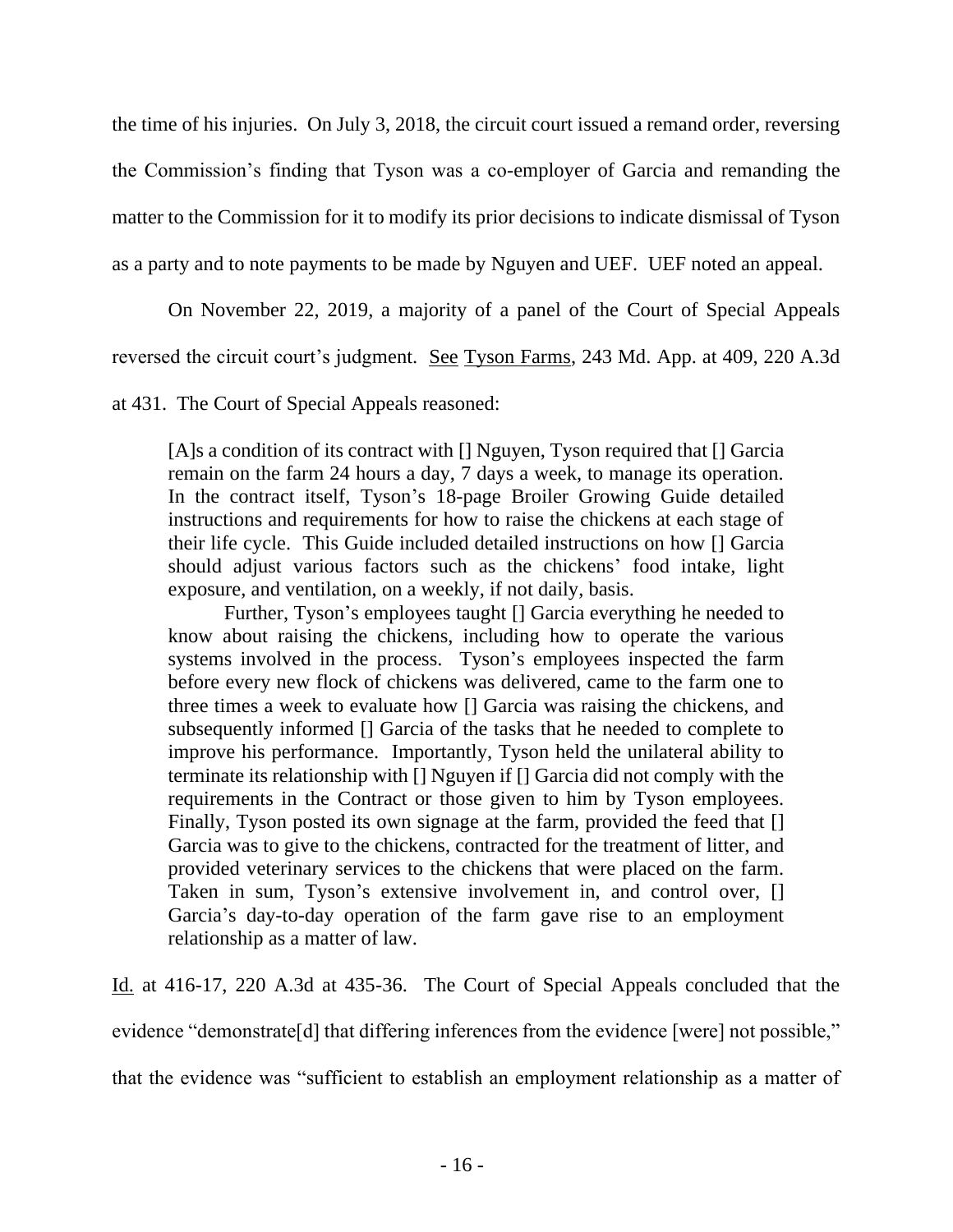law," and that the circuit court erred in denying UEF's motion for judgment. Id. at 422,

220 A.3d at 438-39 (cleaned up).

In dissent, Judge Gould stated that, from his perspective, there were sufficient facts

in the record to permit a finding that Tyson was not Garcia's co-employer. <u>See id.</u> at 422,

220 A.3d at 439 (Gould, J., dissenting). Judge Gould explained:

Tyson's representative testified at trial that: (1) Tyson did not select or hire [] Garcia; (2) [] Nguyen, not Tyson, set and paid [] Garcia's wages; (3) Tyson had no ability to fire [] Garcia; (4) Tyson had no ability to set [] Garcia's work hours; and (5) Tyson would communicate with [] Nguyen about changes in practices for raising chickens.

In addition,  $\prod$  Nguyen testified that: (1) he authorized  $\prod$  Garcia to act on [] Nguyen's behalf in running the farm, from which a jury could reasonably have concluded that Tyson's interactions with [] Garcia were in [] Garcia's capacity as [] Nguyen's agent, not as Tyson's employee; (2) it was [] Nguyen's obligation to take care of his employees and service the contract with Tyson; (3) only [] Nguyen had the power to terminate [] Garcia's employment; and (4) [] Nguyen had the contractual ability to terminate his grower contract with Tyson and enter into a contract with another poultry company, suggesting that [] Nguyen, rather than Tyson, had ultimate control over whether [] Garcia continued to have a job raising chickens.

The Court of Appeals . . . reminded us not to confuse control of the workplace with control of the worker. With that in mind, in my view the evidence in this case allowed for the reasonable inference that, notwithstanding the specificity in Tyson's contractually-required procedures and practices for raising chickens, Tyson did not have the requisite control over [] Garcia to be considered his employer. At a minimum, . . . the evidence cut both ways. I would, therefore, affirm the judgment of the circuit court.

Id. at 424-25, 220 A.3d at 440 (Gould, J., dissenting) (cleaned up).

On January 21, 2020, Tyson petitioned for a writ of *certiorari*, raising the following

two issues:

1. Did the court err in not allowing the jury to resolve conflicting facts and inferences regarding whether [] Garcia was Tyson's employee?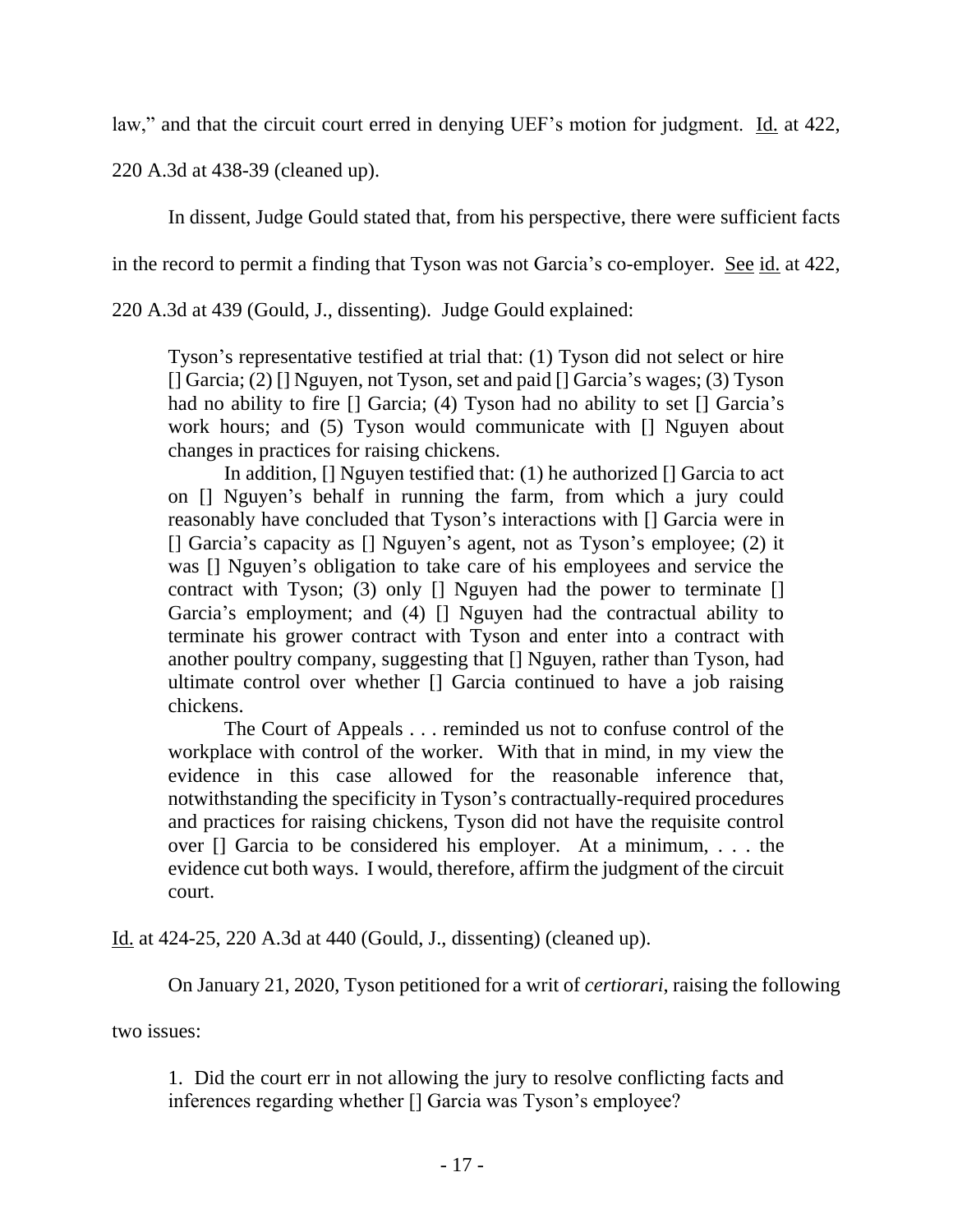2. Did the court err in concluding that no reasonable jury could find that [] Garcia was *not* Tyson's employee, even though Tyson's contract was with the owner of the chicken farm, and Tyson did not hire (or fire) [] Garcia[,] pay him[,] set his hours or wages[,] or have a contract with him?

(Emphasis in original). On March 11, 2020, this Court granted the petition. See Tyson

Farms, Inc. v. Uninsured Employers' Fund, 467 Md. 692, 226 A.3d 235 (2020).

### **DISCUSSION<sup>13</sup>**

### **The Parties' Contentions**

Tyson contends that the Court of Special Appeals erred in concluding that the issue of whether Tyson had the power of control over Garcia was a question of law and not a question for the jury. Tyson maintains that control was a disputed factor and that the other four factors relevant to employee status weighed against treating Garcia as an employee. Tyson contends that the Court of Special Appeals's decision is contrary to existing case law and that the circuit court properly determined that this case involved disputed facts that the jury should resolve. Tyson asserts that the Court of Special Appeals misconstrued the control factor by focusing the inquiry on the workplace rather than the worker. And, Tyson maintains that the Court of Special Appeals overstated the importance of the control factor and failed to recognize that the evidence permitted the reasonable inference that it did not have the necessary control over Garcia to be considered his employer.

UEF responds that the Court of Special Appeals was correct in concluding that,

<sup>13</sup>Because the two questions presented in the petition for a writ of *certiorari* involve the same issue—whether the Court of Special Appeals erred in concluding that the circuit court erred in denying UEF's motion for judgment—we consolidate the questions.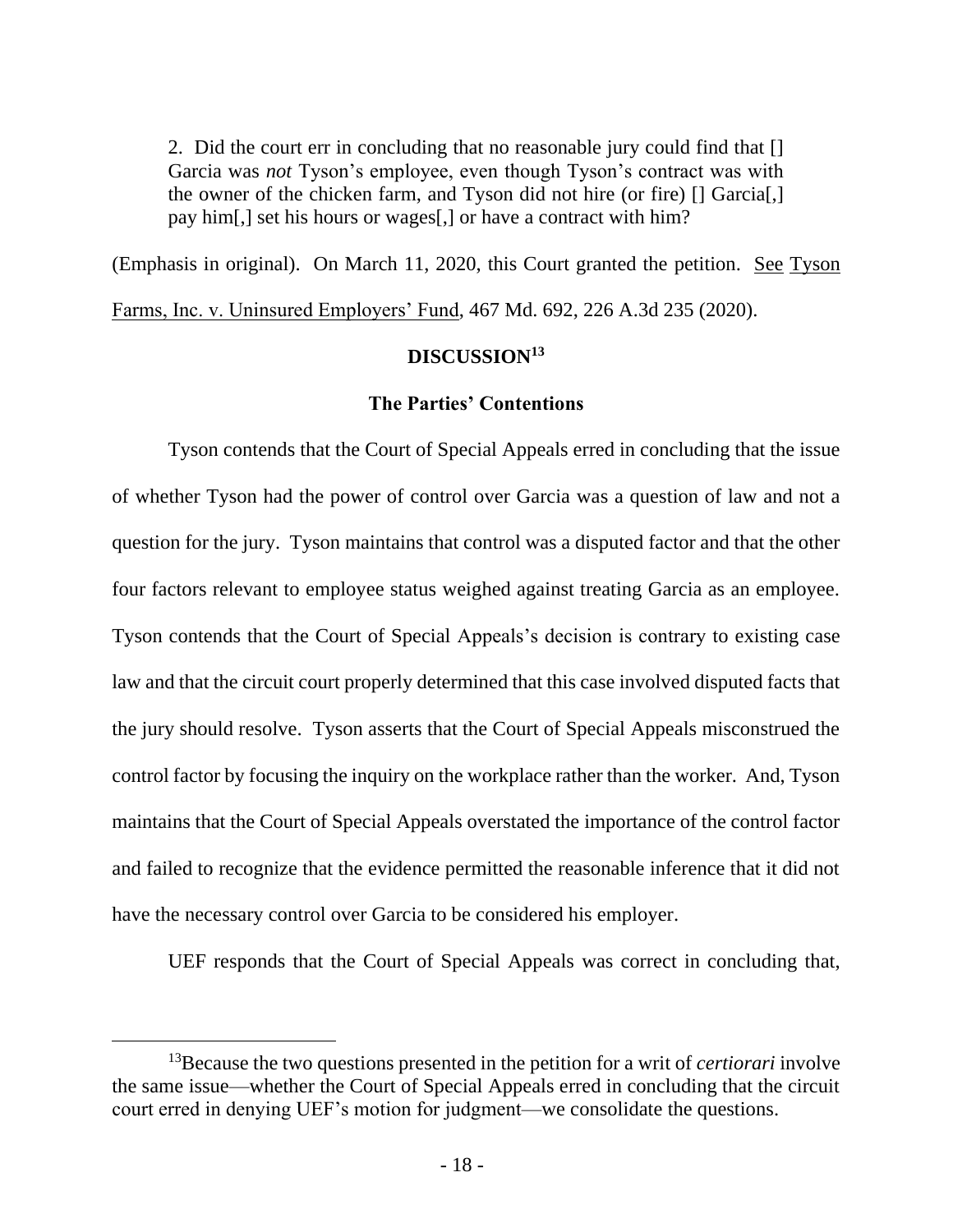based on the level of control that Tyson had over Garcia and his work, Tyson was a coemployer, and that the circuit court erred in denying its motion for judgment. UEF contends that an employer-employee relationship exists as a matter of law where the only inference to be drawn from the evidence is that a party controls the work of another. UEF argues that the control factor is the most important factor and that employer status can be established even if another entity hires, pays, and has the right to fire the employee. UEF asserts that, in this case, the evidence established that Tyson exercised extensive control over Garcia and his work, amounting to a constructive power to discharge, and that, even if the other four factors weighed against employer status, the Court of Special Appeals's decision was correct.

#### **Standard of Review**

LE § 9-737 authorizes judicial review of the Commission's decisions. On review in the circuit court, "the decision of the Commission is presumed to be prima facie correct" and "the party challenging the decision has the burden of proof." LE § 9-745(b). Pursuant to LE § 9-745(d), "[o]n a motion of any party filed with the clerk of the court in accordance with the practice in civil cases, the court shall submit to a jury any question of fact involved in the case."

Maryland Rule 2-519(a) provides, in relevant part, that "[a] party may move for judgment on any or all of the issues . . . in a jury trial at the close of all the evidence[,] stat[ing] with particularity all reasons why the motion should be granted." In Scapa Dryer Fabrics, Inc. v. Saville, 418 Md. 496, 503, 16 A.3d 159, 163 (2011), we explained the standard applicable to review of the grant or denial of a motion for judgment as follows: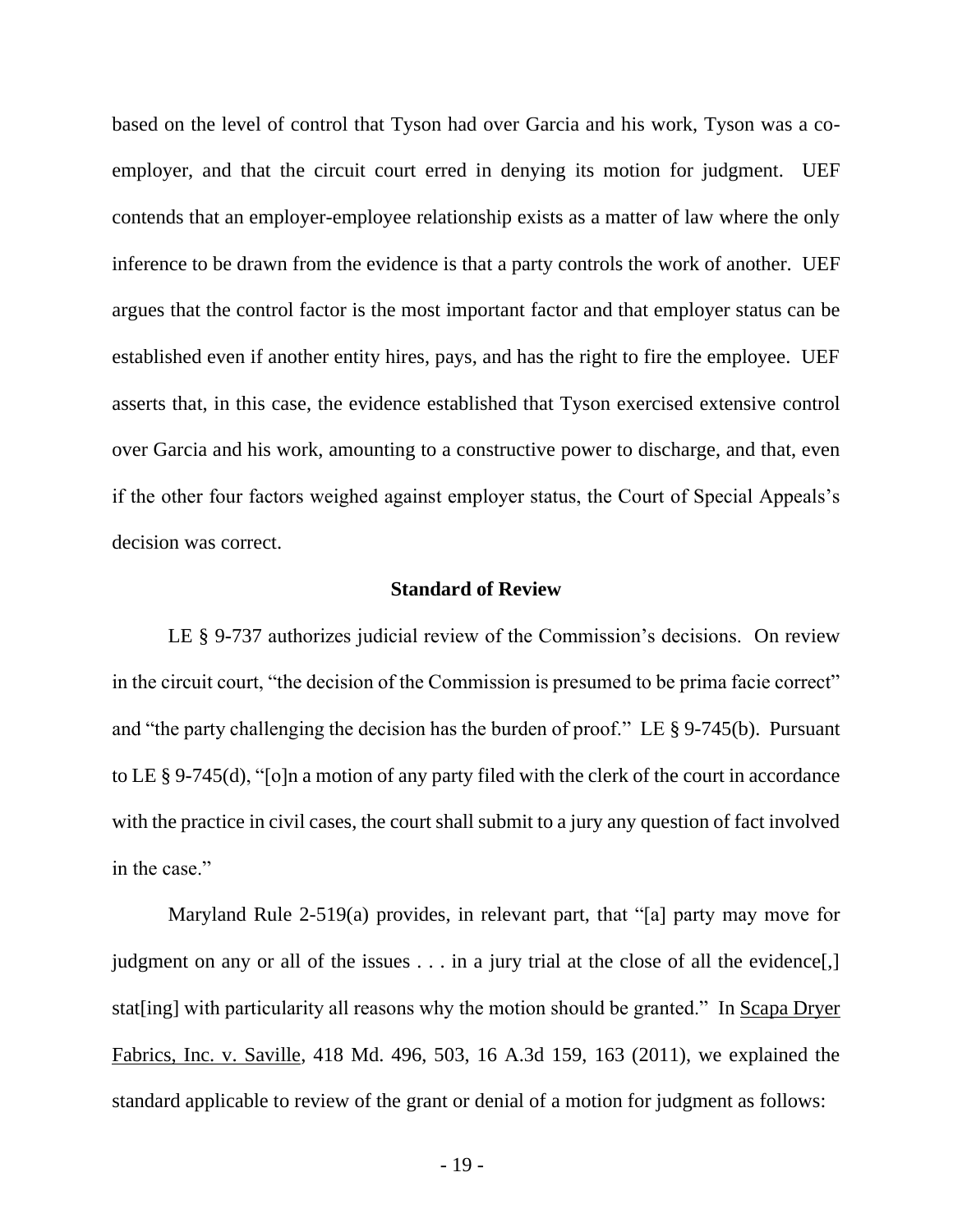An appellate court reviews the trial court's decision to allow or deny judgment . . . to determine whether it was legally correct, while viewing the evidence and the reasonable inferences to be drawn from it in the light most favorable to the non-moving party, and determining whether the facts and circumstances only permit one inference with regard to the issue presented.

(Cleaned up). And, in Thomas v. Panco Mgmt. of Md., LLC, 423 Md. 387, 394, 31 A.3d

583, 588 (2011), we stated:

[W]hen a defendant moves for judgment based . . . upon the legal insufficiency of the plaintiff's evidence, the trial [court] must determine if there is any evidence, no matter how slight, that is legally sufficient to generate a jury question, and if there is, the motion must be denied and the case submitted to the jury. It is only when the facts and circumstances only permit one inference with regard to the issue presented, that the issue is one of law for the court and not one of fact for the jury. An appellate court must review the grant or denial of a motion for judgment by conducting the same analysis as the trial [court].

(Cleaned up).

#### **Law**

This Court has recognized that a worker can at the same time be the employee of two employers. See Whitehead, 304 Md. at 79, 497 A.2d at 809 ("A worker may simultaneously be the employee of two employers." (Citation omitted)); Mackall, 293 Md. at 229, 443 A.2d at 102 ("This Court has repeatedly recognized that, under certain circumstances, a person performing a given function simultaneously may be the employee of two employers." (Citations omitted)). In Mackall, 293 Md. at 230, 443 A.2d at 103, this Court explained that we have "reiterated that the question whether an employeremployee relationship exists is one for the jury to determine." To that end, we have established the following five factors to determine whether an employer-employee relationship exists: "(1) the power to select and hire the employee, (2) the payment of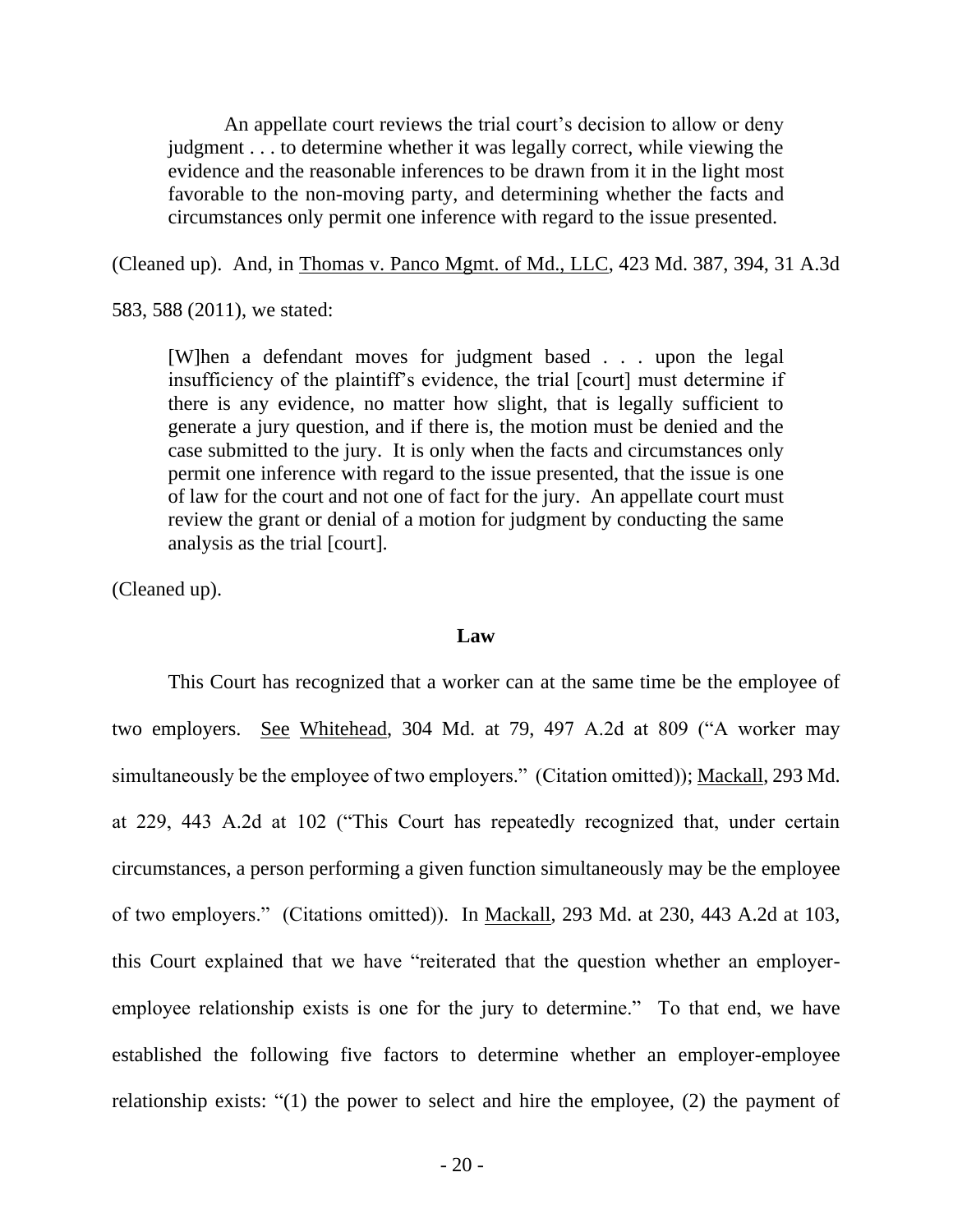wages, (3) the power to discharge, (4) the power to control the employee's conduct, and (5) whether the work is part of the regular business of the employer." Id. at 230, 443 A.2d at 103. We explained that the "decisive test in determining whether" an employment relationship exists "is whether the employer has the right to control and direct the employee in the performance of the work and in the manner in which the work is to be done." Id. at 230, 443 A.2d at 103. "If there is evidence to support an inference that more than one individual or company controls or directs a person in the performance of a given function, the question of whether an employer-employee relationship exists is a question of fact to be determined by the jury." Id. at 230, 443 A.2d at 103 (citations omitted).

In Whitehead, 304 Md. at 78, 497 A.2d at 809, this Court discussed the relationship between the factors for determining whether an employer-employee relationship exists, stating:

Of the five factors, the factor of control stands out as the most important. We have said, for example, that whether the employer has the right to control and direct the employee in the performance of the work and in the manner in which the work is to be done is the decisive or controlling test. We have also recognized, in speaking to the interrelationship of the factors, that standing alone, none of these indicia, excepting (4) the factor of control, seems controlling in the determination as to whether such a relationship exists. Thus, for our purposes, decisive, besides controlling, means conclusive, determinative, and definitive. This view is consistent with that expressed in other jurisdictions, where control has been variously described as the most vital factor, the most important factor, the most significant factor in all cases, the most stressed element, the final test, and the crucial test, when determining whether the employer/employee relationship exists.

(Cleaned up). In Whitehead, id. at 76, 497 A.2d at 808, we stated that, ordinarily, where evidence is disputed and differing inferences from the evidence are possible, "a jury must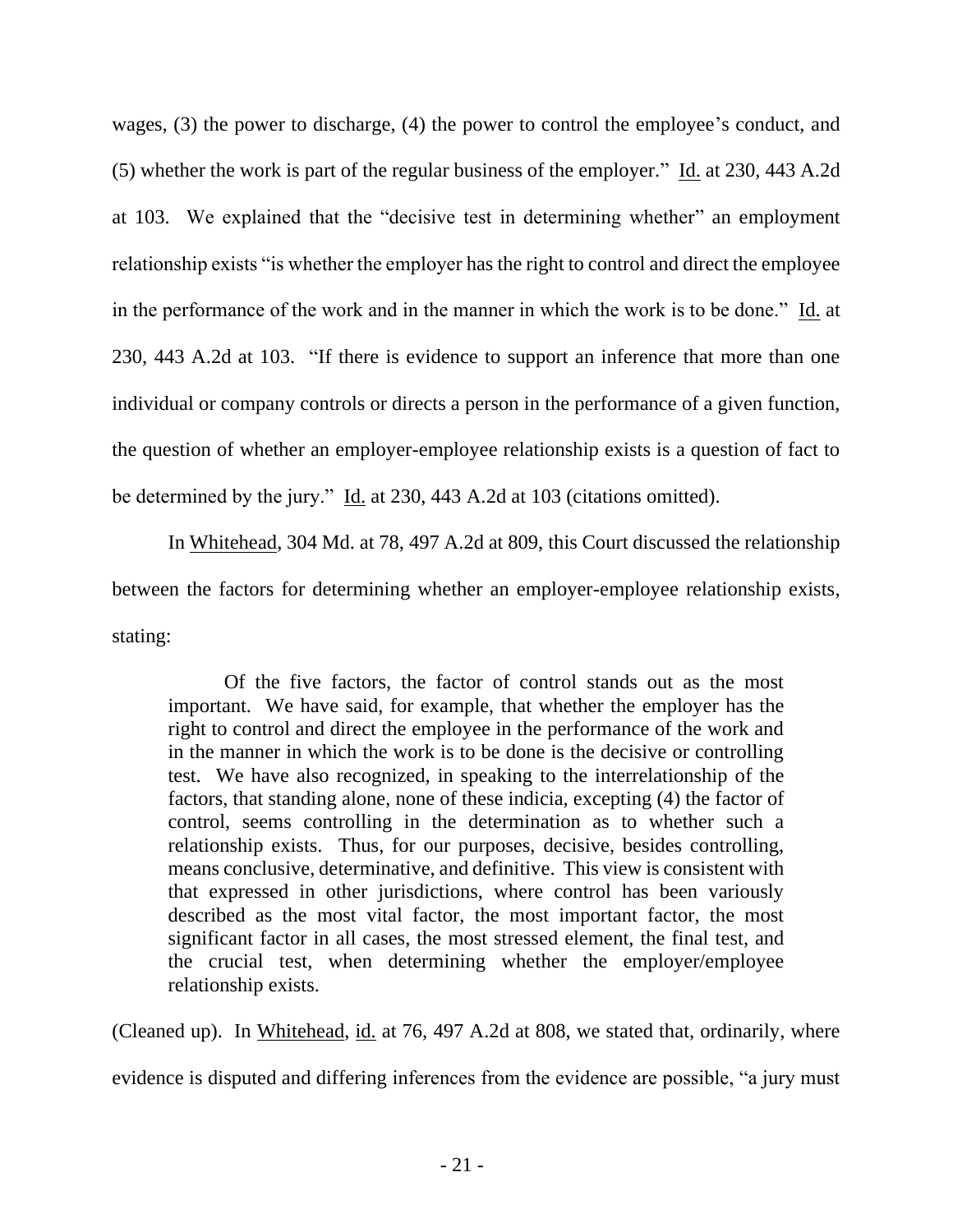determine the underlying employment issues." By contrast, ordinarily, where evidence is uncontradicted, "a court may decide the issue as one of law." Id. at 76, 497 A.2d at 808 (citations omitted). Nevertheless, where the evidence is uncontradicted, "the trial court should take some pains to ensure that conflicting inferences are not possible on the presented evidence," and "something more than conjecture of a party is necessary to establish that conflicting inferences are possible<sup>[1]</sup> Id. at 76, 497 A.2d at 808 (cleaned up). For a party to establish conflicting inferences, "[a]t the very least, a party must point to evidence in the case that control of a given function is vested in more than one person." Id. at 76, 497 A.2d at 808 (cleaned up).

The factors are embodied in a pattern jury instruction on determining the existence of an employment relationship for purposes of workers' compensation, which provides:

In determining whether (\_\_\_\_\_\_\_\_) is an Employee of (\_\_\_\_\_\_\_\_), you should consider the following factors:

(1) The selection and hiring of  $(\_\_\_\_\_);$ 

(2) The payment of wages;

(3) The power to fire  $(\_\_\_\_\_\)_$ ;

(4) The power of control over (\_\_\_\_\_\_\_\_)'s conduct;

(5) Whether the work is a part of the regular business of (\_\_\_\_\_\_\_\_);

(6) Whether the parties believed they were creating an employeremployee relationship;

(7) Whether the work is usually done, in the environment, under the direction of an employer, or by a specialist without supervision;

(8) The skill required in the occupation.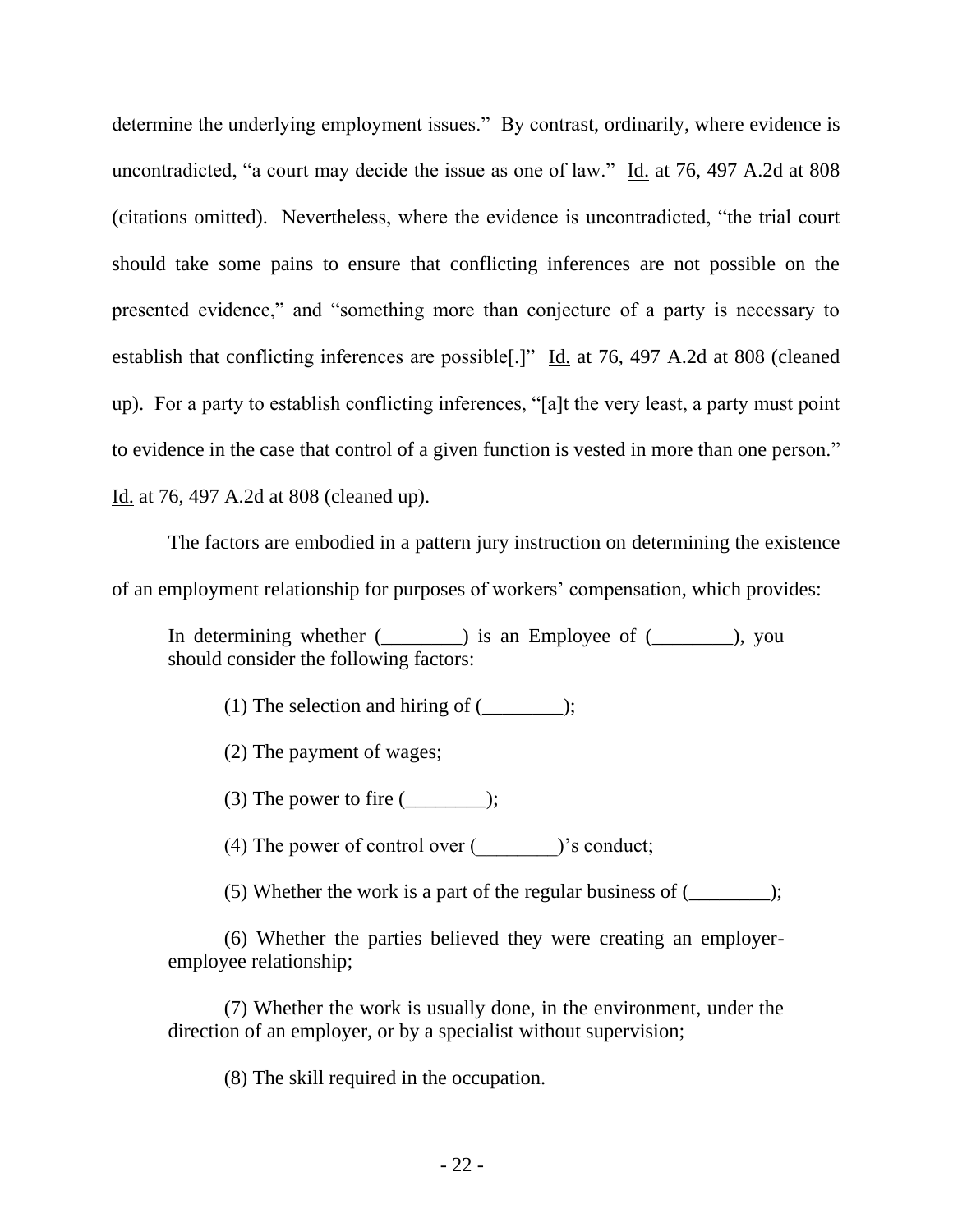The most important factor is the power of control.

MPJI-Cv 30:15 (Employment Relationship).<sup>14</sup>

In Mackall, 293 Md. at 222-23, 231, 443 A.2d at 99, 103, a case in which the Commission determined that a worker was the employee of one company and the worker instituted a tort action against a second company, this Court held that there was sufficient evidence to support an inference that both companies were simultaneously the worker's employers and that, as such, the question of whether an employer-employee relationship existed with respect to the second company was a question of fact to be determined by the jury. Zayre Corporation ("Zayre") owned and operated a chain of retail department stores and Alden Millinery ("Alden") leased space from Zayre for the sale of wigs and millinery

- (1) the power to select and hire the employee;
- (2) the payment of wages;
- (3) the power of discharge;
- (4) the power to control the employee's conduct; and
- (5) whether the work is part of the regular business of the employer.

The most important factor in determining whether an employment relationship exists is whether the employer has the power to control and direct the manner of the work.

MPJI-Cv 3:2 (Employer/Employee Relationship).

<sup>&</sup>lt;sup>14</sup>Similarly, the pattern jury instruction on determining generally whether an employer-employee relationship exists provides:

In determining whether an employment relationship exists, five factors are considered: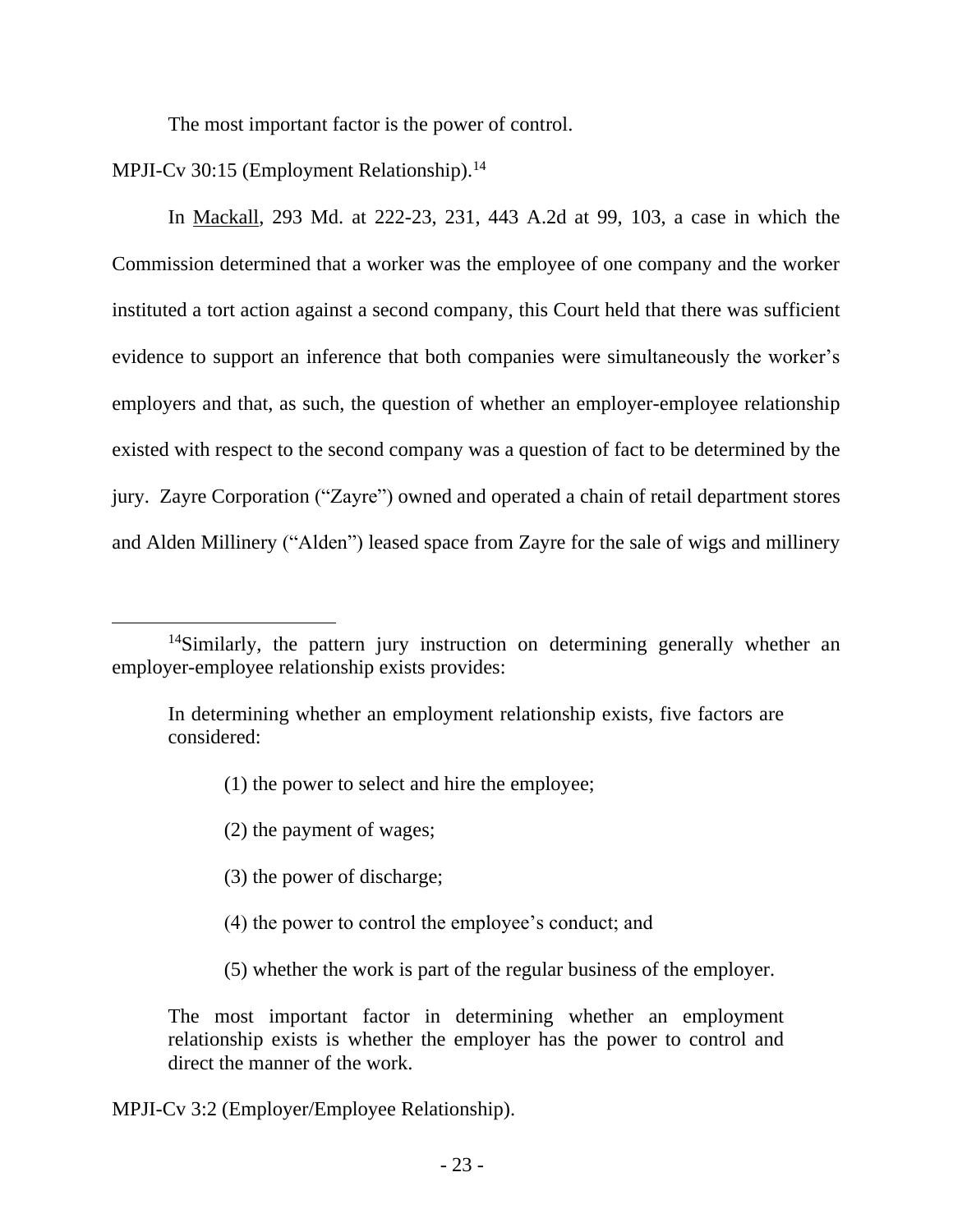at one of Zayre's stores. See id. at 222, 443 A.2d at 99. The worker was the manager of the Alden space in the Zayre store. See id. at 222-23, 443 A.2d at 99. The worker slipped and fell while at work and filed a workers' compensation claim identifying Alden as her employer, and the Commission awarded benefits to the worker, requiring Alden to pay compensation. See id. at 223, 443 A.2d at 99. Subsequently, the worker filed a tort action against Zayre, and the trial court conducted a trial on the issue of the worker's employment status. See id. at 223-24, 443 A.2d at 99-100. The trial court instructed the jury that a worker may simultaneously be the employee of two employers and submitted to the jury the questions of whether the worker was the employee of Alden, Zayre, or both. See id. at 226, 443 A.2d at 101. The jury determined that the worker was the employee of both Alden and Zayre. See id. at 226, 443 A.2d at 101.

At trial, the evidence showed that the worker had applied to work at the Zayre store using a Zayre employment application. See id. at 224, 443 A.2d at 100. An Alden supervisor asked the Zayre store manager for employment applications that were on file to fill a position with Alden. See id. at 224, 443 A.2d at 100. The Alden supervisor selected the worker's application and interviewed her. See id. at 224, 443 A.2d at 100. Although the Alden supervisor had authority to hire the worker, his practice was to allow the Zayre store manager to make the final decision. See id. at 224, 443 A.2d at 100. The Alden supervisor recommended to the Zayre store manager that the worker be hired, and the worker was subsequently hired to be Alden's manager. <u>See id.</u> at 224, 443 A.2d at 100. The worker was paid according to the pay scale applied to Zayre employees, her entitlement to pay increases was determined by the Zayre store manager based on his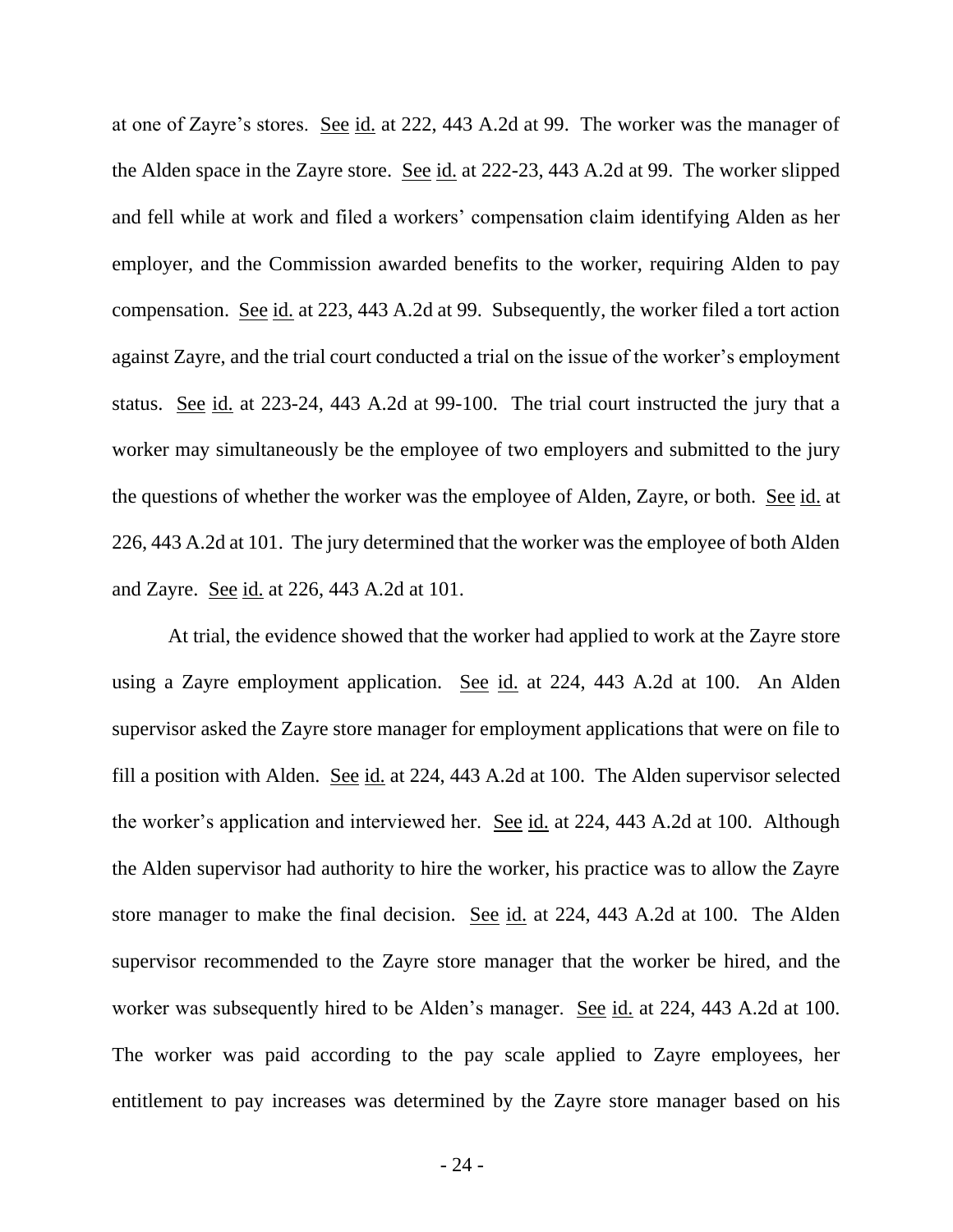performance evaluations, and the worker received the same fringe benefits that Zayre employees enjoyed, although Alden reimbursed Zayre for those expenses. See id. at 224- 25, 443 A.2d at 100. The worker, like Zayre employees, punched a Zayre time clock, and Zayre personnel tallied and computed her hours and wages based on time sheets she submitted to Alden. See id. at 225, 443 A.2d at 100. The worker was paid with a Zayre check, for which Alden reimbursed Zayre. See id. at 225, 443 A.2d at 100. As to the power to discharge, both Alden and Zayre had independent authority to terminate individuals working for Alden, although the Zayre store manager ordinarily would notify Alden before doing so. See id. at 225, 443 A.2d at 100.

As to the power to control and direct the worker's conduct in the performance of her work, the evidence demonstrated that Alden determined the type and amount of merchandise to be sold, shipped merchandise that was received by the worker, trained the worker to keep books and records, and required the worker to send daily sales reports and stock inventories and weekly payroll reports. See id. at 225, 443 A.2d at 100. The worker, though, was also subject to the rules and regulations applicable to Zayre employees, wore a Zayre smock, and was required to eat in the Zayre lounge. See id. at 225, 443 A.2d at 100. Although the Alden supervisor was the worker's supervisor, the Zayre manager also supervised the worker, controlled the staffing of the Alden space, and had the authority to transfer a Zayre employee into the Alden space if the Alden space was not adequately staffed. See id. at 225, 443 A.2d at 100-01. And, the Zayre manager could assign the worker to the Zayre jewelry department during lunch when it was unattended. See id. at 225-26, 443 A.2d at 101. The Zayre manager also supervised and controlled the display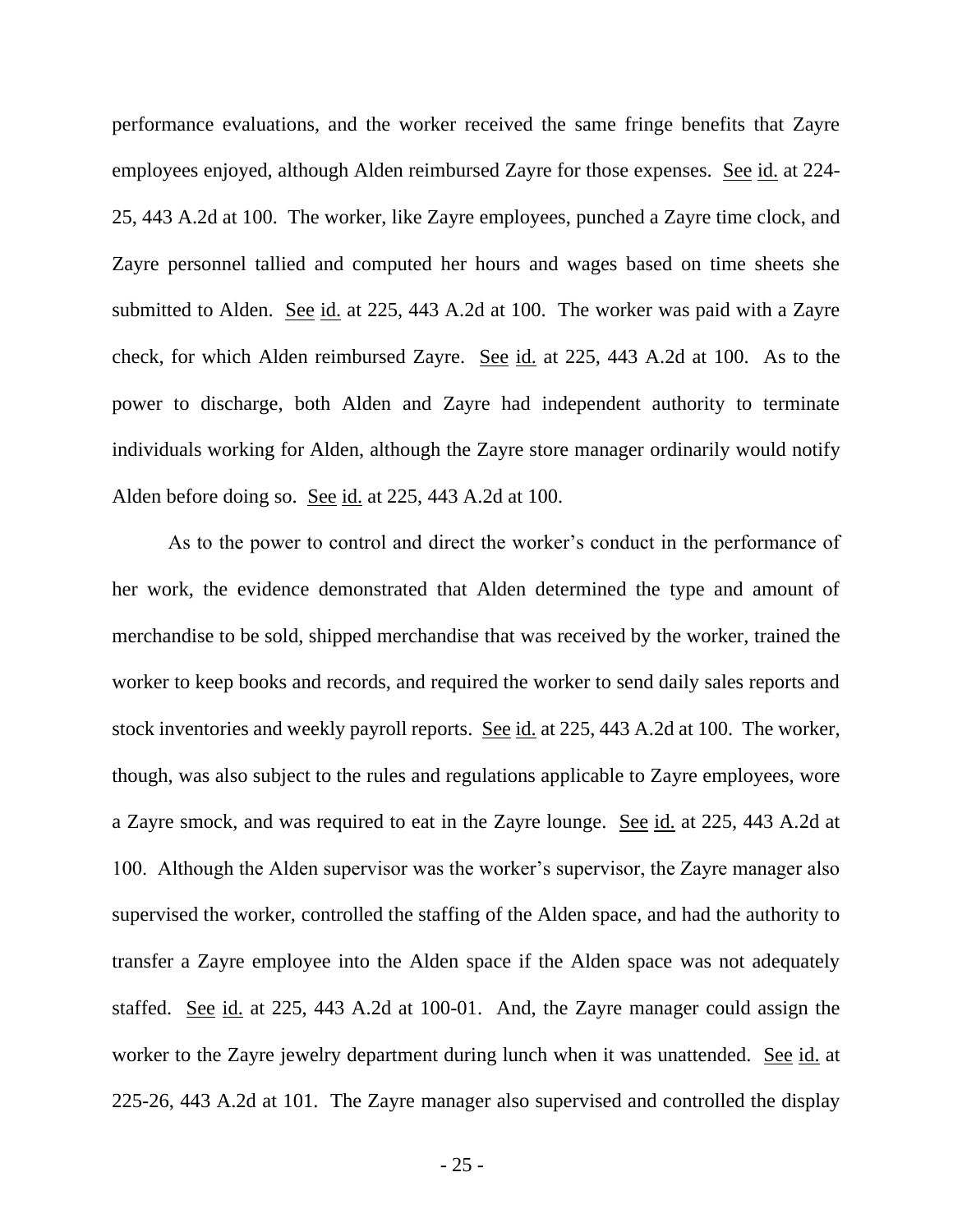of Alden's merchandise and the cleanliness of the Alden space. See id. at 226, 443 A.2d at 101. Additionally, evidence was presented showing the interrelationship between the sale of Alden's goods and the regular business of Alden and Zayre. See id. at 226, 443 A.2d at 101.

This Court disagreed with the worker that there was no evidence presented supporting an inference that both Zayre and Alden were the worker's employers. See id. at 229, 443 A.2d at 102. We concluded that the evidence was sufficient to support an inference that both Alden and Zayre simultaneously were the worker's employers, and explained:

[T]here was evidence to show that both Alden and Zayre participated in the selection and hiring of [the worker]. Both participated in the payment of her wages. Both had the power to discharge her. The retail sale of wigs and millinery was a part of the regular business of both. Most important, there was evidence to show that both exercised control over [the worker] in the performance of her duties.

Id. at 231, 443 A.2d at 103. Accordingly, we concluded that the question of whether an employer-employee relationship existed was a question of fact to be determined by the jury and that the trial court properly instructed the jury that the worker might simultaneously be the employee of both Alden and Zayre. See id. at 231, 443 A.2d at 103.

In Whitehead, 304 Md. at 70, 76, 497 A.2d at 805, 808, this Court concluded that the trial court properly decided as a matter of law the question of whether an employment relationship existed and that the evidence gave rise to no differing inferences as to whether the worker was an employee of the company to which the worker was provisionally assigned. Bay Services, Inc. ("Bay") was a temporary help agency that supplied unskilled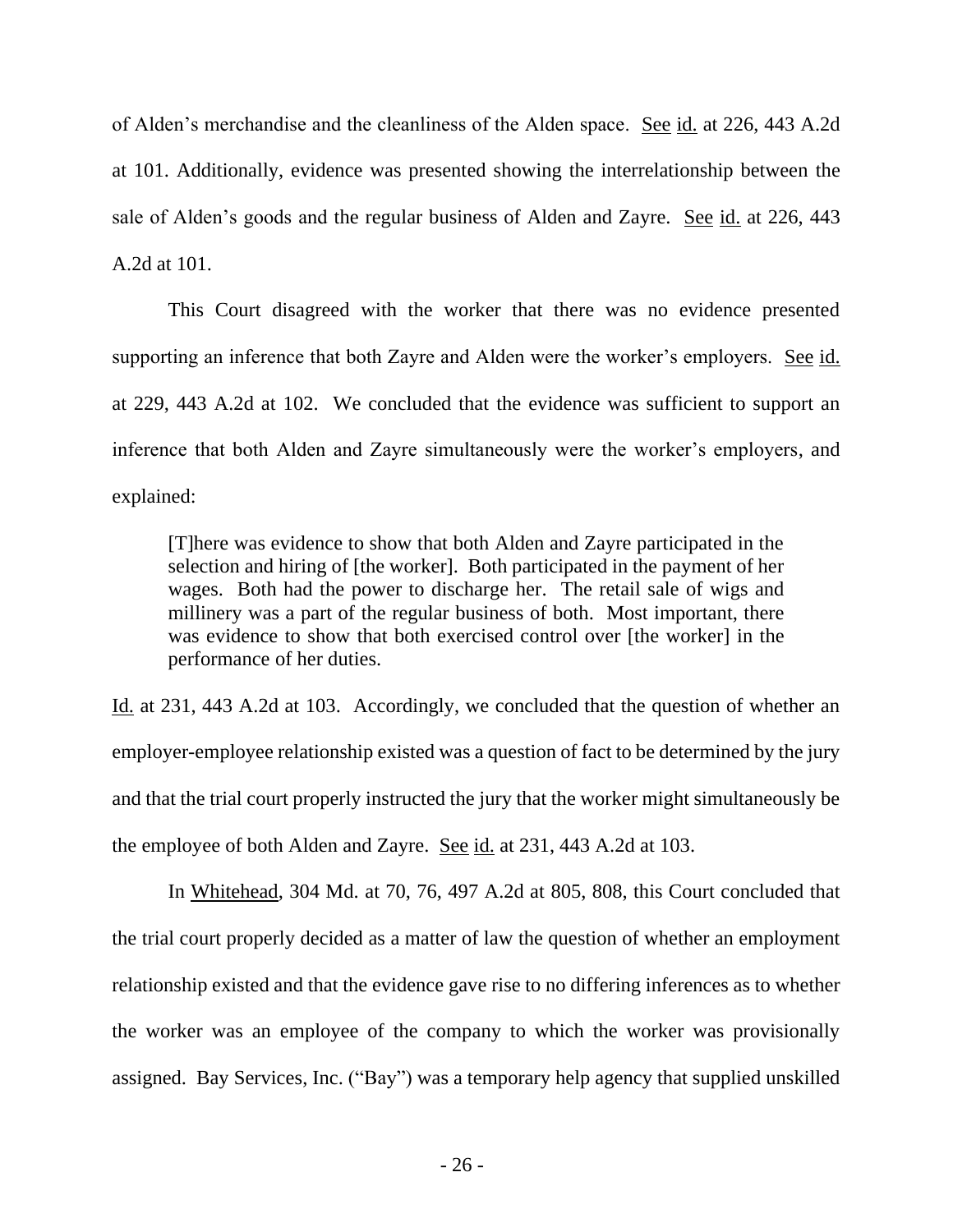labor to its clients on request by selecting an employee from its available labor pool and assigning the worker to the job. See id. at 70, 497 A.2d at 805. The client was able to use and direct the worker as needed and the client recorded the hours worked and was billed by Bay. See id. at 70, 497 A.2d at 805. Bay paid the worker, maintained workers' compensation insurance, and paid unemployment insurance. See id. at 70, 497 A.2d at 805. Bay also interviewed and hired the temporary workers and reserved the right to fire the worker if performance on an assigned job was unsatisfactory. See id. at 71, 497 A.2d at 805. Safway Steel Products, Inc. ("Safway") contacted Bay, requesting two temporary workers, and Bay selected Sidney Whitehead and another worker for the job. See id. at 71, 497 A.2d at 805. At Safway, Whitehead was tasked with loading steel scaffolding onto a trailer and, while doing so, scaffolding fell on him and caused serious injury. See id. at 71, 497 A.2d at 805.

Whitehead received workers' compensation benefits from Bay for his injury and sought recovery against Safway through a negligence action. See id. at 71, 497 A.2d at 805. A jury trial was conducted and, at the close of Whitehead's case, Safway moved for a directed verdict, arguing that Whitehead was its employee and that his exclusive remedy was through a workers' compensation claim. See id. at 71, 497 A.2d at 805. The trial court denied the motion and the case was ultimately sent to the jury, which determined that Whitehead was not Safway's employee and that Safway was negligent in the operation of its workplace, and awarded damages to Whitehead. See id. at 71, 497 A.2d at 805. Safway moved for judgment notwithstanding the verdict, which the trial court granted, ruling that the uncontradicted evidence demonstrated that Safway controlled Whitehead's work. See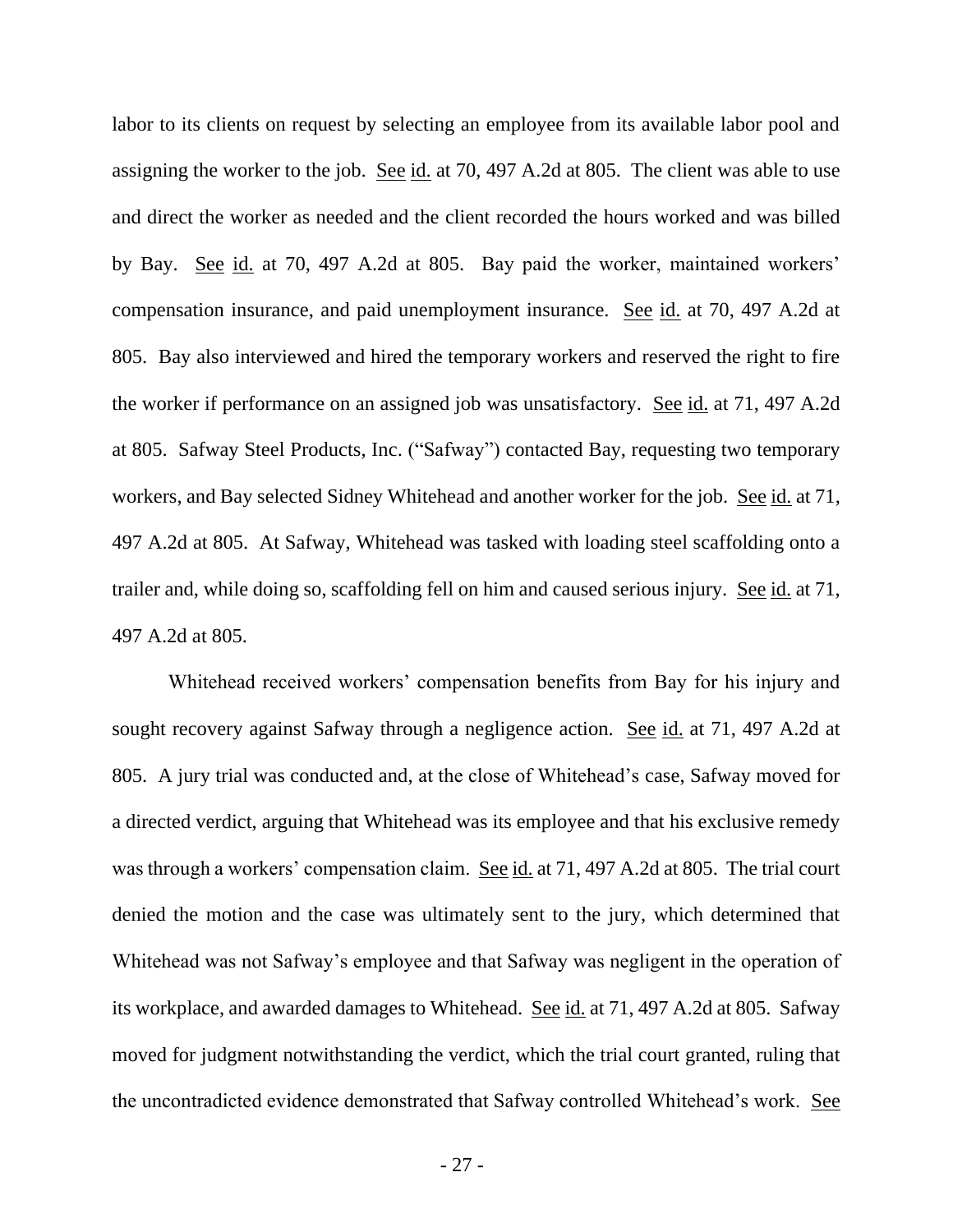id. at 71, 497 A.2d at 805. The trial court's ruling meant that Whitehead was Safway's employee and could seek a remedy for his injury only through a workers' compensation claim; accordingly, Whitehead's negligence action was dismissed. See id. at 71, 497 A.2d at 805. Whitehead appealed, and this Court issued a writ of *certiorari* on our own motion prior to a decision by the Court of Special Appeals. See id. at 71-72, 497 A.2d at 805.

This Court concluded that the trial court properly determined the employment relationship as a matter of law, and explained that Whitehead had "concede[d] that all control of specific tasks while he was at Safway belonged entirely to Safway[,]" rendering the employment relationship determination a question of law and making Whitehead's "unsupported claim of conflicting inferences a nullity." Id. at 76-77, 497 A.2d at 808 (internal quotation marks omitted). As to whether Whitehead was Safway's employee, this Court determined that "the control exercised by Safway over Whitehead clearly establishe<sup>[d]</sup> an employer/employee relationship." Id. at 79, 497 A.2d at 809. We explained:

Safway instructed Whitehead on the task to be performed, supervised his work, and was free to reassign him to any other duties that warranted attention. If Whitehead's work was unsatisfactory, Safway was free to dismiss him and request an additional worker.

Moreover, the amount Safway was billed by Bay for its use of the temporary worker was greater than what Bay paid Whitehead. This extra cost doubtlessly helped cover, besides Bay's profit margin, such expenses as Bay's payment of Whitehead's unemployment and work[er]'s compensation insurance. In other words, Safway actually contributed to the insurance protection of one of its employees.

Of course, the fact that Whitehead was admittedly the employee of Bay at the precise time he worked for Safway does not alter this conclusion. . . . Safway had the right to instruct Whitehead on the tasks to be performed, had the power to reassign him to a different job within the plant, and supervised and directed his actions and rate of work. Safway could have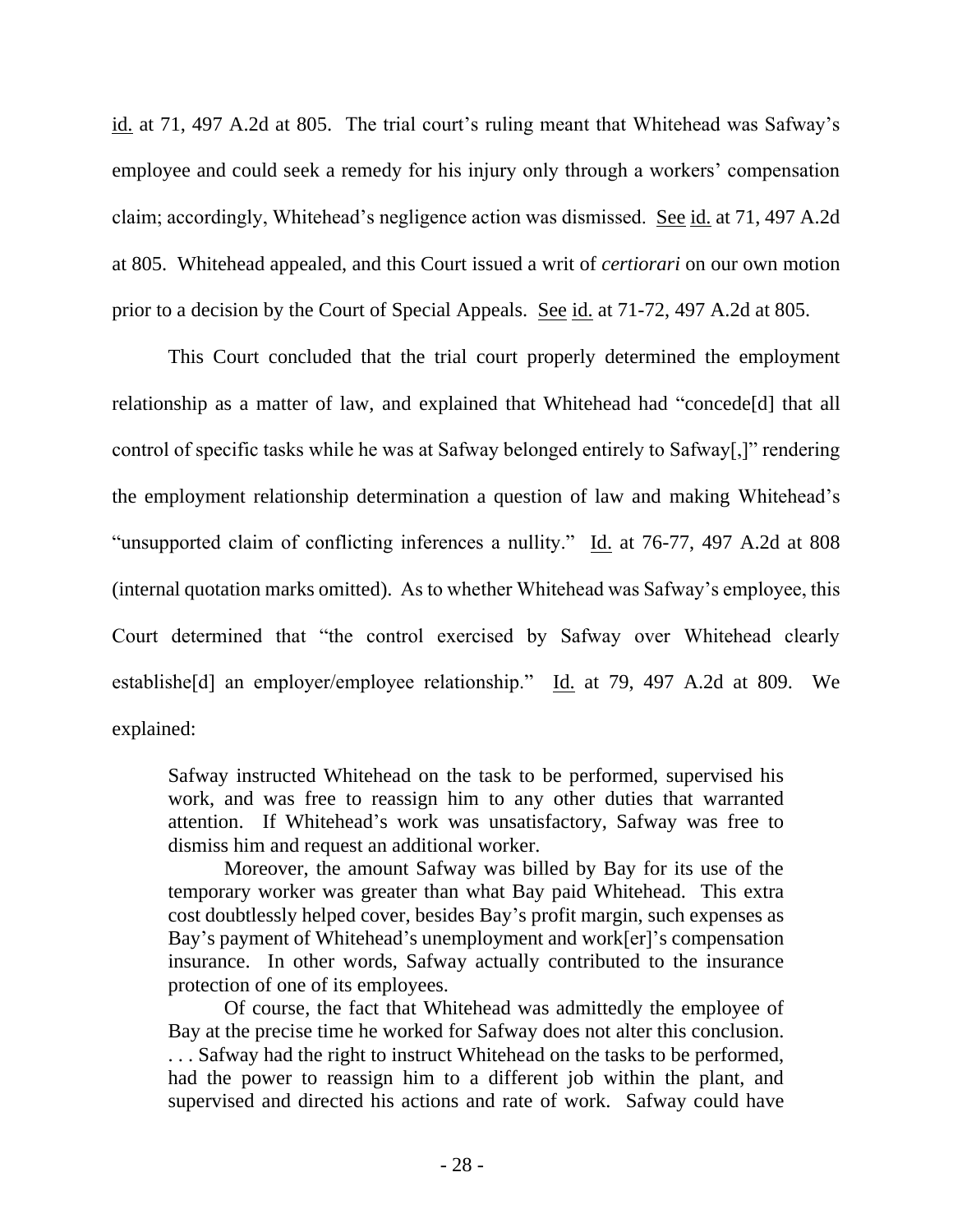discharged the employee from its premises if Whitehead's work was unsatisfactory.

Id. at 79, 81-82, 497 A.2d at 809, 811. This Court stated that there were no conflicting inferences or disputes on the issue of control of Whitehead in the performance of the work. See <u>id.</u> at 82, 497 A.2d at 811.

In Great Atl. & Pac. Tea Co. v. Imbraguglio, 346 Md. 573, 590, 697 A.2d 885, 893 (1997), in pertinent part, this Court held that the trial court erred in granting summary judgment on the basis that a worker was simultaneously an employee of three companies. In that case, Salvatore Imbraguglio fell while at work and later died from his injuries. See id. at 579, 697 A.2d at 888. At the time of the accident, Imbraguglio was working for Supermarket Distribution Services, Inc. ("SDS"), a wholly owned subsidiary of the Great Atlantic and Pacific Tea Company, Inc. ("A & P"). See id. at 579, 697 A.2d at 888. The accident occurred in a warehouse owned by  $A \& P$ , but managed by employees of Super Fresh Markets of Maryland, Inc. ("Super Fresh"), another wholly owned subsidiary of A & P. See id. at 579, 697 A.2d at 888. Super Fresh operated supermarkets on A & P's behalf, and SDS provided warehouses and distribution services for the supermarkets. See id. at 579, 697 A.2d at 888. A & P was self-insured for workers' compensation purposes and was the workers' compensation insurer for both SDS and Super Fresh. See id. at 579, 697 A.2d at 888. After the accident, Imbraguglio's widow filed a dependent's claim with the Commission, which awarded benefits that were to be paid by SDS. See id. at 579-80, 697 A.2d at 888. The widow then filed suit against A & P and Super Fresh, alleging premises liability on the part of A  $\&$  P and joint liability against both A  $\&$  P and Super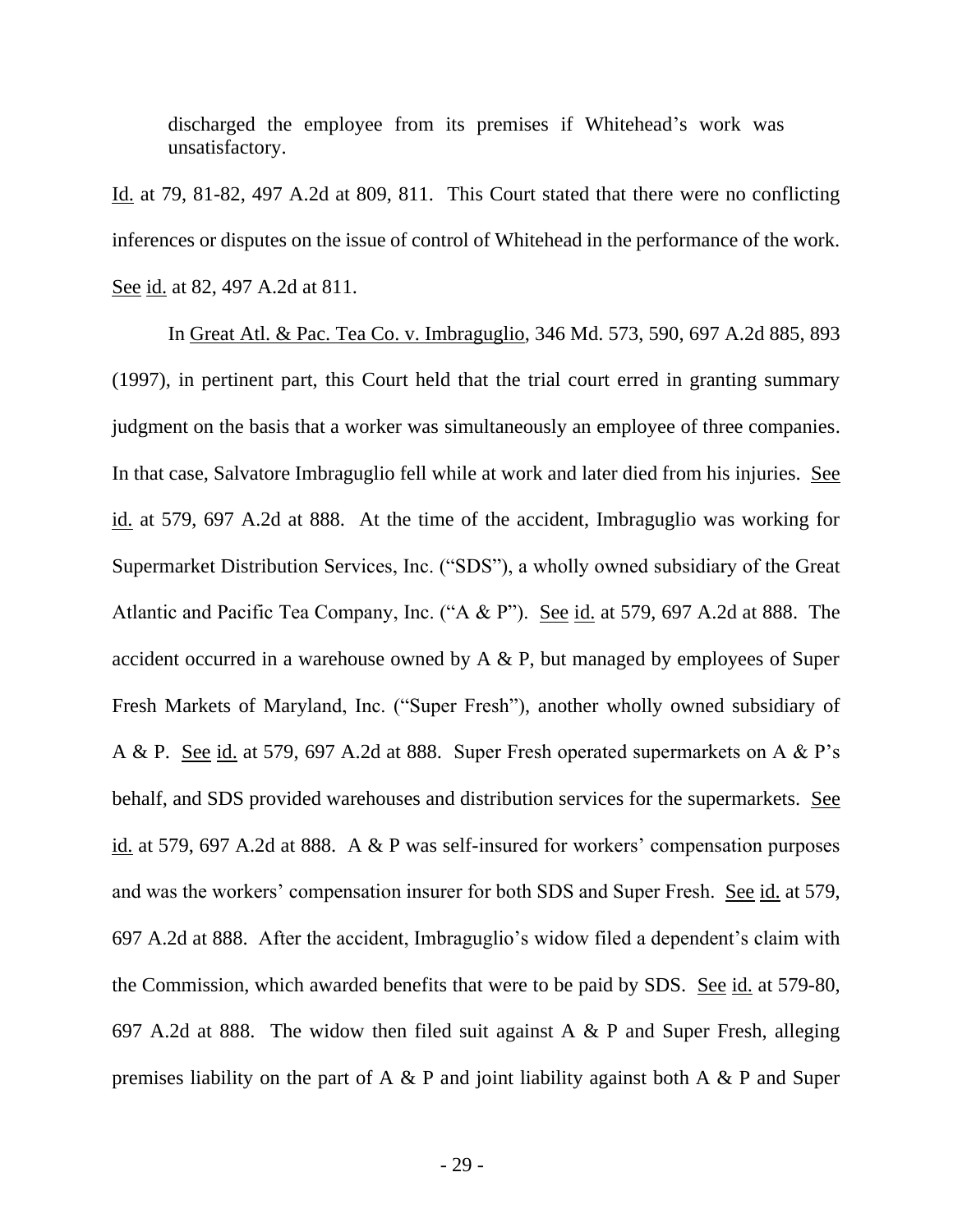Fresh for failing to provide proper supervision at the warehouse where Imbraguglio was injured. See id. at 580, 697 A.2d at 888. A & P moved for summary judgment, contending that the widow's sole remedy was under the Workers' Compensation Act and that it was immune from suit as the workers' compensation insurer for SDS and Super Fresh. See id. at 580, 697 A.2d at 888. Super Fresh also sought immunity from suit, arguing that it was Imbraguglio's statutory employer. See id. at 580, 697 A.2d at 888. The trial court granted summary judgment in favor of A & P and Super Fresh, concluding that they, along with SDS, were Imbraguglio's employers and therefore entitled to immunity from suit under the exclusivity provisions of the Workers' Compensation Act. See id. at 580, 697 A.2d at 888- 89. The widow appealed, and the Court of Special Appeals reversed, concluding that A & P's status as SDS's and Super Fresh's workers' compensation insurer did not necessarily make it immune from suit and that a material factual dispute existed to preclude a finding, as a matter of law, that Imbraguglio was a statutory employee of Super Fresh. See id. at 580-81, 697 A.2d at 889.

As to whether A & P and Super Fresh were employers of Imbraguglio, this Court reiterated that "[o]rdinarily, the existence of the employer/employee relationship is a question reserved for the fact finder." Id. at 590, 697 A.2d at 893. We explained, however, that where "the existence of the relationship is undisputed, or the evidence on the issue is uncontroverted, unless conflicting inferences can be drawn from that evidence, the trial court is entitled to treat the matter as a question of law." Id. at 590, 697 A.2d at 893 (citing Whitehead, 304 Md. at 76, 497 A.2d at 808). Applying those principles, we determined that we could not conclude that the record was sufficient for the trial court to determine, at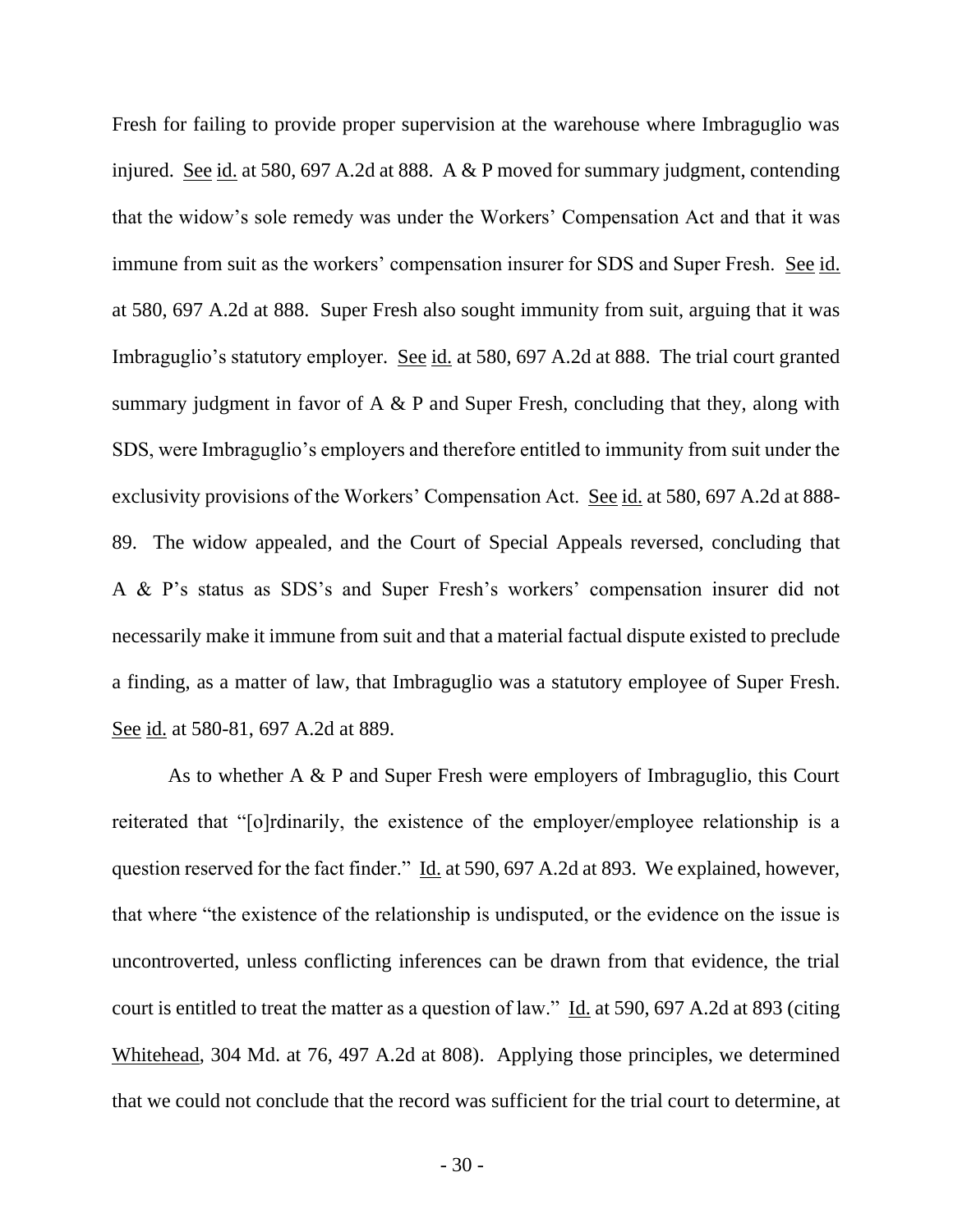the summary judgment stage, as a matter of law, that Imbraguglio was an employee of SDS, A & P, and Super Fresh. See Imbraguglio, 346 Md. at 590, 697 A.2d at 893. In reaching that determination, we explained:

Unlike the employee in *Whitehead*, there is no concession from [the widow] that [Imbraguglio] was in any way controlled by either A & P or Super Fresh, or under their direct managerial authority as was the workers' compensation claimant in [a different case] (and even then, the trial judge deferred to the jury). There is no evidence from which the trial court could have concluded, as a matter of law, that  $(1)$  A & P or Super Fresh possessed the power to select and hire the decedent, or that (2) someone other than SDS paid his wages, (3) had the power to discharge him, or (4) had the power to control his conduct. *See Whitehead*, 304 Md. at 77-78, 497 A.2d at 808. At best, the record evidence cuts both ways.

Imbraguglio, 346 Md. at 593, 697 A.2d at 895. We stated that A & P and Super Fresh

"confuse[d] control of the workplace with control of the worker" by asserting that the

widow's complaint alleged some control over Imbraguglio's workplace by them and thus

Imbraguglio was an employee of those who exercised that control over the workplace. Id.

at 592-93, 697 A.2d at 894-95. In a footnote, we explained:

We observed in *Whitehead* that "the trial court should take great pains to ensure that conflicting inferences are not possible on the presented evidence." Because of the increasing complexity of the employer/employee relationship, we believe that in multi-party cases, the employer/employee relationship will most often be a question of fact, not of law. *Whitehead* [], 304 Md. [at] 76, 497 A.2d [at] 808 [].

Imbraguglio, 346 Md. at 593 n.13, 697 A.2d at 895 n.13.

More recently, in Elms v. Renewal by Andersen, 439 Md. 381, 386-87, 96 A.3d 175, 178-79 (2014), this Court held that the Commission erred in concluding that a worker was an independent contractor and not an employee of a company. We explained that the Workers' Compensation Act applies to covered employers and employees, meaning that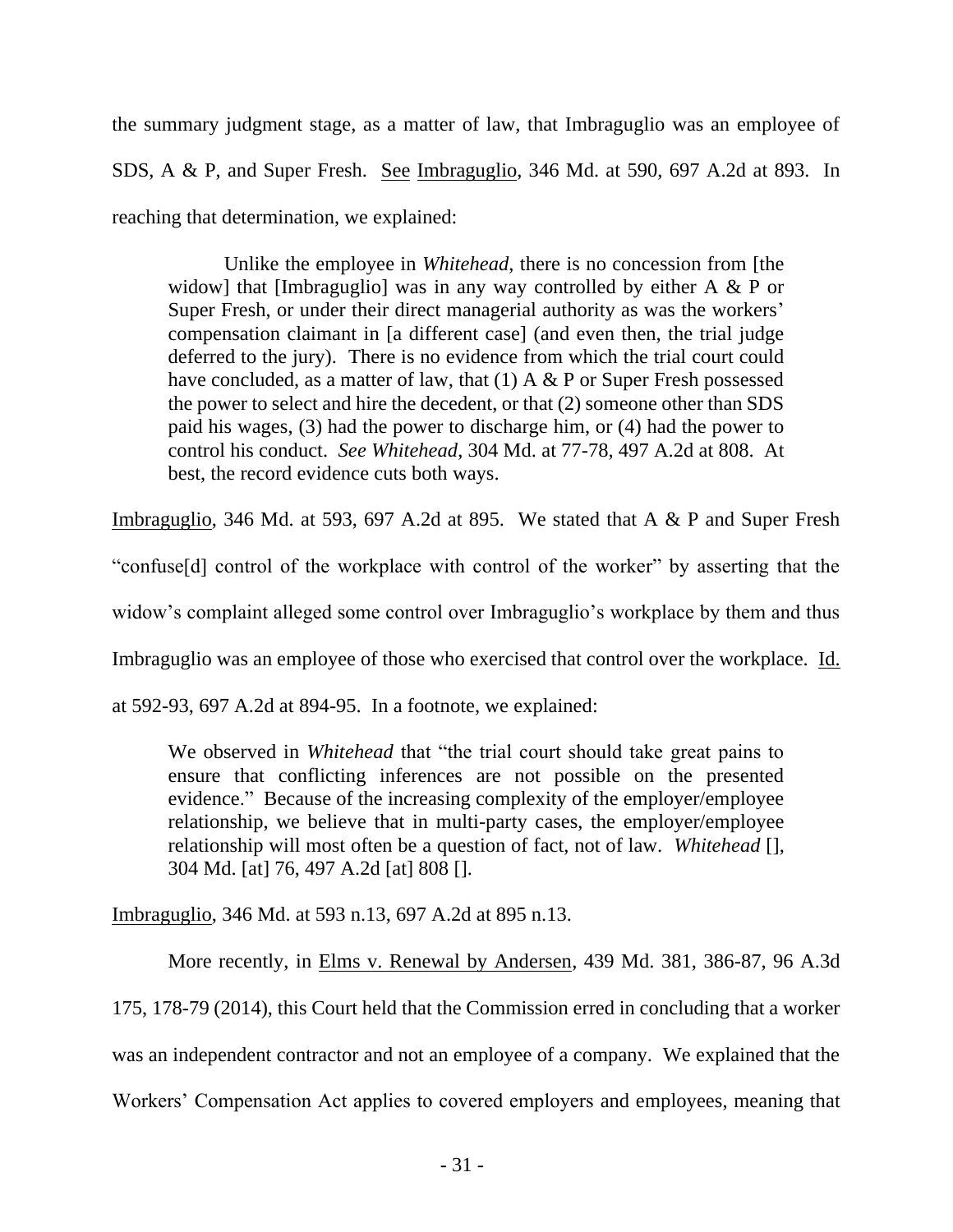the first inquiry is to determine whether the claimant is a covered employee and not an independent contractor. See id. at 392-93, 96 A.3d at 182. We reiterated that, to determine the existence of an employer-employee relationship, a court considers the five factors set forth in Whitehead. Elms, 439 Md. at 393, 96 A.3d at 182. We stated that "where the essential terms and manner of employment are undisputed, the issue as to the relation between the parties and the nature of the employment is one of law for the court." Id. at 394-95, 96 A.3d at 183 (cleaned up). Applying that principle, we concluded that the essential terms and manner of employment were undisputed and that the facts demonstrated the company's exercise of control over the worker, such that the worker was an employee of the company, not an independent contractor. See id. at 395-96, 96 A.3d at 183-84.

### **Analysis**

Here, we hold that the Court of Special Appeals erred in concluding as a matter of law that Tyson was a co-employer of Garcia at the time that he was injured because there was sufficient evidence from which a reasonable jury could find—as it did—that Tyson was not a co-employer of Garcia. Stated otherwise, the circuit court properly denied UEF's motion for judgment (and Tyson's, for that matter), as the evidence in the case was susceptible to differing reasonable inferences, including the inference that Tyson did not exercise the control over Garcia necessary to be deemed a co-employer.<sup>15</sup>

<sup>&</sup>lt;sup>15</sup>We note that the issue as to whether the circuit court erred in denying UEF's motion for judgment was minimally preserved for appellate review. At the conclusion of the evidence in Tyson's case, UEF's counsel did not move for judgment. At the conclusion of all of the evidence, UEF's counsel moved for judgment "for the record" and did not provide an explanation for the motion. In other words, UEF's counsel provided no reason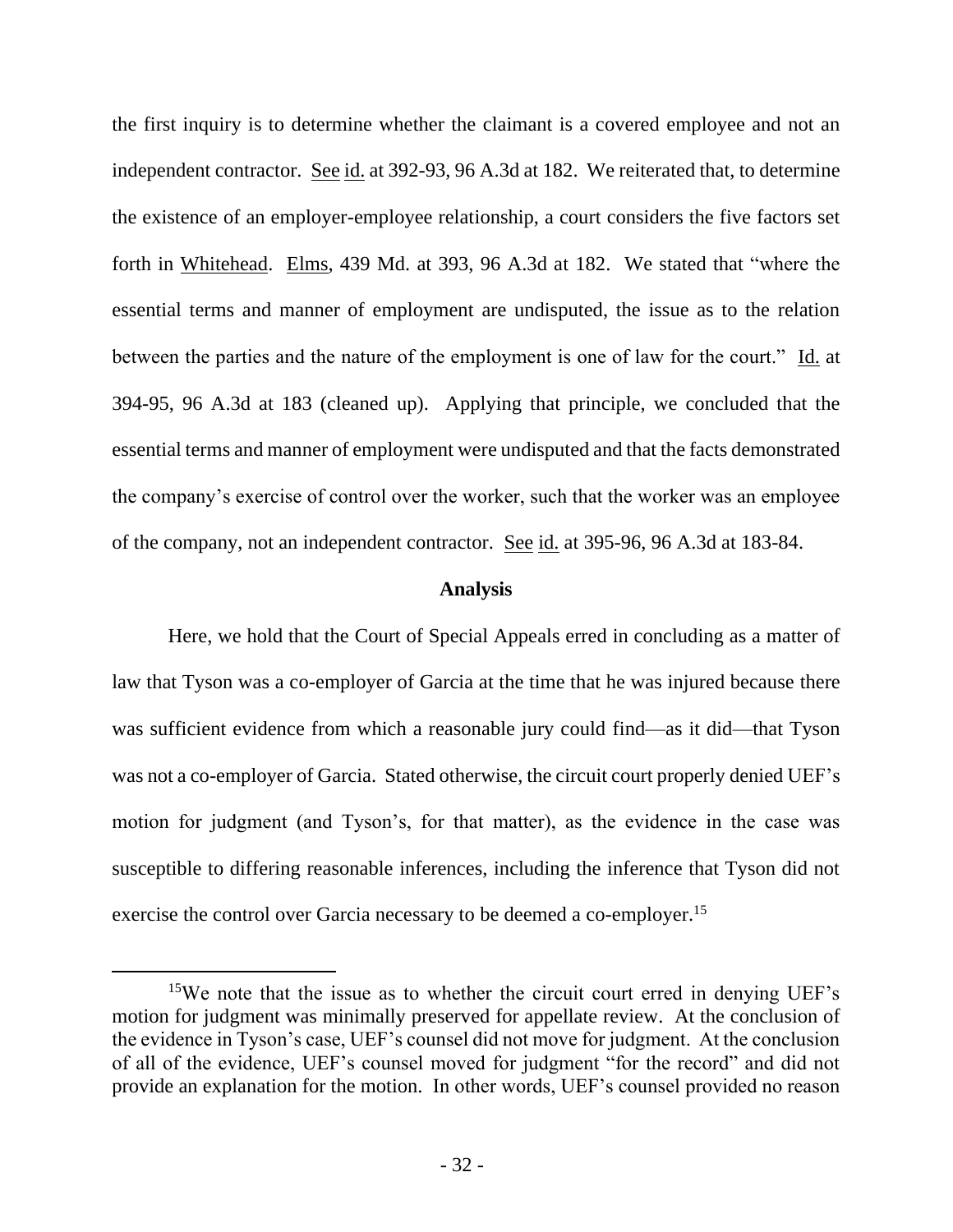It is well settled that where there is evidence supporting "an inference that more than one individual or company controls or directs a [worker] in the performance of a given [duty], the question of whether an employer-employee relationship exists is a question of fact to be determined by the jury[,]" Mackall, 293 Md. at 230, 443 A.2d at 103 (citations omitted), and not by the trial court as a matter of law. In other words, even where evidence is uncontradicted or undisputed, if there are conflicting inferences to be drawn from the evidence, the question of the existence of an employer-employee relationship is to be determined by the jury as a question of fact. See Whitehead, 304 Md. at 76, 497 A.2d at 808. This is precisely the case here—although the evidence is mainly uncontradicted, the evidence is susceptible to differing reasonable inferences, and as such, the circuit court properly denied UEF's motion for judgment and permitted the jury to decide the issue of co-employment as a question of fact.

Certainly, the central issue in this case was whether or not Tyson had the power to control Garcia's conduct. As this Court cautioned in Imbraguglio, 346 Md. at 592, 697 A.2d at 894-95, control of the workplace should not be confused with control of the worker. The evidence adduced at trial plainly demonstrated that Tyson regulated the operation of the workplace (a chicken farm) and the growth and handling of its product (the chickens). But Tyson's regulation of the workplace and the product does not equate to, or

for the motion for judgment. Maryland Rule 2-519(a) requires that in moving for judgment a party "state with particularity all reasons why the motion should be granted." By failing to comply with Maryland Rule 2-519(a), UEF's counsel arguably failed to preserve for appeal an issue as to the denial of the motion for judgment. The issue of preservation, however, was not raised in the Court of Special Appeals.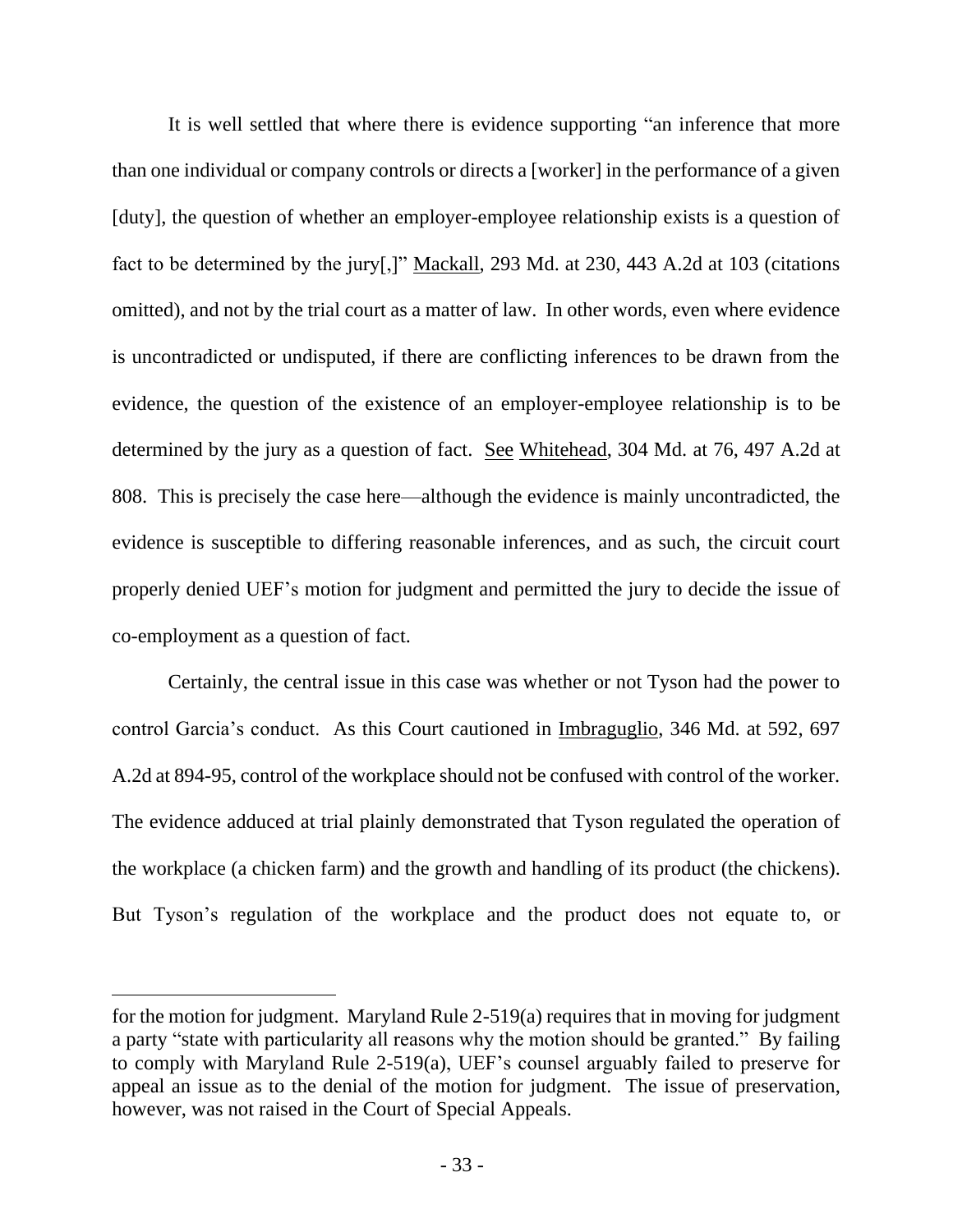automatically mean, that it had the power to control Garcia's conduct necessary for it to be determined to be Garcia's co-employer as a matter of law.

In our view, the Court of Special Appeals erred in deciding the factor of control as a matter of law where the evidence of control of the worker in this case was susceptible to two equally reasonable inferences, that Tyson was or was not a co-employer of Garcia, and other factors—such as the selection and hiring of Garcia, payment of wages, and the ability to fire Garcia—weighed in favor of finding that Tyson was not Garcia's co-employer. By concluding that "Tyson exercised extensive control over [] Garcia's work at the farm, such that [] Garcia was an employee of Tyson[,]" Tyson Farms, 243 Md. App. at 421, 220 A.3d at 438, the Court of Special Appeals did not allow for the possibility that there were reasonable inferences to be drawn from the evidence that supported both sides of the argument.

This Court has explained that the decisive test in ascertaining whether an employment relationship exists is, indeed, whether an entity has the right to control the employee's conduct and performance of work.<sup>16</sup> See Mackall, 293 Md. at 230, 443 A.2d

<sup>&</sup>lt;sup>16</sup>The pattern jury instruction on the employment relationship in the context of workers' compensation, MPJI-Cv 30:15, identifies factors a jury is to consider in determining whether an employment relationship exists and instructs that "[t]he most important factor is the power of control." Here, the record reveals that, a few days before trial, UEF filed with the circuit court its requested jury instructions in which it specifically requested that the circuit court give MPJI-Cv 30:15 and a jury instruction entitled "Factor of Control" indicating that control alone can be the decisive factor in determining the existence of an employment relationship. The circuit court did not give the instruction UEF requested on control. The circuit court instructed the jury in accord with MPJI-Cv 30:15 and stated that "[t]he most important factor is the power of control." We note that neither Tyson's counsel nor UEF's counsel offered any exceptions to the jury instructions.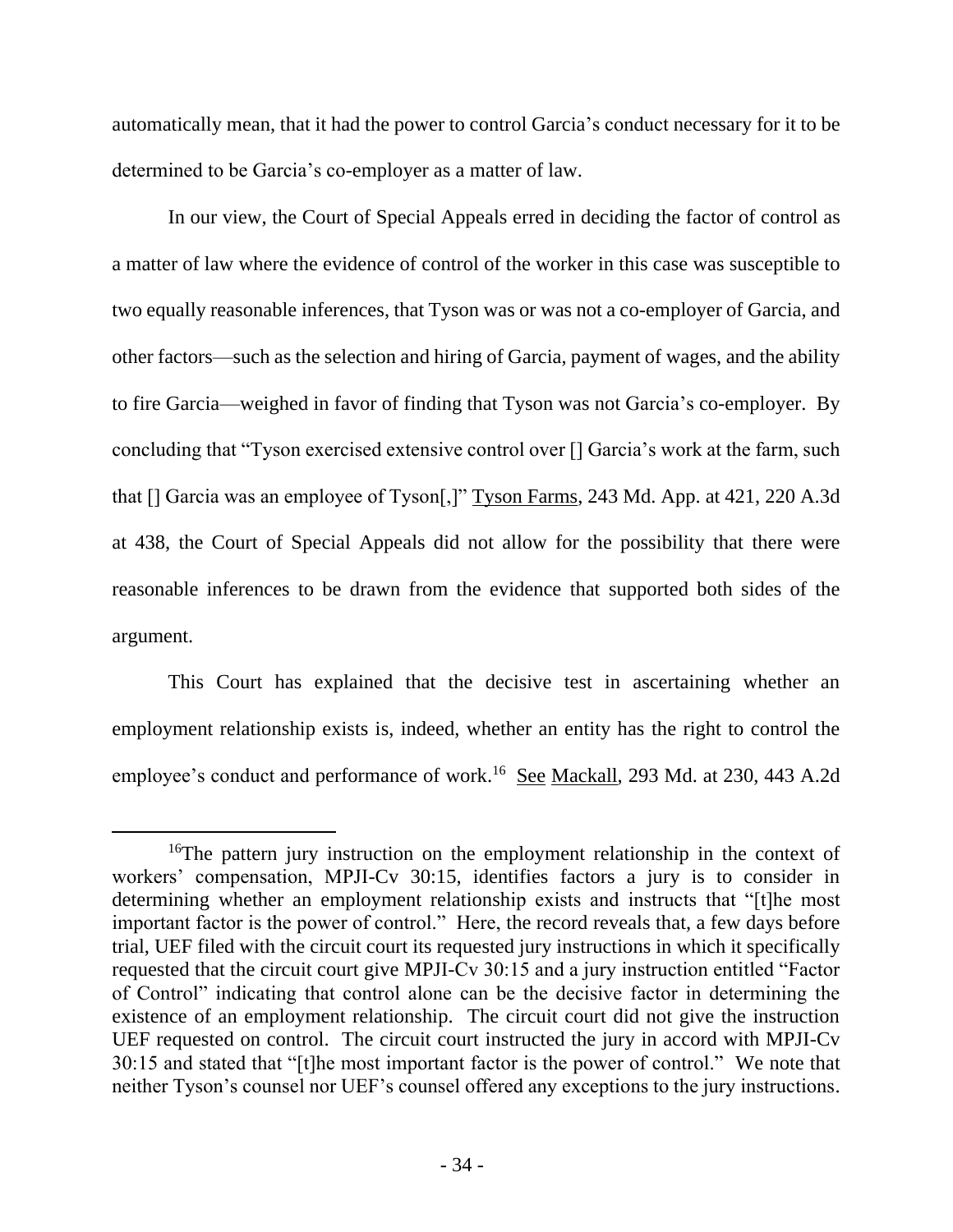at 103. In discussing the five factors, we have stated that, "[o]f these five, control is paramount and, in most cases, decisive." Imbraguglio, 346 Md. at 591, 697 A.2d at 894 (citing Whitehead, 304 Md. at 78, 497 A.2d at 809). Recognizing that case law provides that control is the decisive factor in determining an employer-employee relationship does not affect the circumstance that there were differing reasonable inferences that could be drawn from the facts in this case as to whether Tyson controlled Garcia's conduct to the point that Tyson could be considered Garcia's co-employer. Under the standard of review applicable to motions for judgment, viewing the evidence and the reasonable inferences to be drawn from it in the light most favorable to the non-moving party (here, Tyson), we conclude that the circuit court properly denied UEF's motion for judgment because the facts and circumstances did not permit only one inference as to the issue of whether Tyson was a co-employer of Garcia. See Scapa Dryer Fabrics, 418 Md. at 503, 16 A.3d at 163; Thomas, 423 Md. at 393-94, 31 A.3d at 587-88.

Viewing the evidence and the reasonable inferences therefrom in the light most favorable to Tyson reveals the following. The testimony of Watkins, a Tyson representative, established that Tyson does not have the right to hire or fire workers on a farm with whom Tyson contracts and Tyson does not set the hours for the workers. When specifically asked who controlled the workers, Watkins responded: "The farm owner."

At oral argument, UEF's counsel stated that he thought the jury instruction given by the circuit court specifically instructed that control in and of itself can be conclusive, but that is not the case. Ultimately, by not excepting to the jury instructions given by the circuit court—which identified control as but one factor, albeit the most important factor, in determining whether an employment relationship existed—in our view, UEF essentially agreed that the jury need not be instructed that control could be a decisive factor.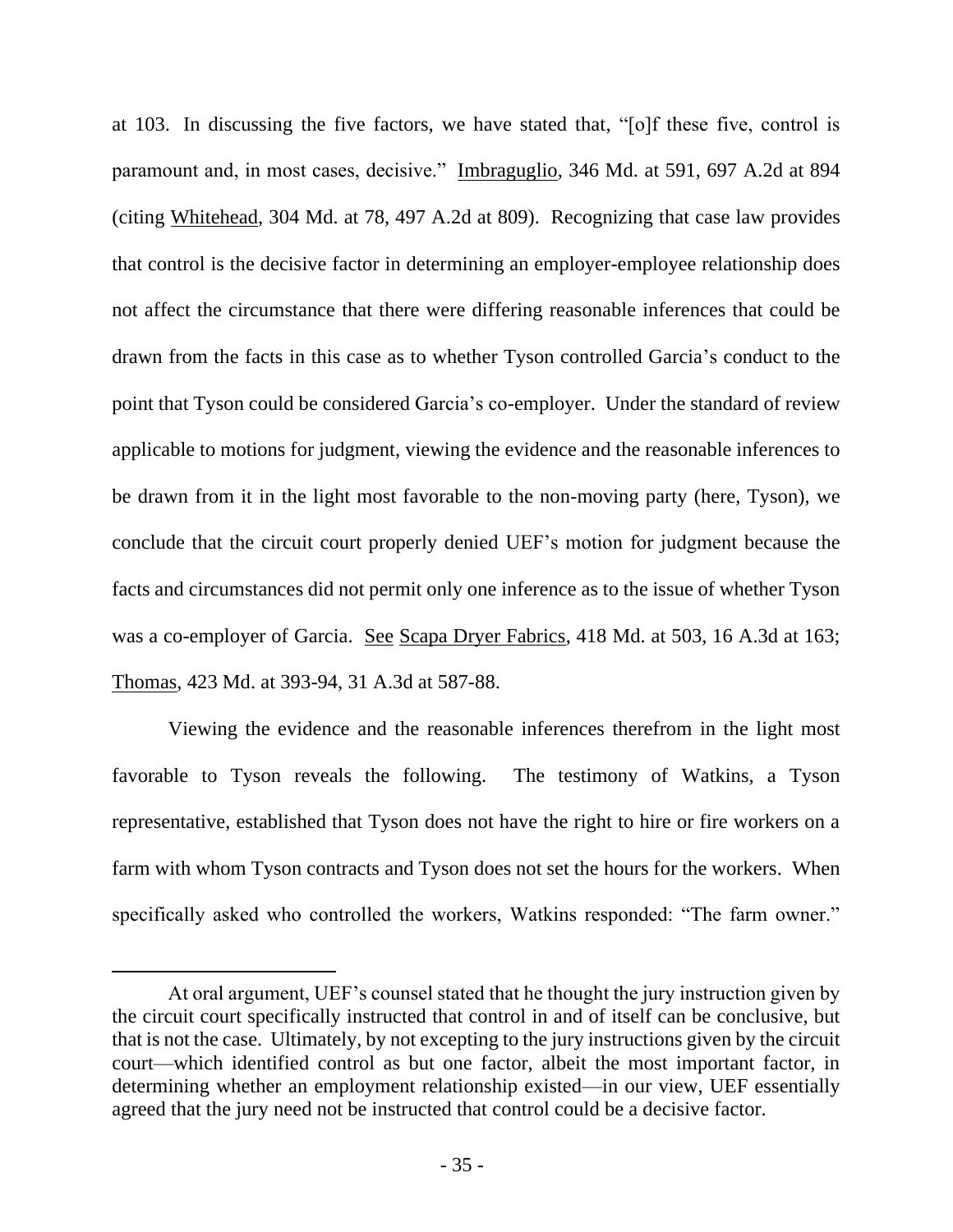Palmer, another Tyson representative, whose job included visiting the farm, confirmed that Tyson did not hire Garcia, have the authority to fire Garcia, or pay Garcia. And, Tyson did not set Garcia's work hours. Although Palmer indicated that she communicated with Garcia, if changes needed to be made, she also communicated changes directly to Nguyen.

Garcia testified that, after Nguyen purchased the farm, Nguyen (not Tyson) asked him to stay on and the two negotiated his pay. Garcia received paychecks from Nguyen, never received a paycheck from Tyson, and, unlike Tyson employees, he never wore a shirt that said "Tyson." And, Garcia confirmed that he had previously testified at deposition that Tyson could not fire him, but instead could only ask Nguyen to fire him. Similar to Garcia, Nguyen testified that, after purchasing the farm, he convinced Garcia to continue working for him. Nguyen acknowledged that he understood that, under the terms of the contract with Tyson, he provided the labor, whereas Tyson provided the chickens, feed, medication, and technical assistance. According to Nguyen, he authorized Garcia to act on his behalf in running the farm and tasked him with dealing with Tyson employees when they visited the farm and he was not present. Nguyen acknowledged that it was his obligation to take care of his employees, that he paid Garcia, that he had the power to fire Garcia, and that Tyson did not have the ability to independently fire one of his employees.

What can be reasonably inferred from the testimony and the other evidence adduced at trial is that, although Tyson may have had certain contractual requirements concerning the operation of a chicken farm—including practices and procedures for producing chickens and maintaining the chicken houses—taking the evidence in the light most favorable to Tyson, there are conflicting inferences to be drawn as to whether Tyson had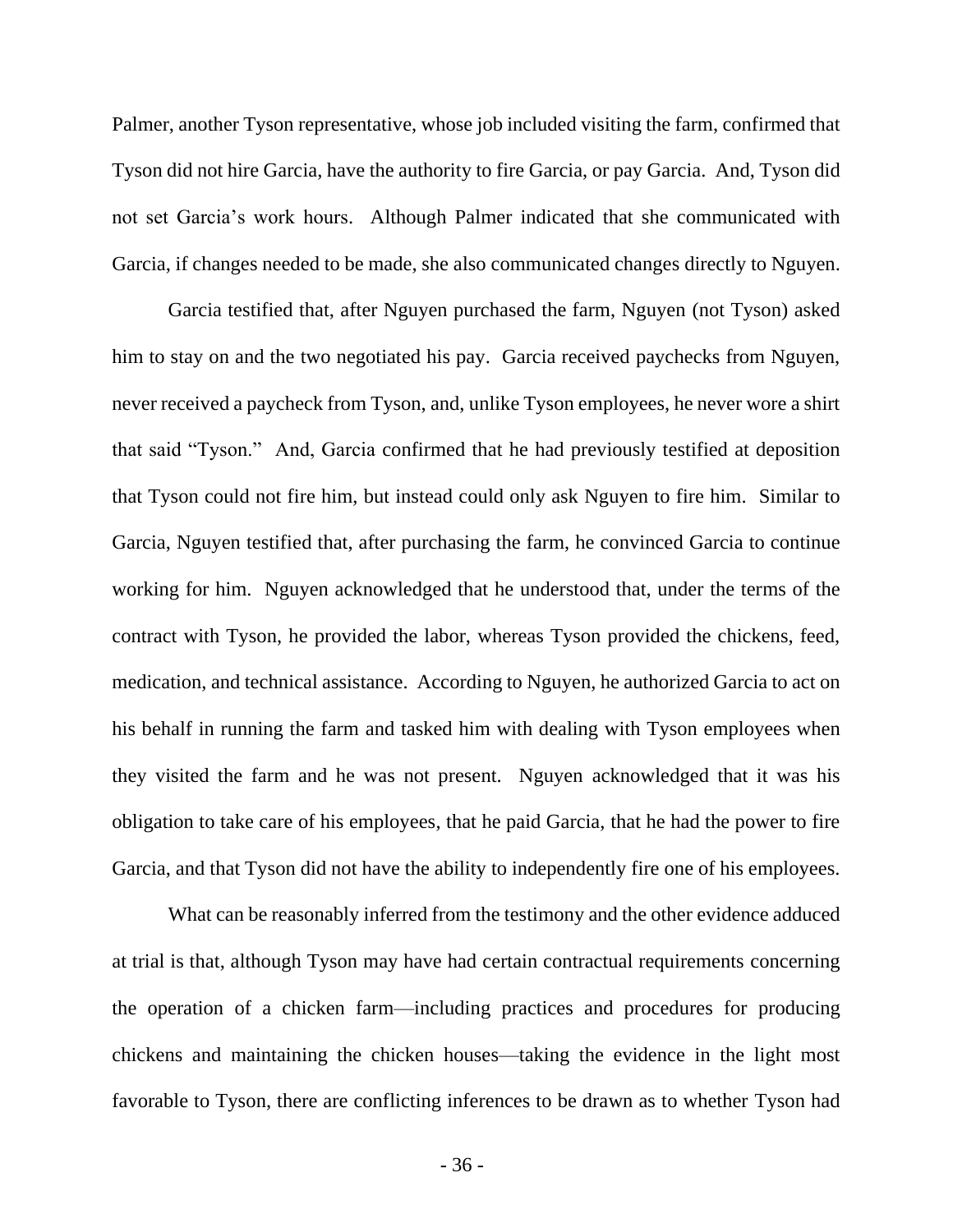sufficient control over Garcia's work performance to be deemed a co-employer. The evidence illustrated that Tyson did not establish Garcia's work hours or otherwise control or specify his daily work schedule or routine. Although there was testimony indicating that Tyson required someone to live at the farm to manage the farm's operation, Palmer, Tyson's broiler manager, specifically testified that it should not have been said that Tyson required Garcia to live on the farm. Indeed, a review of the contract reveals that the contract did not specify that any particular person live on the farm. And, even if there had been a conversation between Nguyen and Tyson representatives (as Nguyen alleged) that the contract could not be signed unless Garcia continued to live on the farm, the contract included a clause stating that the contract and schedules contained the entire agreement between the parties. Thus, any conversation between Nguyen and Tyson representatives concerning the need for Garcia to live on the farm would have been superseded by the contract, which contained no such provision.

Although Tyson employees may have interacted and communicated with Garcia, this was because Nguyen had authorized Garcia to act on his behalf in running the farm. As Judge Gould pointed out in dissent, from this testimony, a jury could reasonably have concluded that Garcia acted as Nguyen's agent in interacting with Tyson's representative and not as an employee. See Tyson Farms, 243 Md. App. at 424, 220 A.3d at 440 (Gould, J. dissenting). Moreover, Palmer communicated changes directly to Nguyen because Nguyen had ultimate control and responsibility for the farm and executing Tyson's requirements, not Garcia. And, in contrast to the significance that the Court of Special Appeals gave to the circumstance that Tyson could unilaterally terminate the contract with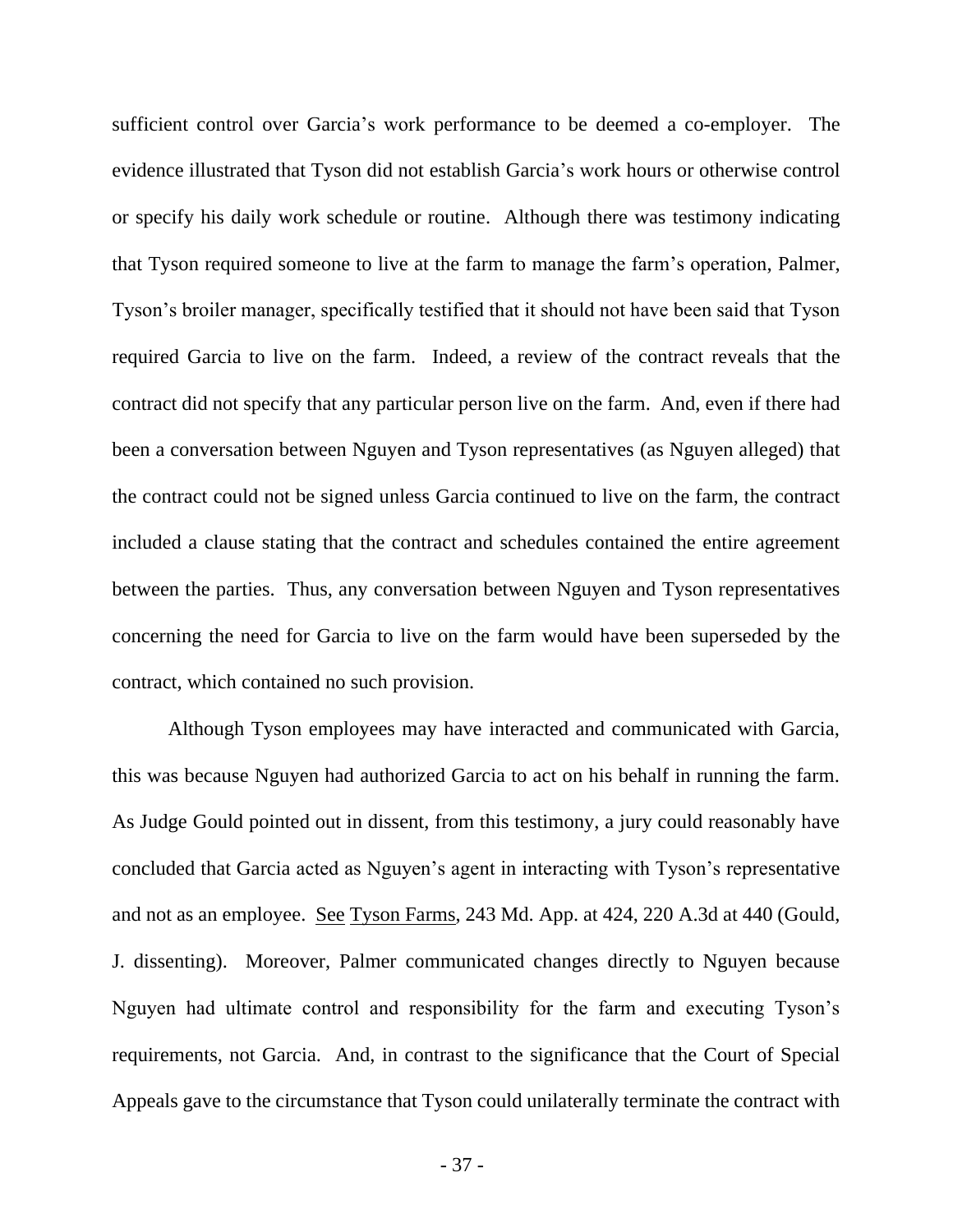Nguyen if the contract requirements were not complied with, see id. at 417, 220 A.3d at 435-36, Nguyen testified that he had the ability to terminate the contract and enter into a contract with another poultry company if he was unhappy with Tyson. From this testimony, a juror could reasonably have inferred that Nguyen had control over his workers, including Garcia and whether he (Garcia) would continue to serve as the farm manager raising chickens provided by Tyson or chickens provided by another company.

Undoubtedly, Schedule B of the contract contained numerous subsections setting forth, among things, a performance improvement plan and conditions to be maintained at the farm, such as housing specifications, ventilation requirements, cooling systems, and feeder and drinking equipment. Under the section titled "Performance Improvement Program," Schedule B indicated that a producer/owner could be placed on "Intensified Management Status" after three consecutive failures to meet certain standards and could be subject to termination if the producer/owner continued to not meet the specified standards. Nonetheless, control of Garcia's conduct as a farm worker arguably remained with Nguyen. Plainly, the language in Schedule B authorized the termination of the farm owner who is the producer—in this case, Nguyen—but did not give Tyson the authority to terminate/fire any of Nguyen's employees, such as Garcia. The other provisions of Schedule B pertained to standards to be met with respect to the physical facilities and equipment used to raise the chickens. For example, in Schedule B, Tyson contracted to have the ability to control the conditions affecting the growth of the chickens, such as, among things, the water supply to the broiler house, ventilation, the placement of vent boxes in the broiler house, and requiring that a broiler house's feeder and drinking systems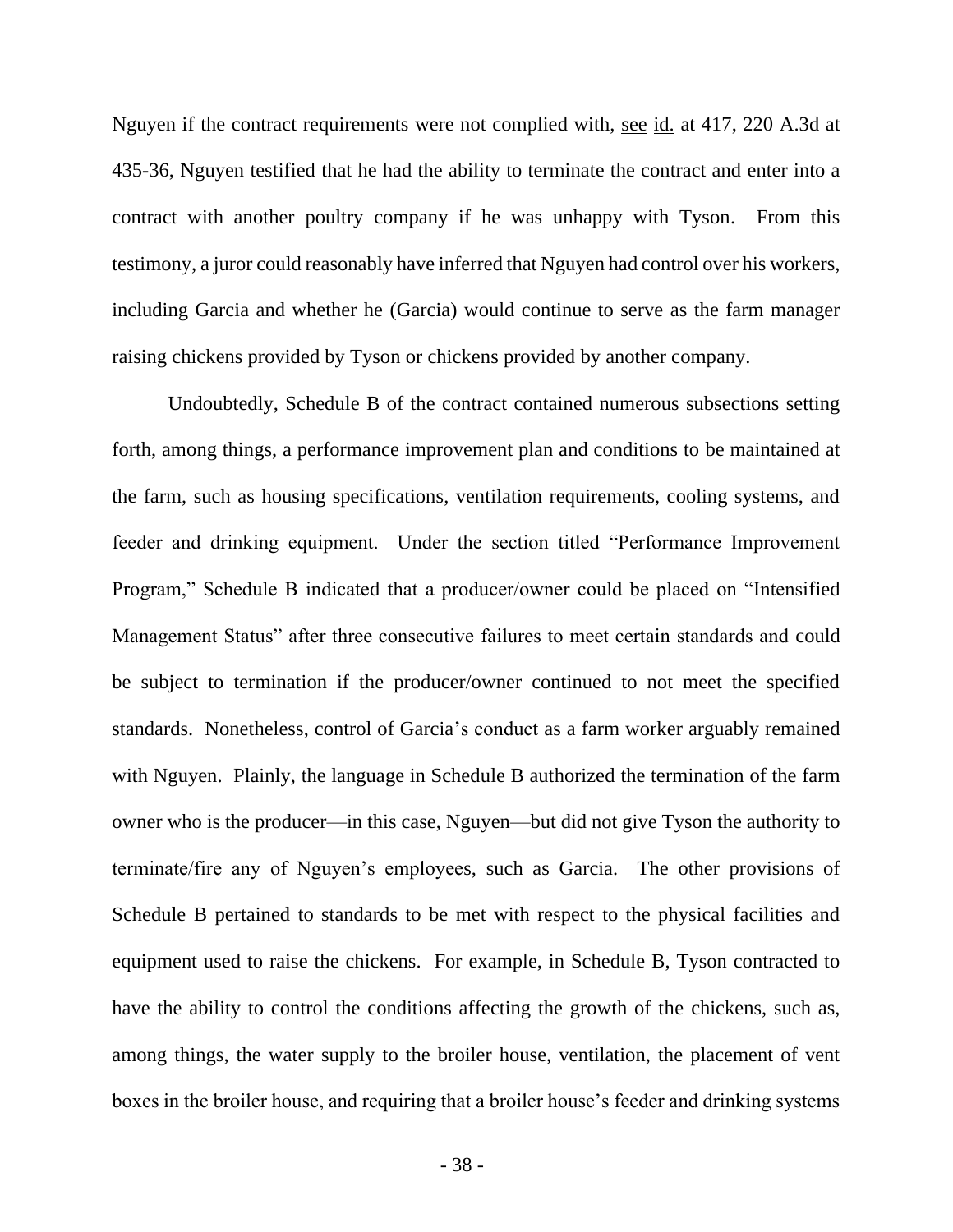met Tyson's specified guidelines. Nothing in Schedule B, though, purported to give Tyson control over or supervision of any worker on the farm. Nguyen was free to direct Garcia to perform work on the farm or Garcia was free to make his own decisions about performing the work, albeit in a manner that met Tyson's requirements, but under a workday schedule or manner that Nguyen and Garcia chose to implement. If the end result was that Nguyen's and Garcia's efforts did not satisfy Nguyen's contractual obligations, Tyson could terminate the contract. Perhaps, Tyson could have asked Nguyen to replace Garcia, but the ultimate decision as to hiring and firing/replacing Garcia was Nguyen's alone.

Likewise, the Broiler Growing Guide did not establish the sole inference that Tyson had control of Garcia as an employee. The guide was not a prescription of work hours for a farm worker or even a prescription of daily work activities. Rather, the guide appeared to set forth approximate weekly goals for the growing of a flock of broilers. The guide did not specify any day of the week any tasks were to be performed or the hours in which a worker was to work. The guide also did not identify who (which worker) was to perform the specific duties. Instead, the guide stated that it contained a set of practices recommended to assist the producer/owner in growing a flock and, unlike Schedules A and B, the guide was not signed by Tyson and Nguyen. The guide certainly did not purport to set forth employment responsibilities for farm workers. If a producer/owner deviated from the guide, but nonetheless produced an acceptable flock of broilers, the producer/owner's obligations under the contract would have been satisfied. As such, it cannot be said that the guide established that there was no reasonable inference other than that Tyson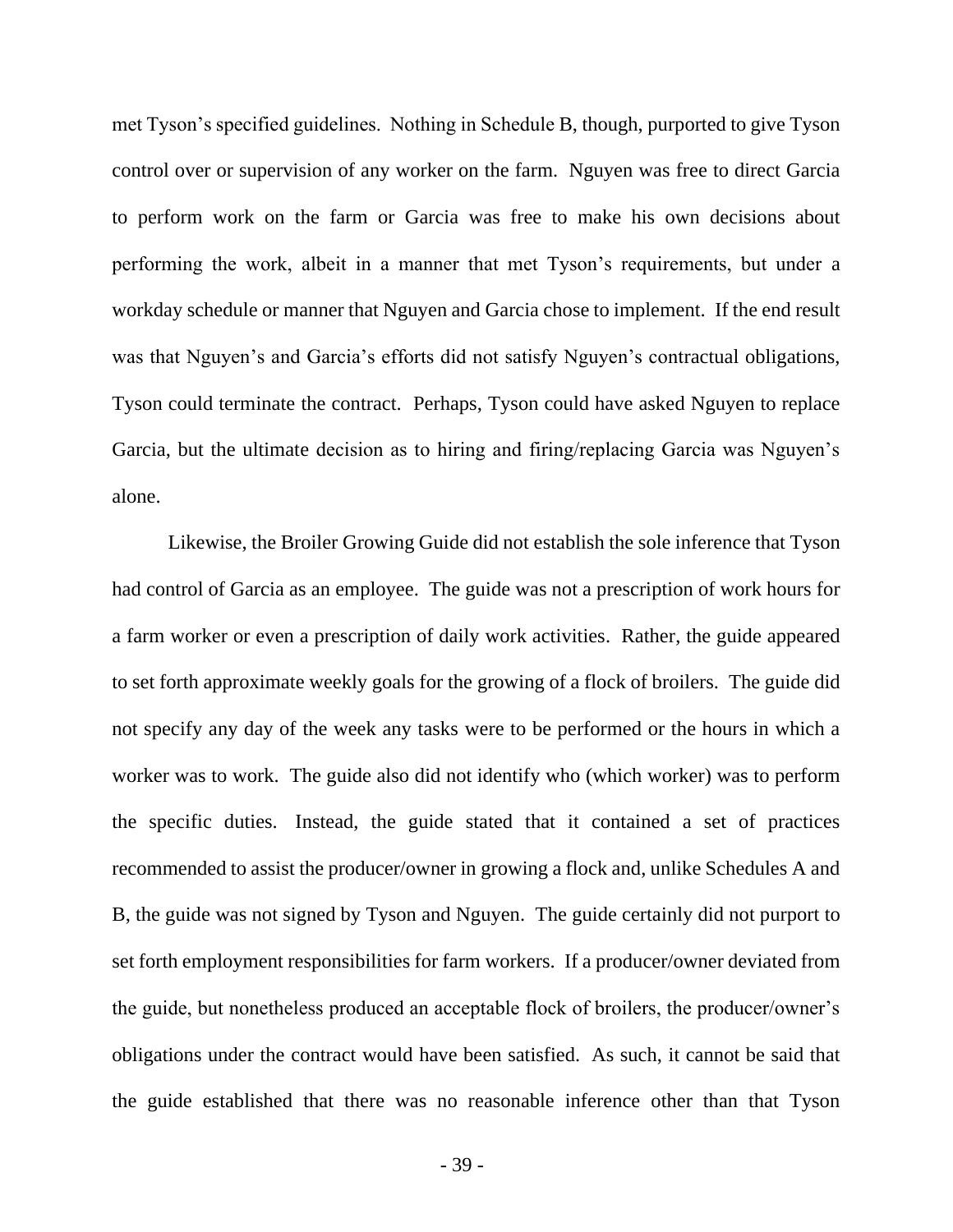controlled Garcia's conduct and was Garcia's co-employer.

Of the other factors used to determine the existence of an employer-employee relationship, the evidence showed that the power to select and hire Garcia was Nguyen's; that Nguyen paid Garcia's wages; and that only Nguyen—and not Tyson—could fire Garcia. Nguyen's testimony demonstrated that he could have fired Garcia at any time and simply ended the contract with Tyson or sought to hire a different farm manager. In fact, Nguyen testified that after Garcia became ill, he hired someone else and he eventually fired that person and hired yet another person. Put simply, given Watkins's, Palmer's, and Nguyen's testimony about the power to hire and discharge Garcia, it would not be accurate to state that the only inference that could be drawn from the evidence is that Tyson was Garcia's co-employer.<sup>17</sup> Rather, the factors concerning the ability to hire and fire and the payment of wages give rise to the inference that Nguyen was Garcia's sole employer. As to the factor of whether the work is part of the regular business of the employer, raising chickens is part of the regular business of both Tyson and Nguyen. This factor is in

<sup>&</sup>lt;sup>17</sup>UEF asserts that Tyson had the power of constructive discharge. This contention is misplaced. Black's Law Dictionary defines "constructive discharge" as "[a]n employer's creation of working conditions that leave a particular employee or group of employees little or no choice but to resign, as by fundamentally changing the working conditions or terms of employment; an employer's course of action that, being detrimental to an employee, leaves the employee almost no option but to quit." *Constructive Discharge*, Black's Law Dictionary (11th ed. 2019). That clearly is not the case here. There was no evidence presented whatsoever showing that Tyson created undesirable working conditions on Nguyen's farm that forced any farm worker, let alone Garcia, to resign, or that Garcia or another farm worker had no option but to quit as a result of any action by Tyson. Rather, the record reflects that, at most, Tyson could potentially ask Nguyen to discharge Garcia, but the ultimate power to actually discharge resided in Nguyen and Tyson had no authority at all to discharge one of Nguyen's employees.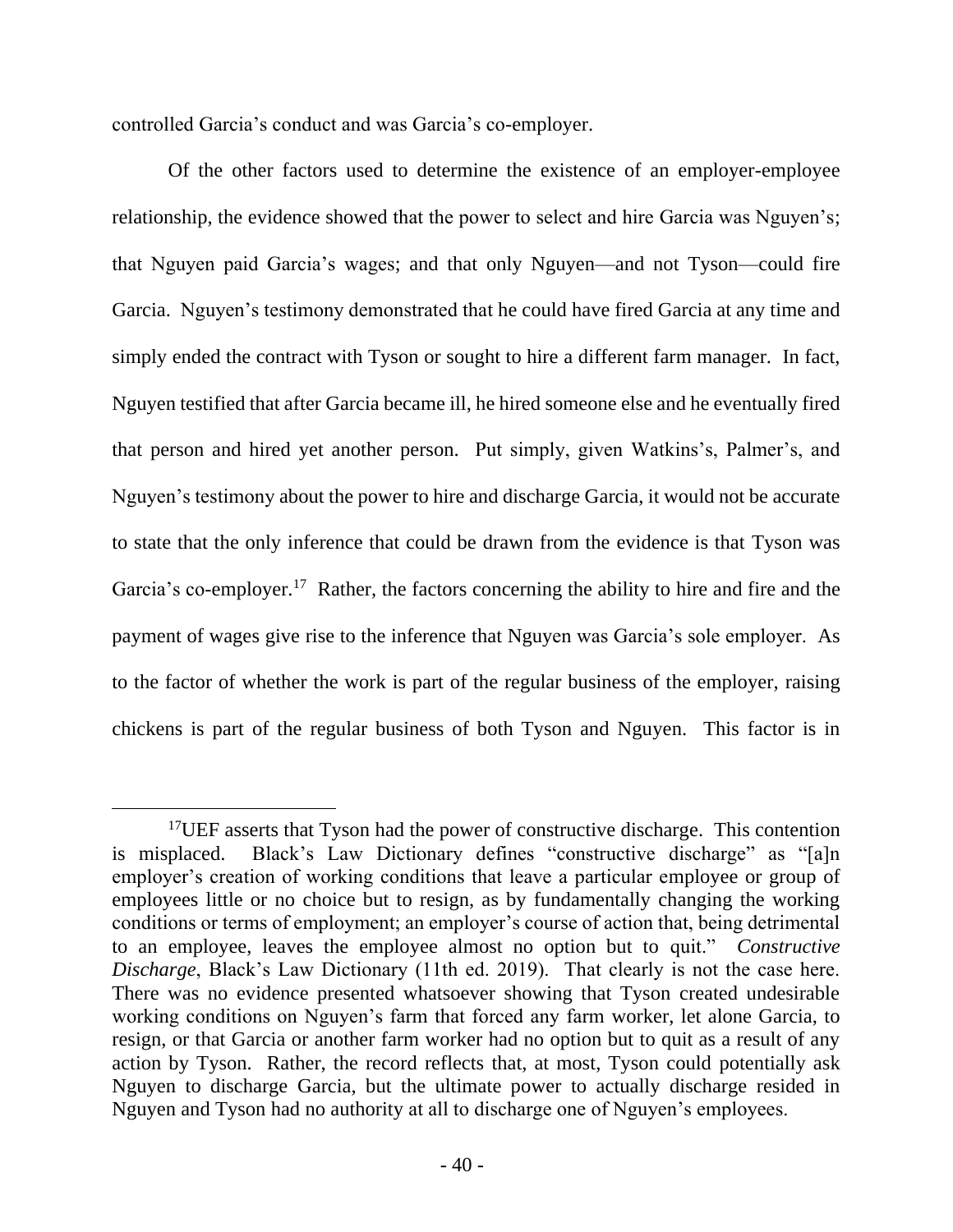equipoise.

In short, because the evidence supported differing inferences about whether Tyson or Nguyen or both controlled Garcia's conduct as an employee and other factors to be considered weighed in favor of finding that Nguyen was Garcia's only employer, the circuit court properly denied UEF's motion for judgment and allowed the jury to determine as a question of fact whether an employer-employee relationship existed between Tyson and Garcia. At bottom, there were disputed inferences about control and the circuit court properly denied motions for judgment because it could not be determined as a matter of law that Garcia was an employee of Tyson.

The existence of an employer-employee relationship—and evaluation of the factors relevant to that determination—is necessarily a fact-specific case-by-case inquiry. From our perspective, Mackall and Imbraguglio support our holding in this case—that the question of whether an employer-employee relationship existed was a question of fact to be determined by the jury and that the circuit court properly submitted the issue to the jury. Although Mackall and Imbraguglio are factually distinguishable from this case, both cases support the holding that determination of an employment relationship is a question of fact for the jury to determine—not a matter of law for the trial court to determine—where there is sufficient evidence to support an inference that more than one individual or company controlled the worker's conduct. The evidence in this case certainly permitted the reasonable inference that Tyson did not have the control over Garcia necessary to be considered his employer or that, as we stated in Imbraguglio, 346 Md. at 593, 697 A.2d at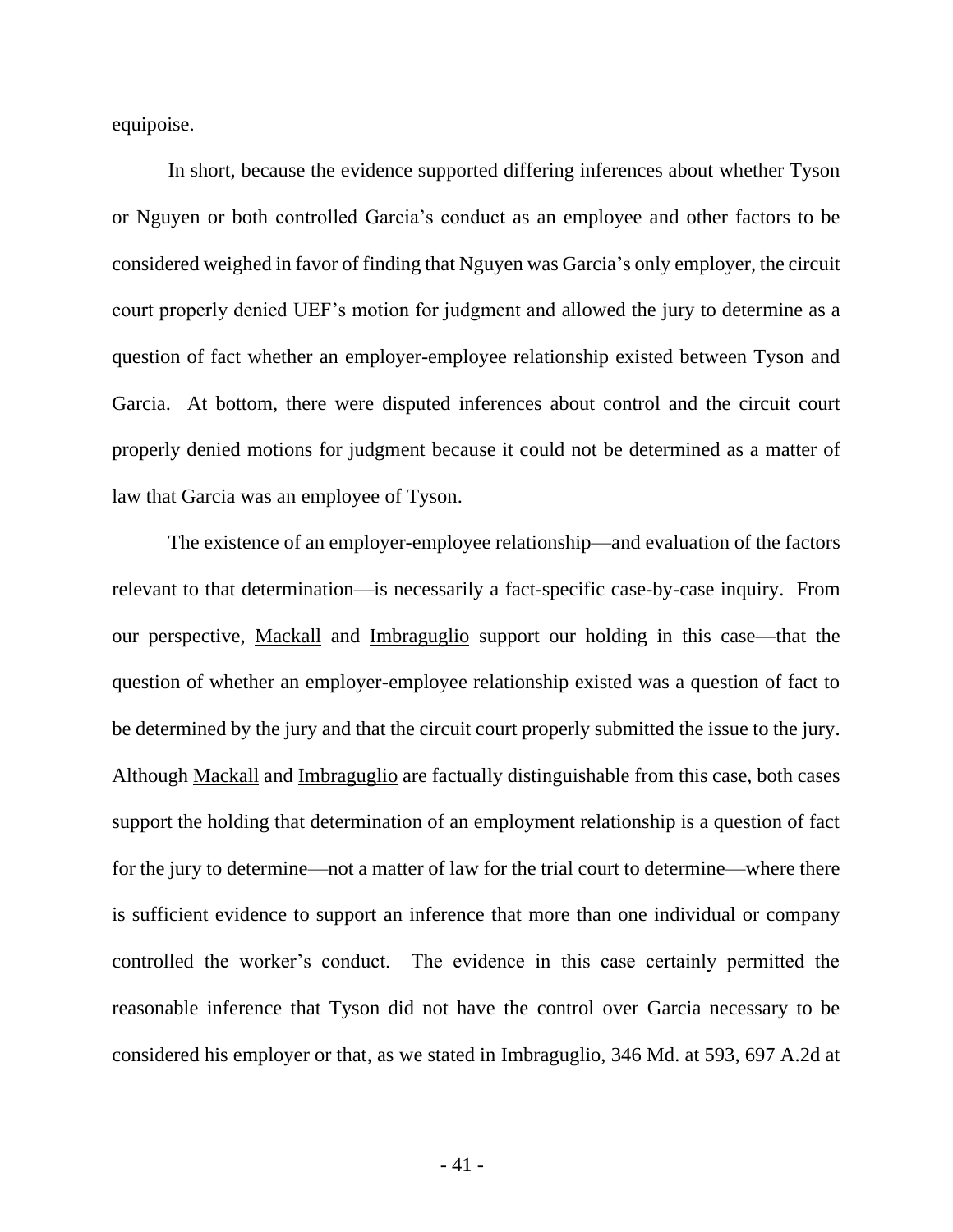895, "[a]t best, the [] evidence cuts both ways."<sup>18</sup> When the evidence could cut either way, the circuit court is correct in submitting the issue of co-employment to the jury.

And, notably, the circumstances in Whitehead are distinguishable from those of this case in a very important way—in that case, Whitehead had conceded that all control of the tasks he performed while at Safway belonged to Safway. See Whitehead, 3024 Md. at 76, 497 A.2d at 808. As a result of that concession, we concluded that the existence of an employment relationship was a question of law, not a question of fact, that could be determined by the trial court. See id. at 76-77, 497 A.2d at 808. In this case, Tyson has

 $18$ In our view, the Court of Special Appeals's reliance on the Supreme Court of New Jersey's opinion in Marcus v. E. Agric. Ass'n, Inc., 161 A.2d 247 (N.J. 1960) (per curiam) is misplaced. See Tyson Farms, 243 Md. App. at 418-19, 220 A.3d at 436-37. In Marcus, 161 A.2d at 247 (per curiam), in 1960, a divided Supreme Court of New Jersey, in a onesentence *per curiam* opinion, stated that "[t]he judgment is reversed for the reasons expressed in the dissenting opinion of Judge Conford in the court below." A review of that opinion—Marcus v. E. Agric. Ass'n, Inc., 157 A.2d 3, 5-6 (N.J. Super. Ct. App. Div. 1959)—reveals that the issue in that case was whether a chicken farm operator/owner who was injured on his farm was an employee of the chicken company for whom he raised chickens pursuant to an oral agreement. A majority of that court concluded that the evidence and "inferences to be drawn therefrom preponderantly establish[ed] the existence of an independent contractor relationship." Id. at 10. In a dissent later adopted by the majority of the Supreme Court, Judge Conford disagreed that the owner/operator was an independent contractor and instead would have concluded that the owner/operator was an employee of the company, and, specifically, that there was sufficient evidence of control warranting such a conclusion. See id. at 10, 12, 14 (Conford, J., dissenting). Significantly, in that case, the owner/operator had no employees, <u>see id.</u> at 6, and the case did not concern whether any employee of the owner/operator was an employee of the company. Stated otherwise, the case involved a question of whether someone in Nguyen's position—not Garcia's—was an employee of the company pursuant to an oral agreement. The contracts between Nguyen and Tyson expressly specified that Nguyen was an independent contractor and not an employee of Tyson. In our view, Marcus does not provide any analogy for determining whether Tyson was a co-employer of Garcia and whether the circuit court properly denied UEF's motion for judgment.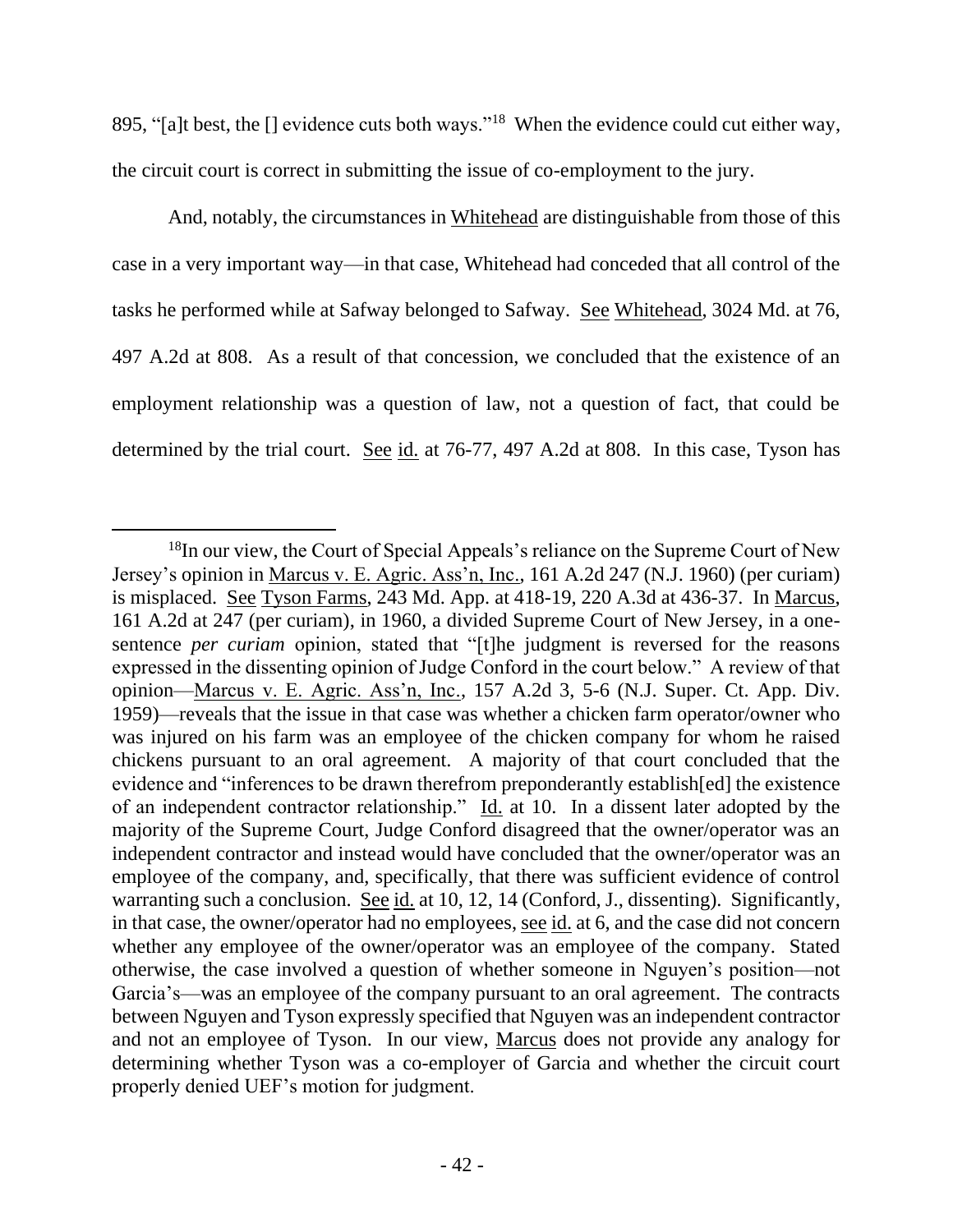not conceded that it had control over Garcia's conduct, and instead has disputed the reasonable inferences to be drawn from the evidence presented as to the control factor.<sup>19</sup>

As a final matter, we note that, to be sure, Tyson uses a standard broiler production contract with chicken farms, and juries could possibly reach differing results as to whether farm workers similarly situated to Garcia (a farm manager for an absentee owner) are employees or not of Tyson. At oral argument, Tyson's counsel acknowledged that circumstances could vary from farm to farm. Tyson's counsel contended that simply using the standard contract with Tyson for raising chickens should not automatically transform Tyson into an employer for each and every person working on a chicken farm with which Tyson contracts. Although there may be a concern that different juries could reach different results based on similar facts, each case will necessarily involve its own set of circumstances and trial courts (and appellate courts) must take a case-by-case approach. We refrain from announcing a blanket rule that under the standard Tyson contract, any onsite manager for an absentee owner either is or is not Tyson's employee. In other words, we are not endorsing the idea that Tyson can never be found to be an employer or coemployer of a farm worker. The trier of fact will need to examine the circumstances of the

<sup>19</sup>Unquestionably, the Workers' Compensation Act is a remedial statute and where there is ambiguity as to its terms, the Court construes the Act liberally in favor of injured employees to effectuate the benevolent purposes of the statute. See Elec. Gen. Corp. v. LaBonte, 454 Md. 113, 131, 164 A.3d 157, 168 (2017). Although the Act provides a definition of the term "covered employee," see LE §§ 9-101(f), 9-202, the Act does not define the term "employee" or define the employer-employee relationship. The existence of an employment relationship is to be determined based on the factors set forth in case law. Thus, in this instance, we are not confronted with ambiguous language in the Act; rather, we must determine whether the Court of Special Appeals erred in determining as a matter of law that Tyson was a co-employer of Garcia.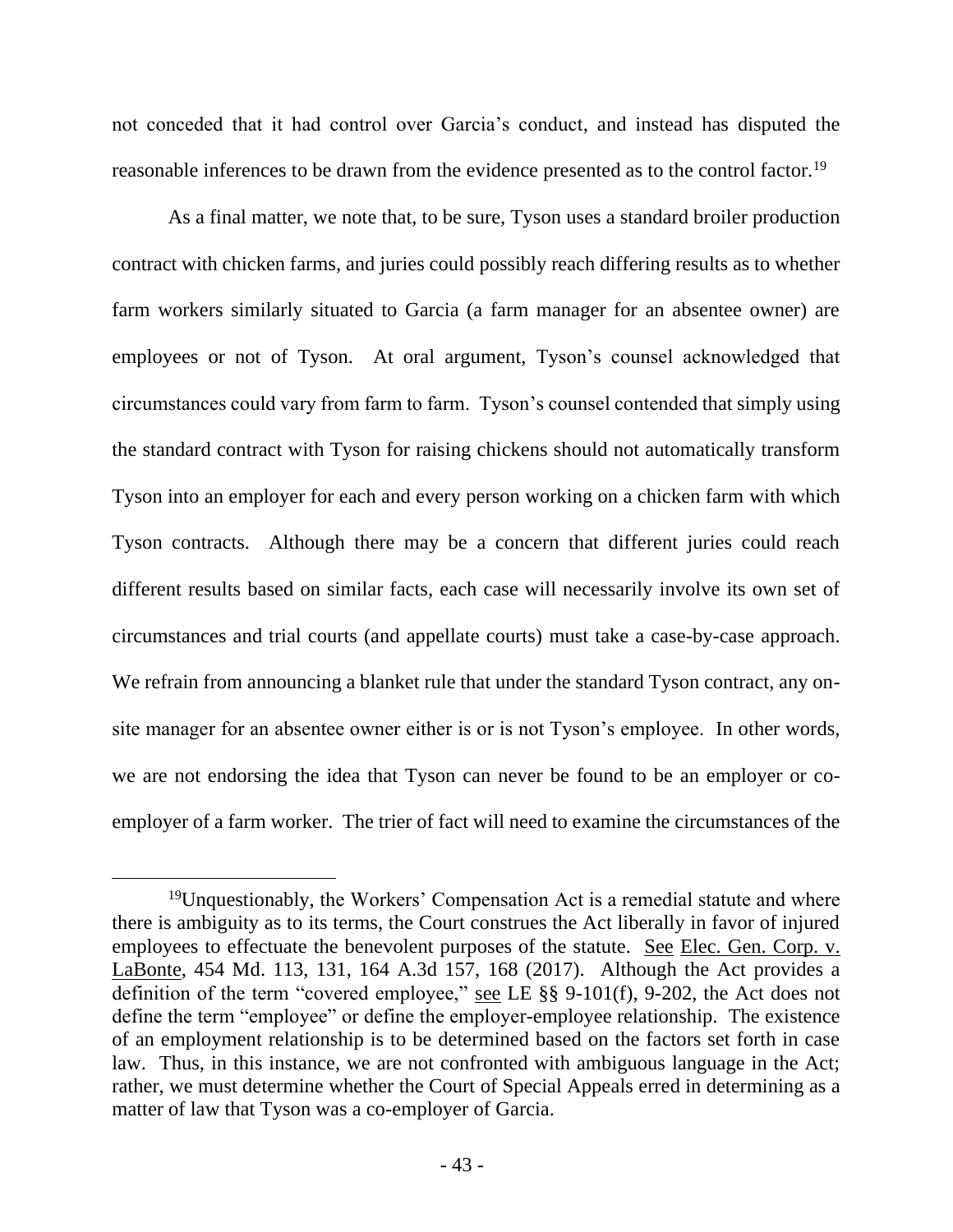case to determine whether an employer-employee relationship exists between Tyson and a chicken farm worker.

In sum, we hold that the circuit court correctly denied motions for judgment and submitted to the jury the factual question of whether an employer-employee relationship existed between Tyson and Garcia. This is so because the evidence in the case was susceptible to differing reasonable inferences, including the inference that Tyson did not exercise the control over Garcia necessary to be considered a co-employer. Accordingly, we reverse the Court of Special Appeals's judgment.

# **JUDGMENT OF THE COURT OF SPECIAL APPEALS REVERSED. RESPONDENT TO PAY COSTS.**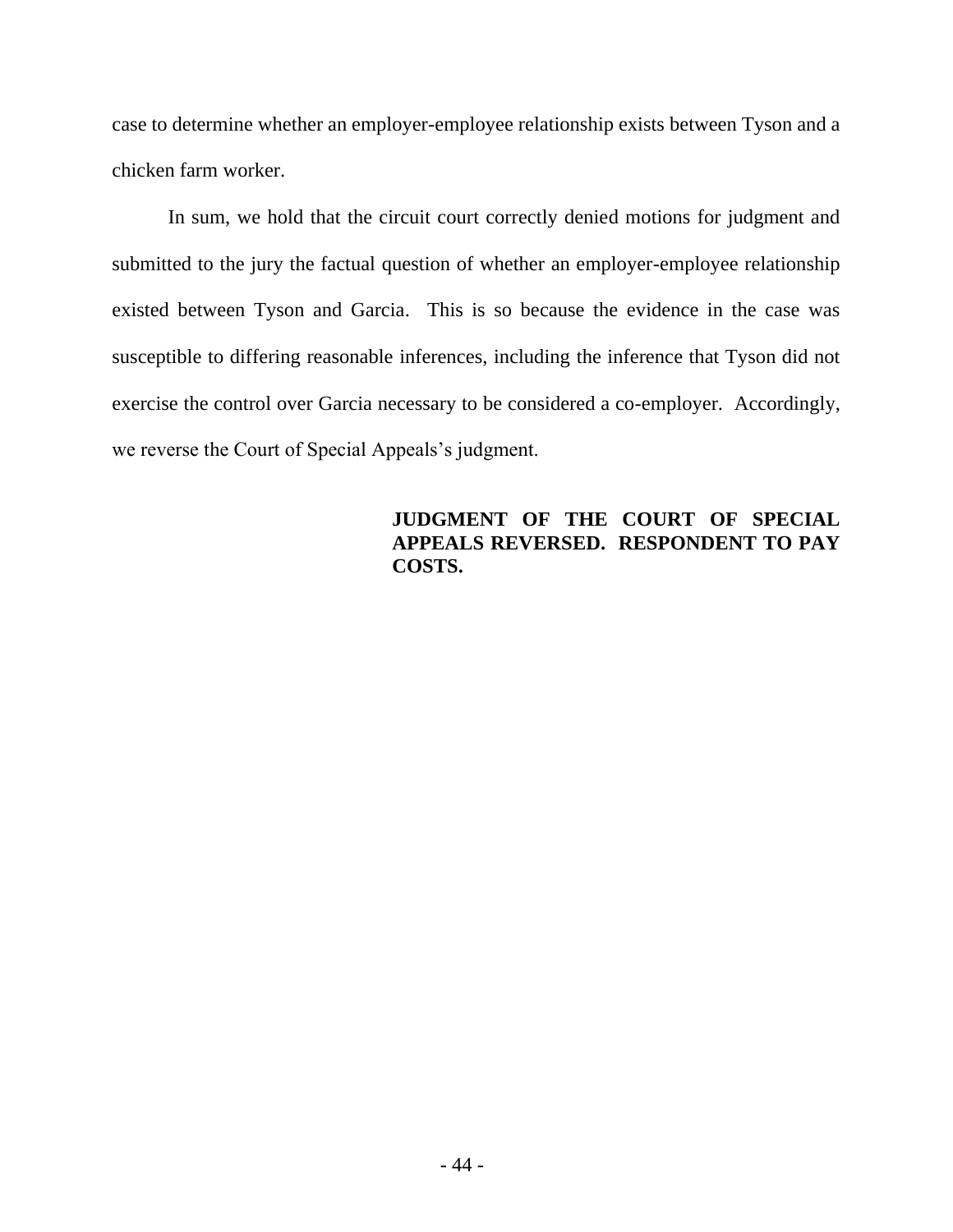Circuit Court for Worcester County Case No. 23-C-16-000233

Argued: October 5, 2020

### IN THE COURT OF APPEALS

### OF MARYLAND

No. 5

September Term, 2020 \_\_\_\_\_\_\_\_\_\_\_\_\_\_\_\_\_\_\_\_\_\_\_\_\_\_\_\_\_\_\_\_\_\_\_\_\_\_

# TYSON FARMS, INC., ET AL.

v.

## UNINSURED EMPLOYERS' FUND \_\_\_\_\_\_\_\_\_\_\_\_\_\_\_\_\_\_\_\_\_\_\_\_\_\_\_\_\_\_\_\_\_\_\_\_\_\_

Barbera, C.J. McDonald Watts Hotten **Getty** Booth Biran,

JJ.

Dissenting Opinion by McDonald, J. \_\_\_\_\_\_\_\_\_\_\_\_\_\_\_\_\_\_\_\_\_\_\_\_\_\_\_\_\_\_\_\_\_\_\_\_\_\_

\_\_\_\_\_\_\_\_\_\_\_\_\_\_\_\_\_\_\_\_\_\_\_\_\_\_\_\_\_\_\_\_\_\_\_\_\_\_

Filed: November 20, 2020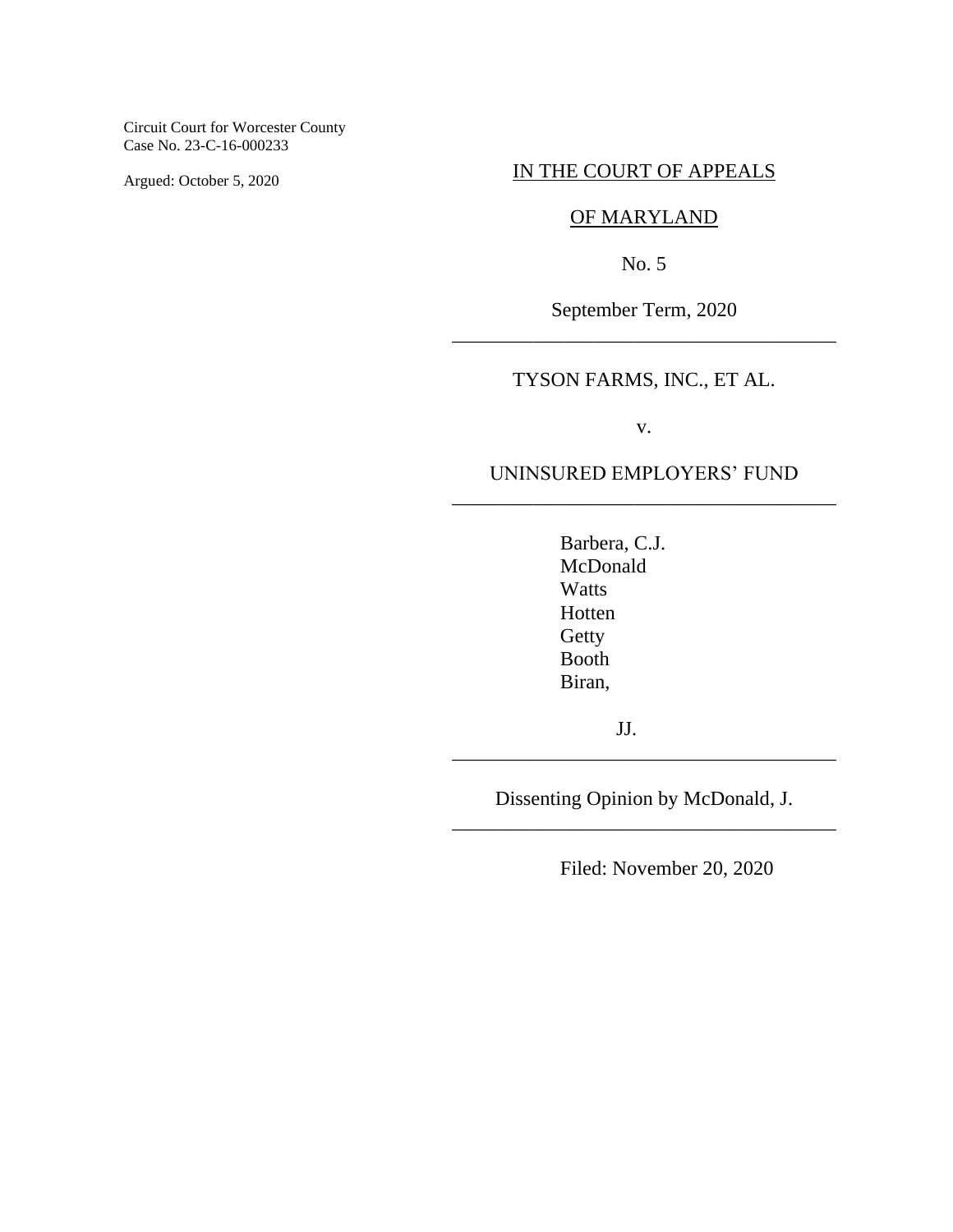The Majority Opinion is thorough and carefully written. However, I find the opinion of Judge Wright on behalf of the panel majority in the Court of Special Appeals more persuasive. *See* 243 Md. App. 406 (2019). Accordingly, I dissent.

The question in this case is not whether Mr. Nguyen, on the one hand, or Tyson Farms, on the other, was the employer of Mr. Garcia. It is undisputed that Mr. Nguyen was an employer of Mr. Garcia. The question is whether Tyson Farms also qualified as an employer for purposes of the Workers' Compensation Act – more specifically, whether, on the undisputed facts, it was a co-employer of Mr. Garcia for purposes of the Act as a matter of law.

As the Majority Opinion recounts, the case law identifies five factors to be considered in assessing who qualifies as an employer and identifies "control" of the employee as the preeminent factor. Majority slip op. at 20-21. In my view, "control" is *the* determining criterion and the other listed "factors" – whether the employee's work is part of the "regular business" of the putative employer and whether that person technically has authority to hire or fire the employee and pay wages – are simply ways to assess whether that person controls, in some manner, the work of the employee.

In this case, the technical authority to hire or fire Mr. Garcia may have rested with Mr. Nguyen, who also was the conduit for the payment of Mr. Garcia's wages.<sup>1</sup> But it is

 $1$  Of course, as the Majority Opinion notes, Tyson Farms exercised considerable sway over Mr. Nguyen's decisions whether to hire or fire an employee. Mr. Nguyen testified that retention of Mr. Garcia at the farm was a condition of the execution of his contracts with Tyson Farms and that Tyson Farms was instrumental in Mr. Nguyen's firing of Mr. Garcia's successor when the latter employee failed to satisfy Tyson Farms. *See* Majority slip op. at 13-14.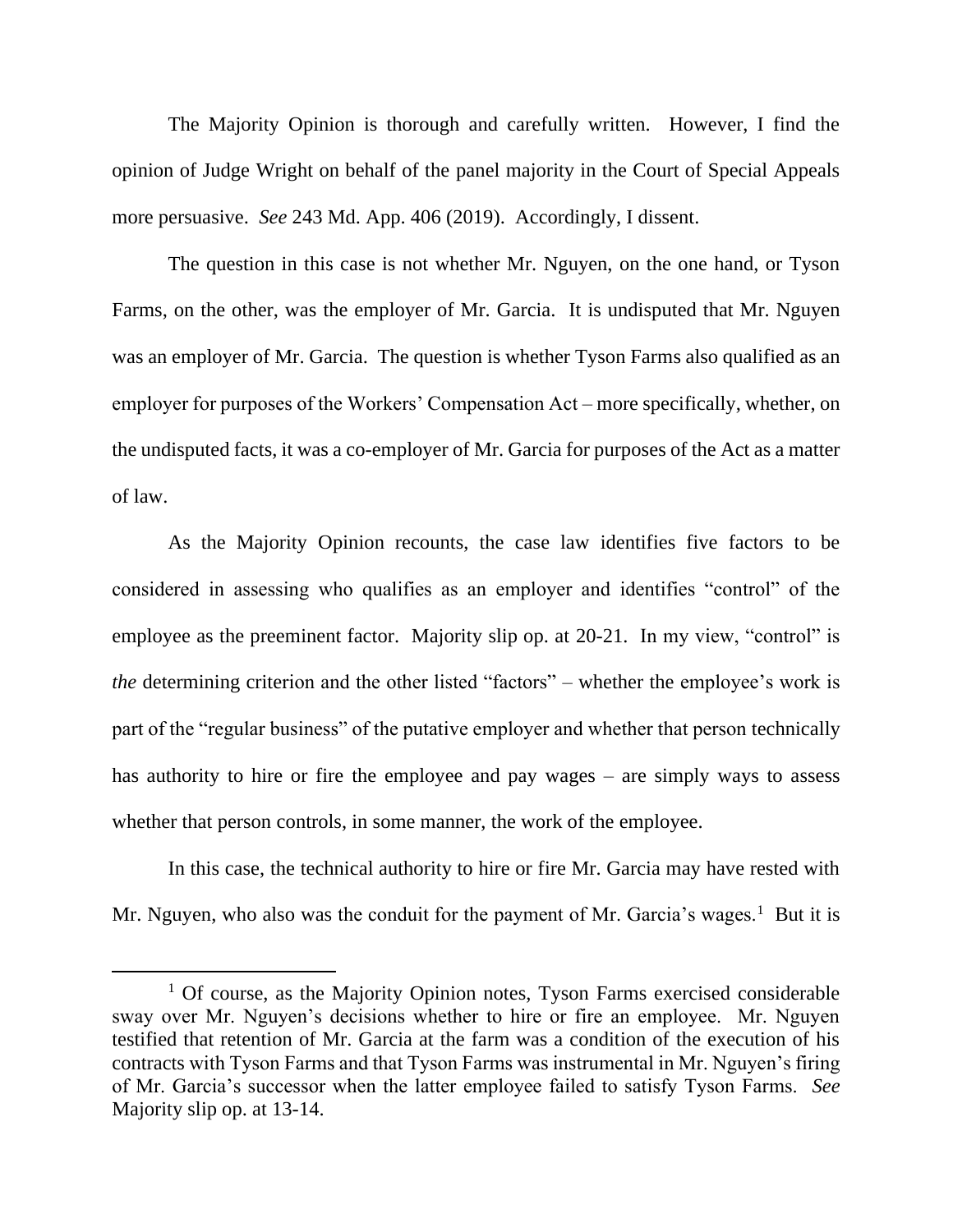undisputed that Mr. Nguyen bought the farm as an investment, was an absentee owner, and knew nothing about operating a chicken farm. Tyson Farms was not a mere consultant, as is evident from the testimony at trial and the two contracts and attached schedules that governed the chicken farm. It was Tyson Farms that trained Mr. Garcia and directed what he did to operate the farm. It required his presence 24/7 at the farm. It dictated the design of the chicken house in elaborate detail, as well as the work to be done there. The various requirements of the contracts are stated in mandatory language.<sup>2</sup> If those requirements were not met, Tyson Farms had the right under the contracts to take over direct operation of the chicken house. As the Court of Special Appeals explained in its opinion, Tyson Farms controlled where Mr. Garcia was, what he did, and what his working conditions were.

Finally, as this Court has stated numerous times, where "the essential terms and manner of employment" are undisputed, the nature of that employment for purposes of the Workers' Compensation Act is a question of law for the court. *Elms v. Renewal by Andersen*, 439 Md. 381, 394-95 (2014) (collecting cases). There was no genuine factual dispute in this case about the essential terms and manner of employment of Mr. Garcia. In my view, Tyson Farms exercised sufficient control over the work of Mr. Garcia to be a co-

<sup>&</sup>lt;sup>2</sup> It is notable that the occupational disease identified by Mr. Garcia in his workers' compensation claim – and found by the Workers' Compensation Commission – related to the dust and chemicals he breathed while spending 7-10 hours per day, six days a week, in a chicken house with poor ventilation. Schedule B of Tyson Farms' Broiler Production Contract specifies in minute detail the design of the chicken house, including ventilation, cooling systems, lighting, water, etc.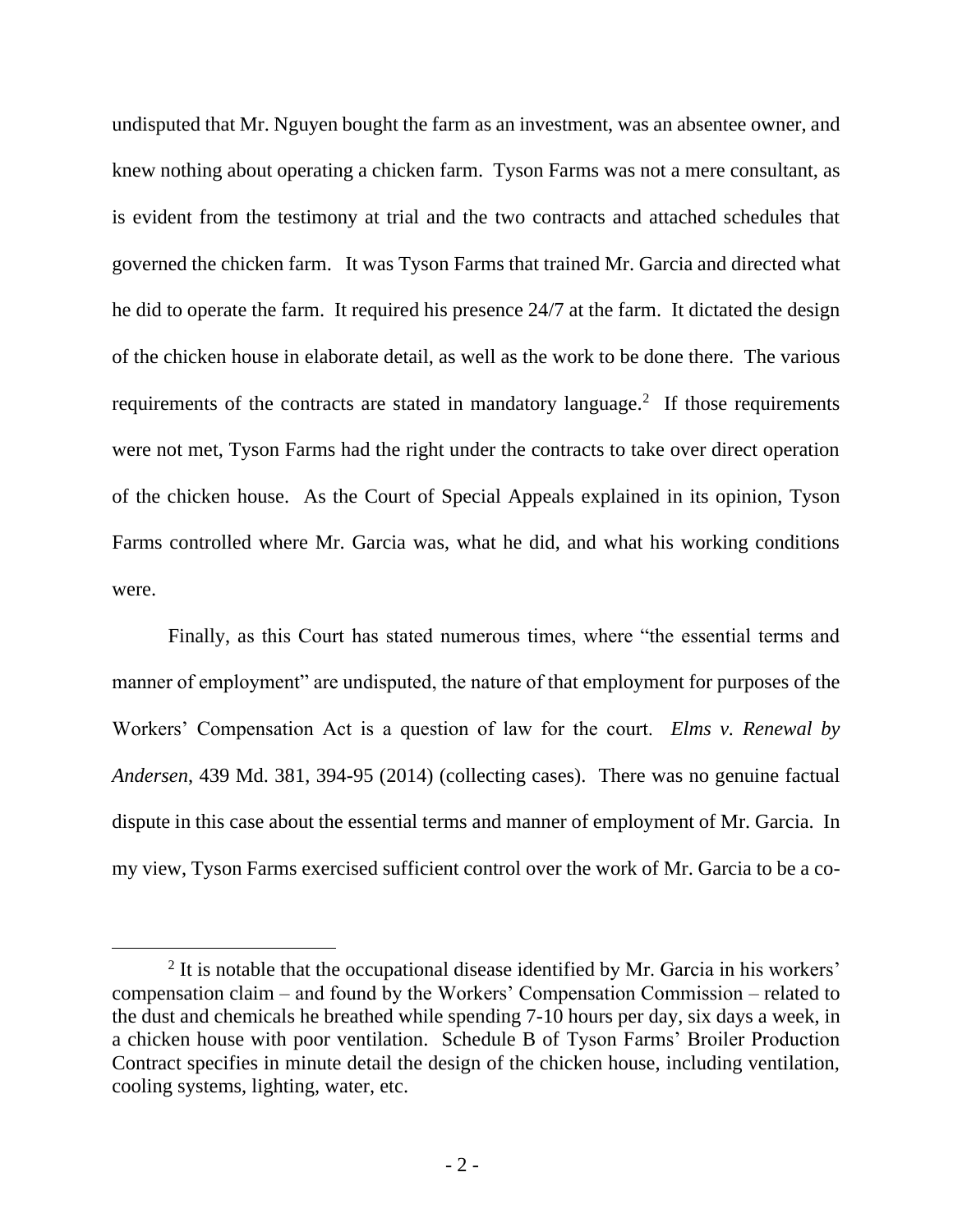employer for purposes of the Act as a matter of law. It is unsurprising that the Workers Compensation Commission reached that conclusion. I would affirm the Court of Special Appeals' decision that reached the same conclusion.